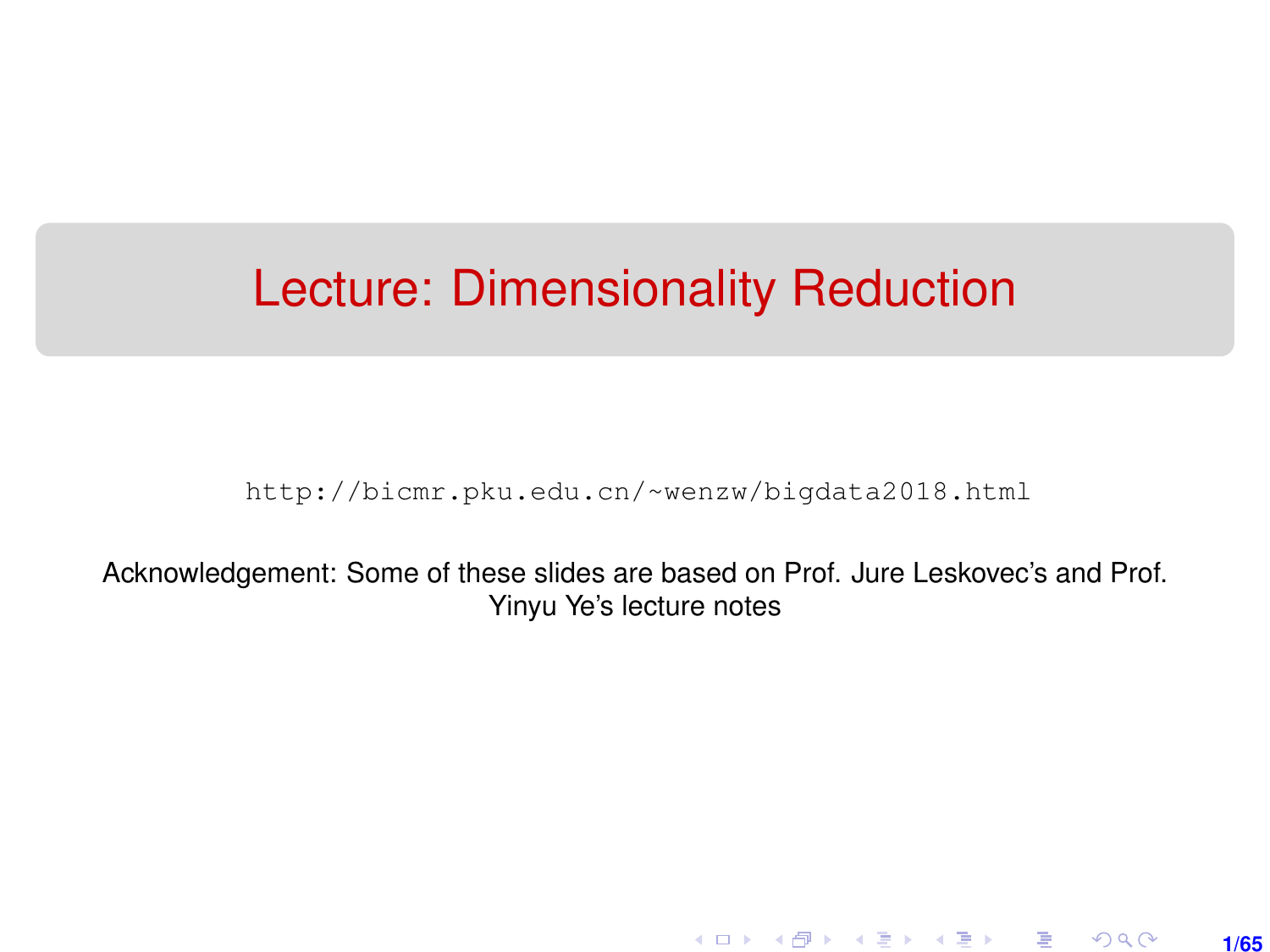Why reduce dimensions?

- Discover hidden correlations/topics
	- Words that occur commonly together
- Remove redundant and noisy features
	- Not all words are useful
- Interpretation and visualization
- Easier storage and processing of the data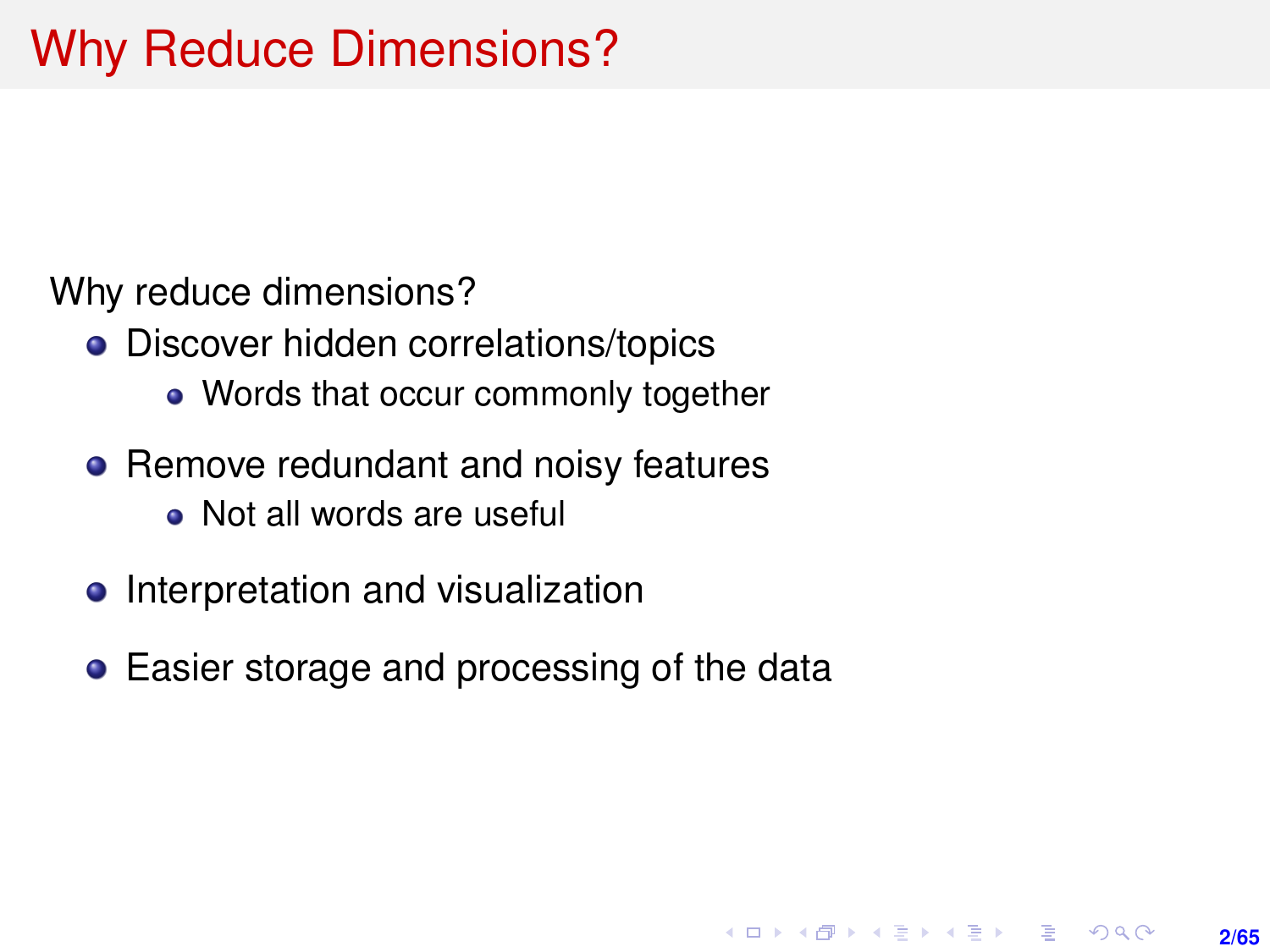## SVD - Definition

$$
A_{[m \times n]} = U_{[m \times r]} \Sigma_{[r \times r]} V_{[r \times n]}^{\top}
$$

- *A*: Input data matrix
	- $m \times n$  matrix (e.g., *m* documents, *n* terms)
- *U*: Left singular vectors:  $U^T U = I$ 
	- $m \times r$  matrix (*m* documents, *r* concepts)
- $\bullet$  Σ: Singular values
	- $r \times r$  diagonal matrix (strength of each 'concept') ( $r$  : rank of the matrix *A*)
- *V*: Right singular vectors:  $V^T V = I$ 
	- $n \times r$  matrix (*n* terms, *r* concepts)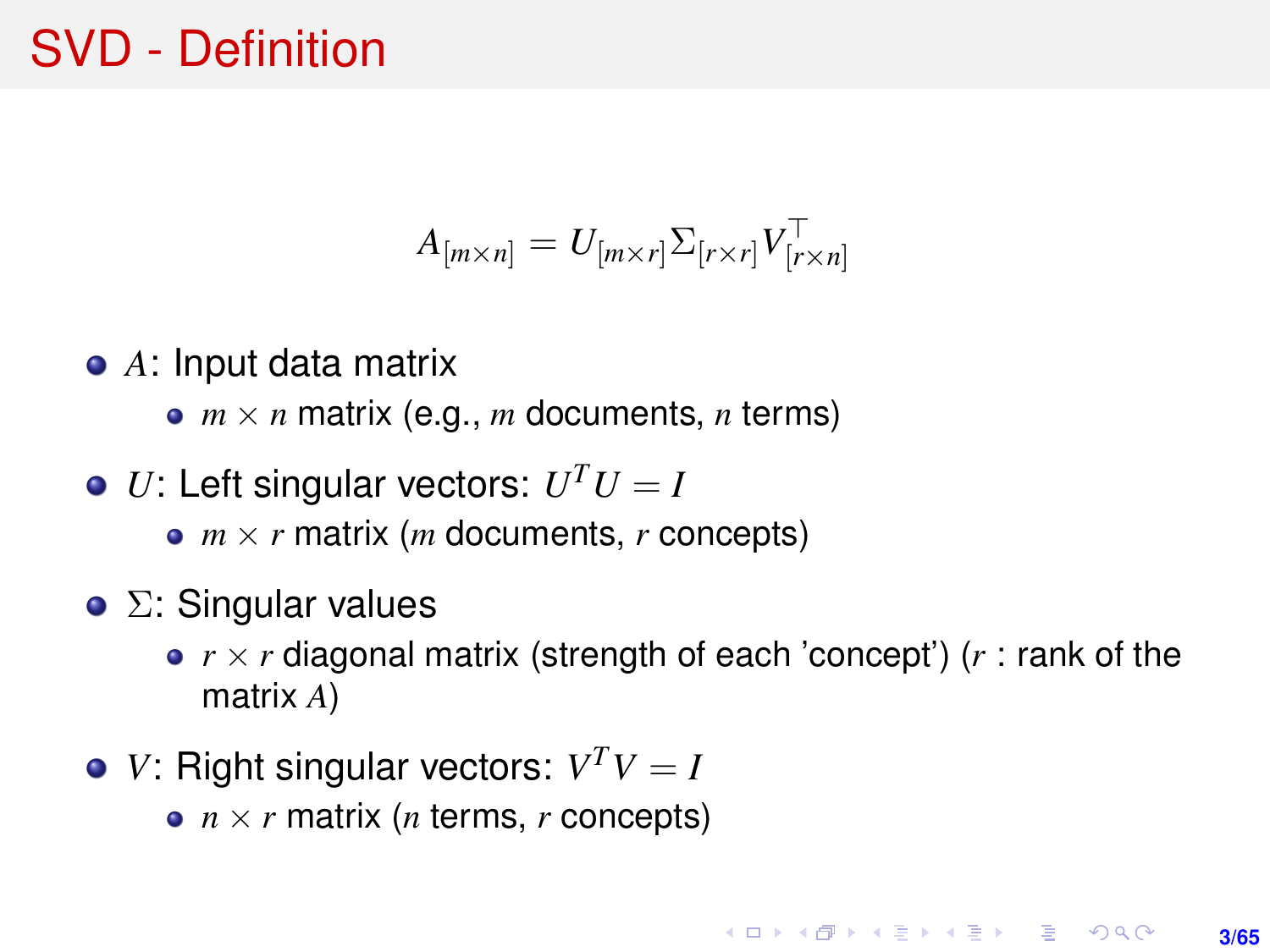**SVD** 

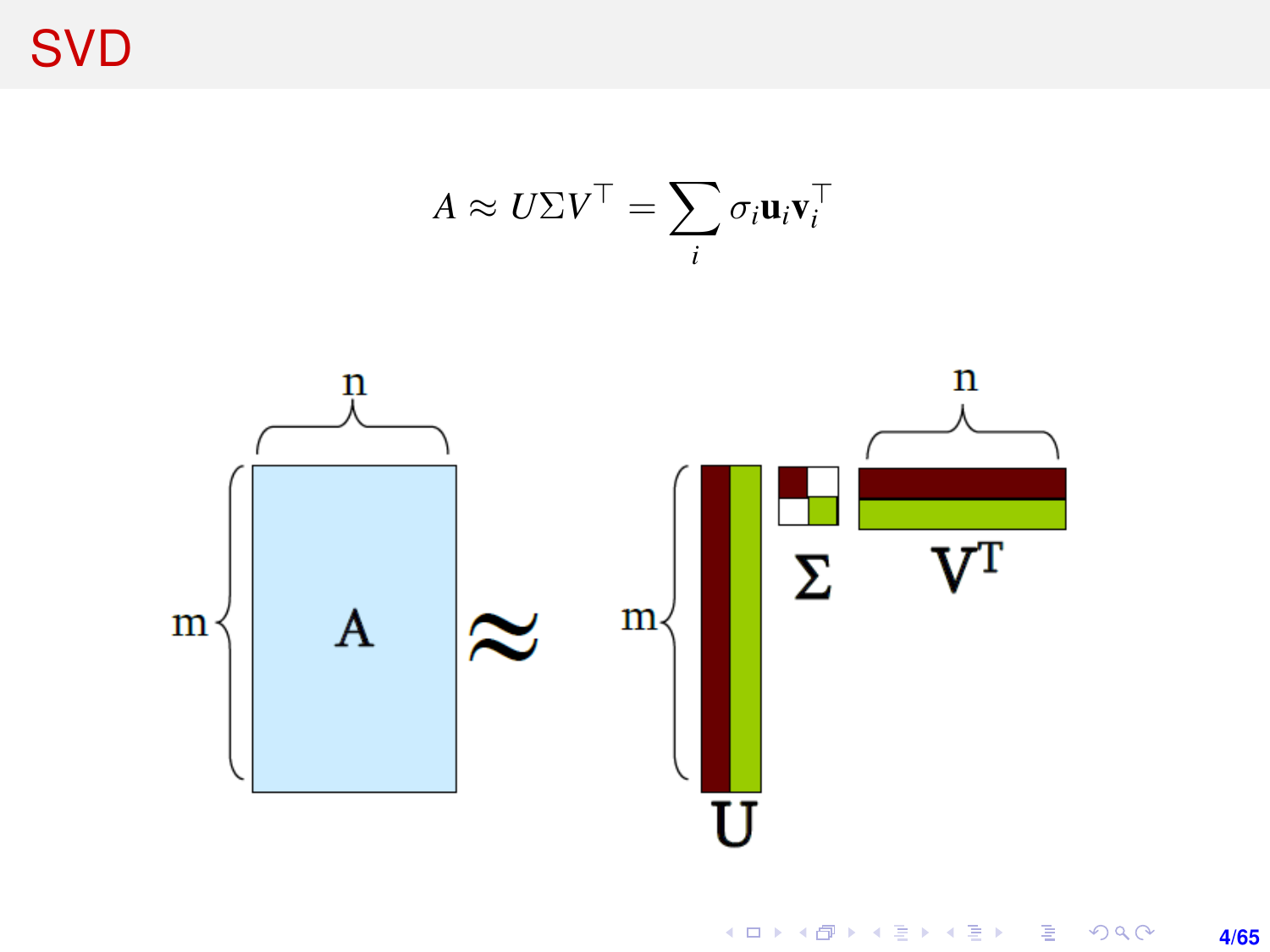**SVD** 

$$
A \approx U\Sigma V^{\top} = \sum_{i} \sigma_{i} \mathbf{u}_{i} \mathbf{v}_{i}^{\top}
$$

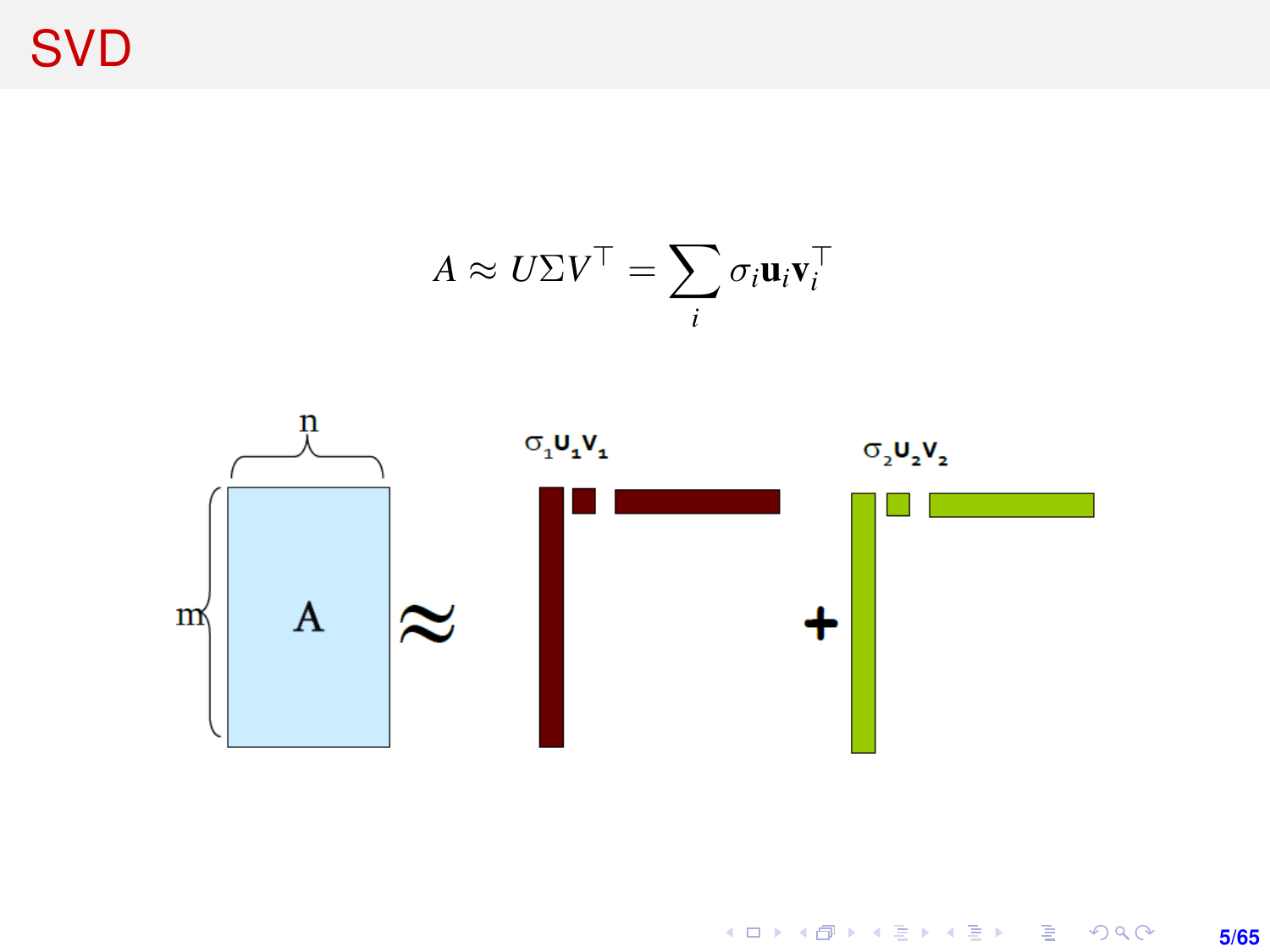## SVD - Properties

#### Theorem: SVD

If *A* is a real *m*-by-*n* matrix, then there exits

$$
U = [u_1, \ldots, u_m] \in \mathbb{R}^{m \times m} \text{ and } V = [v_1, \ldots, v_n] \in \mathbb{R}^{n \times n}
$$

such that  $U^TU=I, \, V^TV=I$  and

$$
UTAV = diag(\sigma_1, ..., \sigma_p) \in \mathbb{R}^{m \times n}, \quad p = \min(m, n),
$$

where  $\sigma_1 \geq \sigma_2 \geq \ldots \geq \sigma_p \geq 0$ .

- Proof: Let  $V_1 \in \mathbb{R}^{n \times r}$  has orthonormal columns, then exits  $V_2 \in \mathbb{R}^{n \times (n-r)}$  such that  $V = [V_1, V_2]$  is orthogonal.
- Let  $x \in \mathbb{R}^n$  and  $y \in \mathbb{R}^m$  be unit 2-norm vectors:  $Ax = \sigma y$  with  $\sigma = \|A\|_2.$  Then exists  $V_2 \in \mathbb{R}^{n \times (n-1)}$  and  $U_2 \in \mathbb{R}^{m \times (m-1)}$  so  $V = [x, V_2] \in \mathbb{R}^{n \times n}$  and  $U = [y, U_2] \in \mathbb{R}^{m \times m}$  are orthogonal. **KORKARK (EXIST) E MOOR**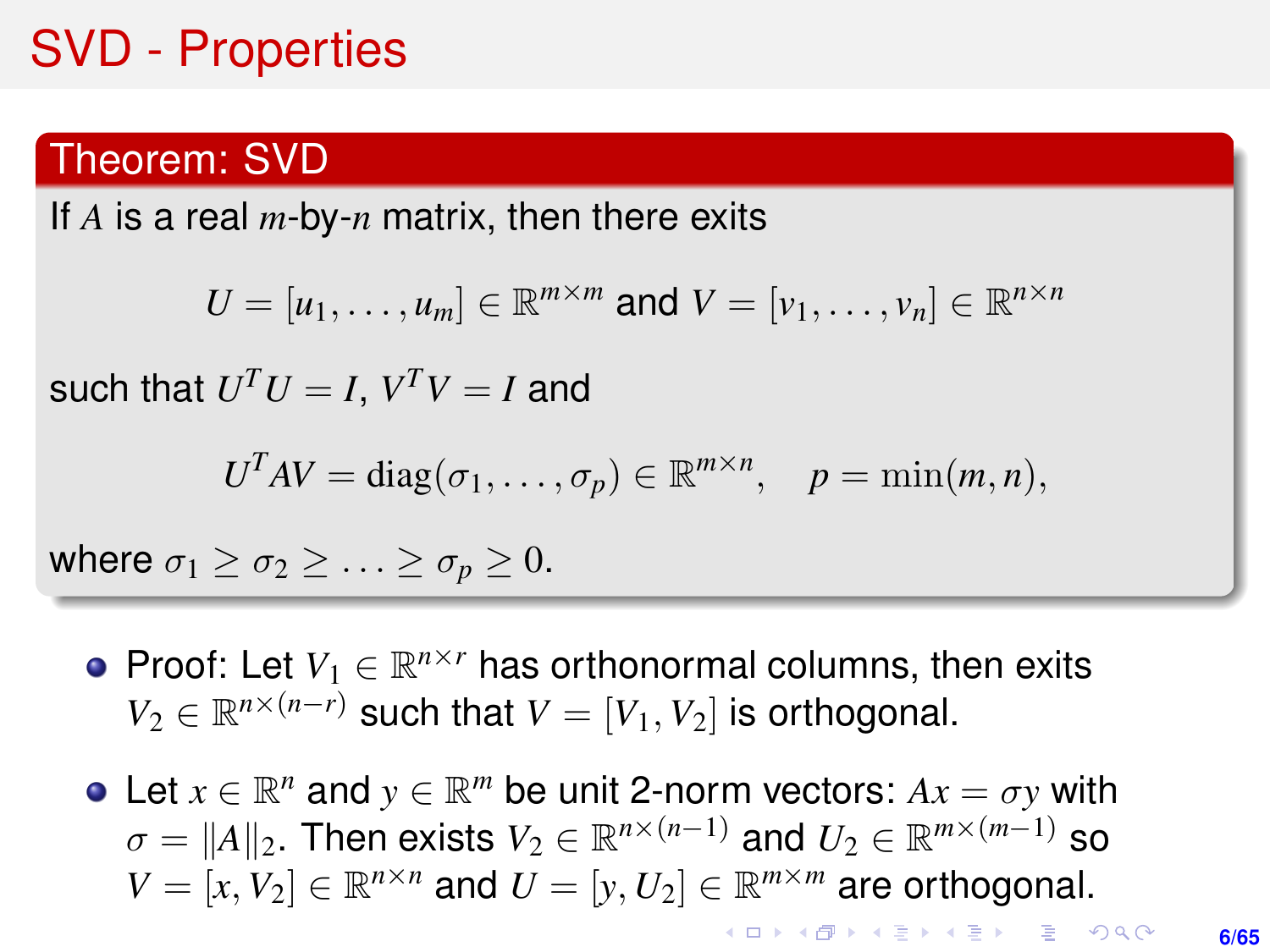Then it can be proved that  $U<sup>T</sup>AV$  has the following structure

$$
U^T A V = \begin{pmatrix} \sigma & w^T \\ 0 & B \end{pmatrix} \equiv A_1.
$$

**Since** 

$$
\left\| A_1 \begin{pmatrix} \sigma \\ w \end{pmatrix} \right\|_2^2 \geq (\sigma^2 + w^T w)^2,
$$

we have  $||A_1||_2^2 \ge (\sigma^2 + w^T w)$ . But  $\sigma^2 = ||A||_2^2 = ||A_1||_2^2$ , and so we must have  $w = 0$ . An induction gives the proof.

Properties:

\n- \n
$$
AV = U\Sigma, A^T U = V\Sigma^T: Av_i = \sigma u_i, A^T u_i = \sigma_i v_i, i = 1, \ldots, p.
$$
\n
\n- \n
$$
rank(A) = r, null(A) = span\{v_{r+1}, \ldots, v_n\}, ran(A) = span\{u_1, \ldots, u_r\}
$$
\n
\n- \n
$$
A = \sum_{i=1}^r \sigma_i u_i v_i^T
$$
\n
\n- \n
$$
||A||_F^2 = \sigma_1^2 + \ldots + \sigma_p^2, ||A||_2 = \sigma_1
$$
\n
\n

**KOD KAD KED KED E YOUR 7/65**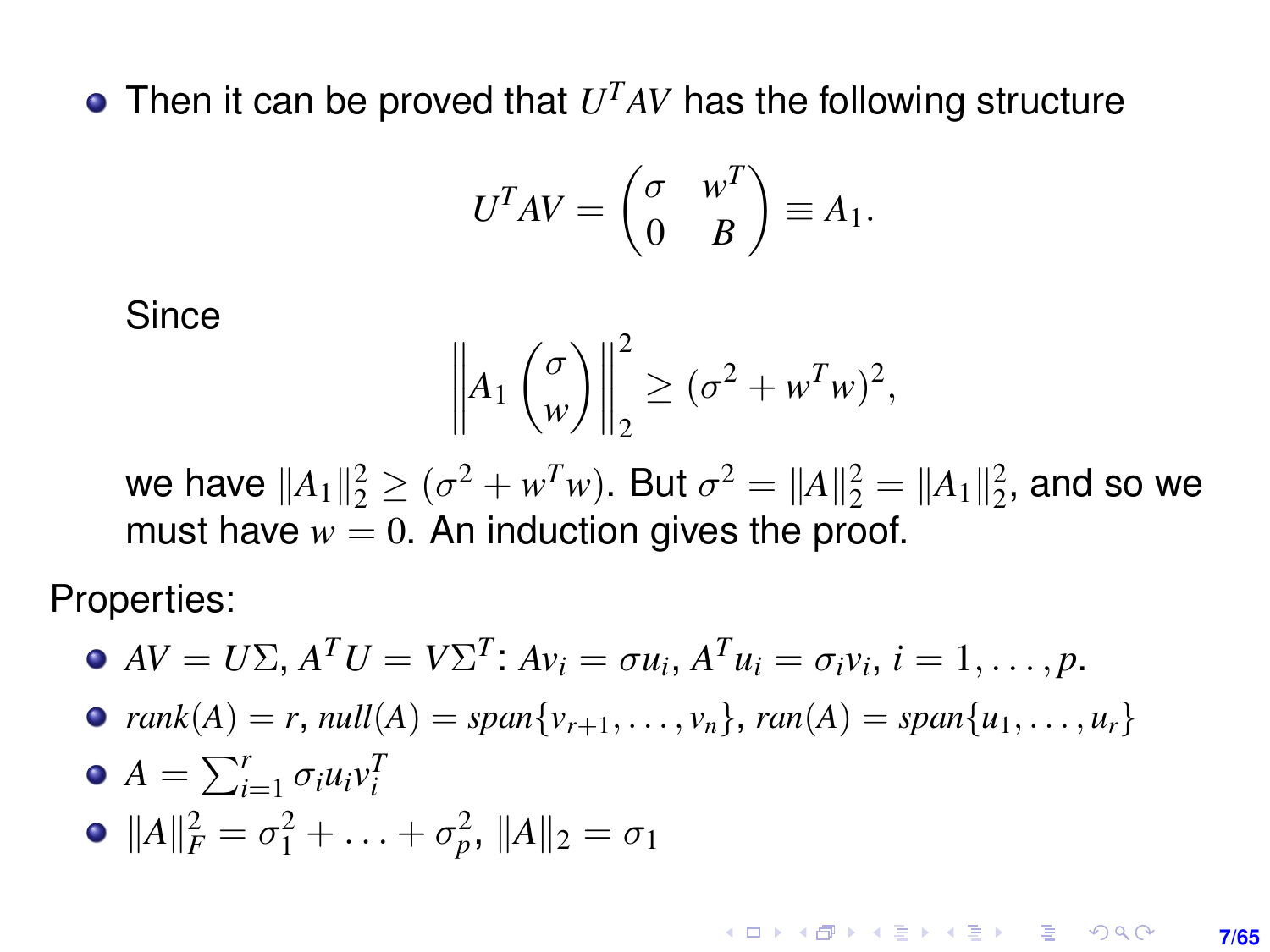## SVD - Best Low Rank Approximation

#### Theorem

Let the SVD of  $A \in \mathbb{R}^{m \times n}$  be given in Theorem: SVD. If  $k < r = rank(A)$  and  $A_k = \sum_{i=1}^k \sigma_i u_i v_i^T$ , then

$$
\min_{rank(B)=k} \|A-B\|_2 = \|A-A_k\|_2 = \sigma_{k+1}.
$$

- Proof: Since  $U^T A_k V = \text{diag}(\sigma_1, \ldots, \sigma_k, 0, \ldots, 0)$  it follows that *rank*(*A*<sub>*k*</sub>) = *k* and  $U^{T}(A - A_{k})V = \text{diag}(0, ..., 0, \sigma_{k+1}, ..., \sigma_{p}).$  $Hence ||A - A_k||_2 = \sigma_{k+1}$ .
- Suppose  $rank(B) = k$  for some  $B \in \mathbb{R}^{m \times n}$ . We can find orthonormal vectors  $x_1, \ldots, x_{n-k}$  so  $null(B) = span\{x_1, \ldots, x_{n-k}\}.$ A dimension argument shows:

$$
span{x_1,\ldots,x_{n-k}}\cap span{v_1,\ldots,v_{k+1}} \neq \{0\}
$$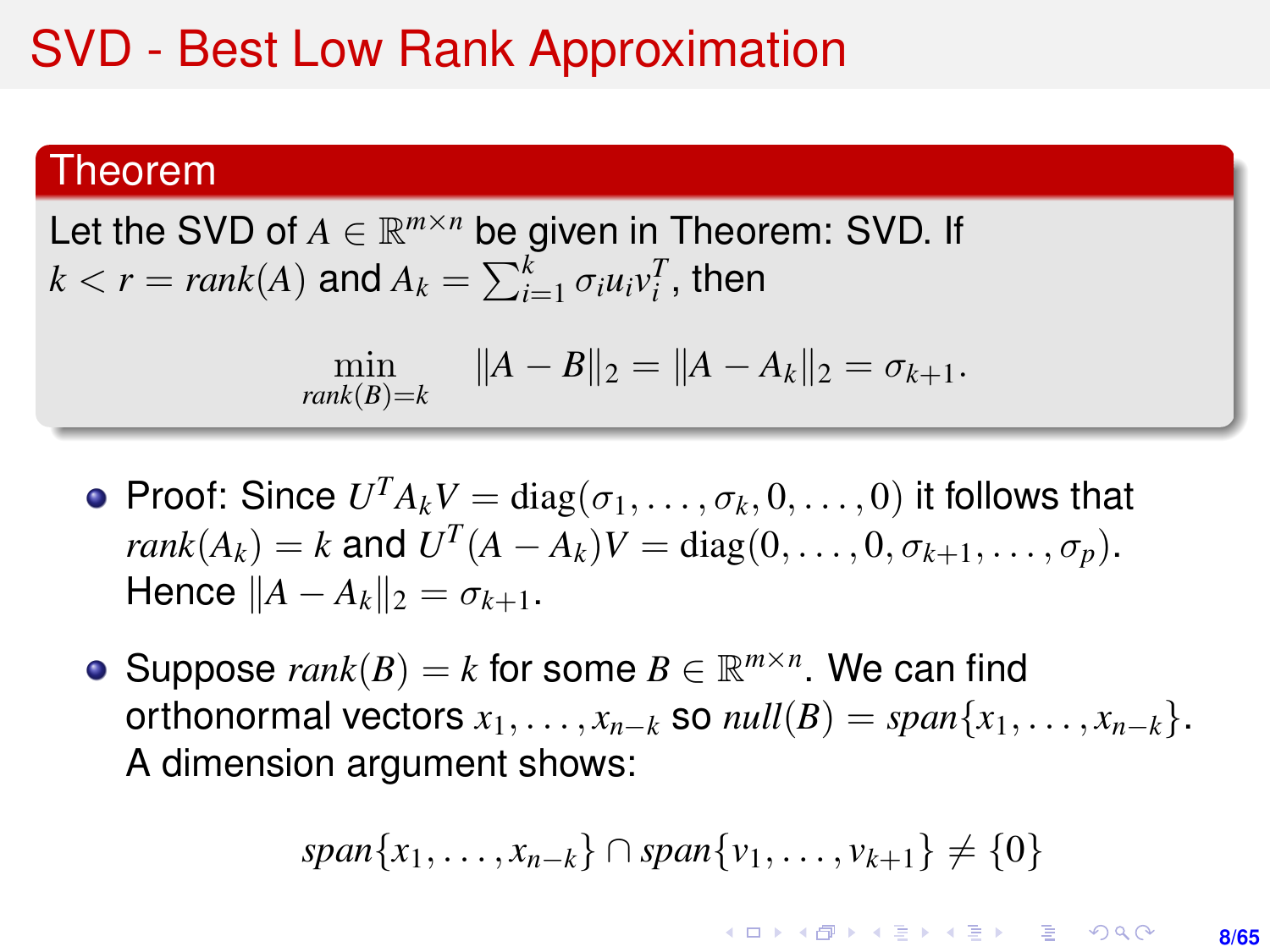• Let *z* be a unit 2-norm vector in this intersection. Since  $Bz = 0$ and

$$
Az = \sum_{i=1}^{k+1} \sigma_i(v_i^T z) u_i,
$$

we have

$$
||A - B||_2^2 \ge ||(A - B)z||_2^2 = ||Az||_2^2 = \sum_{i=1}^{k+1} \sigma_i^2 (v_i^T z)^2 \ge \sigma_{k+1}^2
$$

Comments:

- So zeroing small  $\sigma_i$  introduces less error
- How many  $\sigma s$  to keep? Rule of thumb: keep 80-90% of 'energy'  $(=\sum \sigma_i^2)$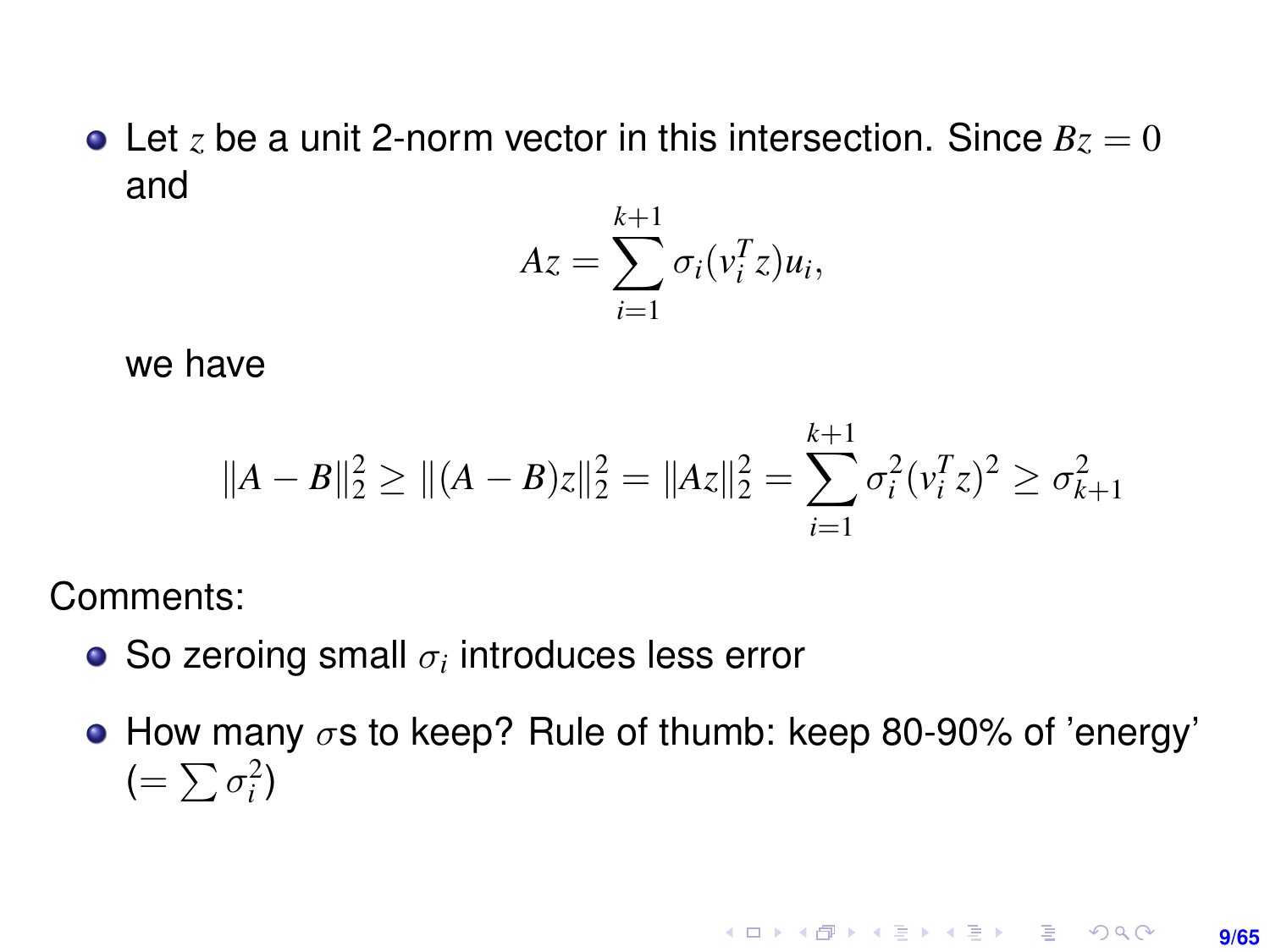## SVD - Complexity

- To compute SVD:  $O(nm^2)$  or  $O(n^2m)$
- But:
	- Less work, if we just want singular values
	- or if we want first k singular vectors
	- or if the matrix is sparse
- Implemented in linear algebra packages like
	- **o** Dense matrix: LAPACK
	- Sparse Matrix: ARPACK, PROPACK
	- High Level Software packages: Matlab, SPlus, Mathematica ...

**10/65**

**KORKARK A BIK BIKA A GA A GA A GA A BIKA A BIKA A BIKA A BIKA A BIKA A BIKA A BIKA A BIKA A BIKA A BIKA A BIKA**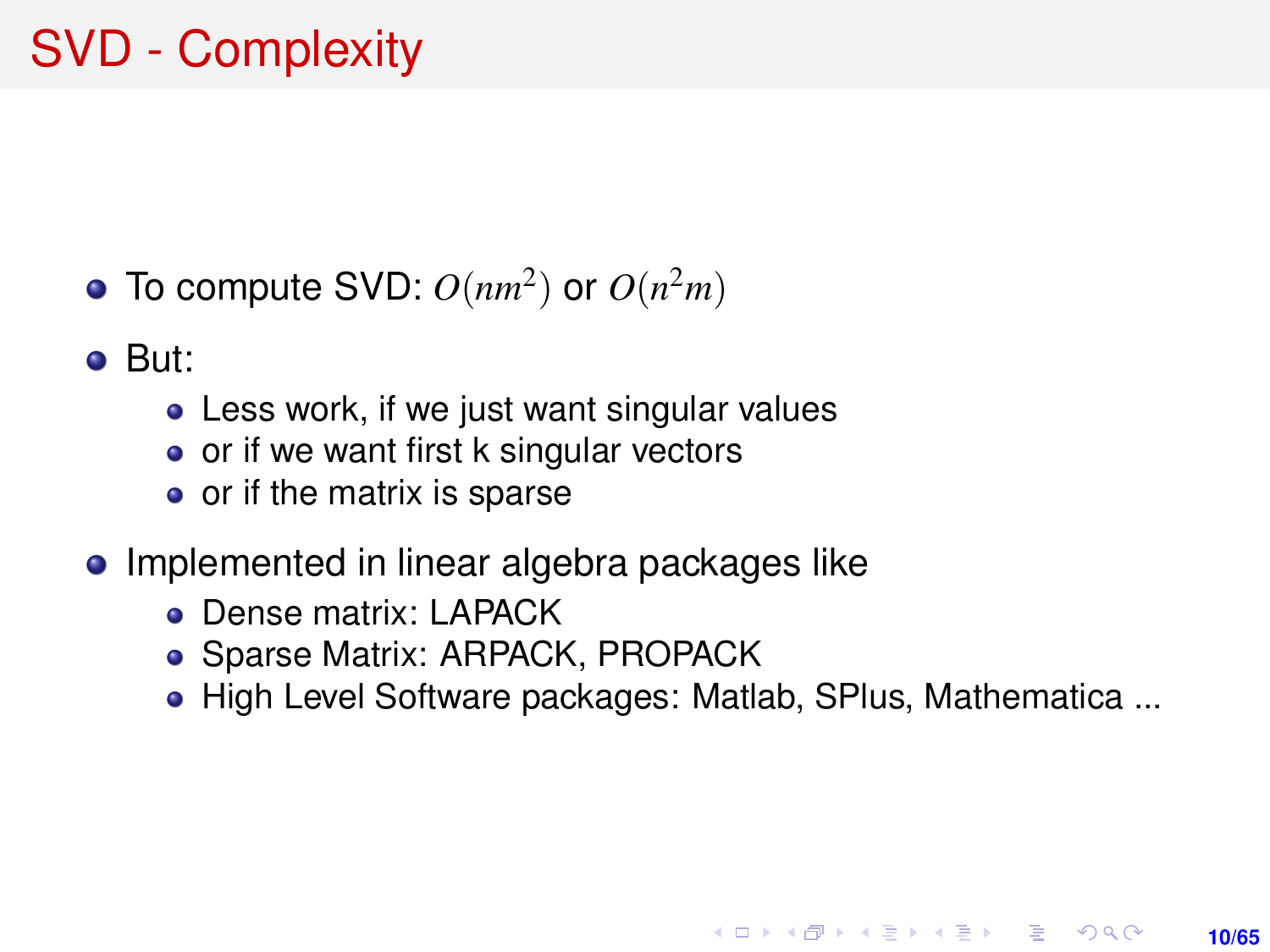#### Relation to Eigen-decomposition

SVD gives us  $A = U \Sigma V^\top$ 

#### Eigen-decomposition:  $A = X \Lambda X^{\top}$

- *A* is symmetric
- *U*, *V*, *X* are orthonormal

**11/65**

KORK ERKER ERKER

- $Λ, Σ$  are diagonal
- $AA^{\top} = U\Sigma\Sigma^{\top}U^{\top}$
- $A^{\top}A = V\Sigma\Sigma^{\top}V^{\top}$
- $\lambda_i(A^{\top}A) = \sigma_i^2(A)$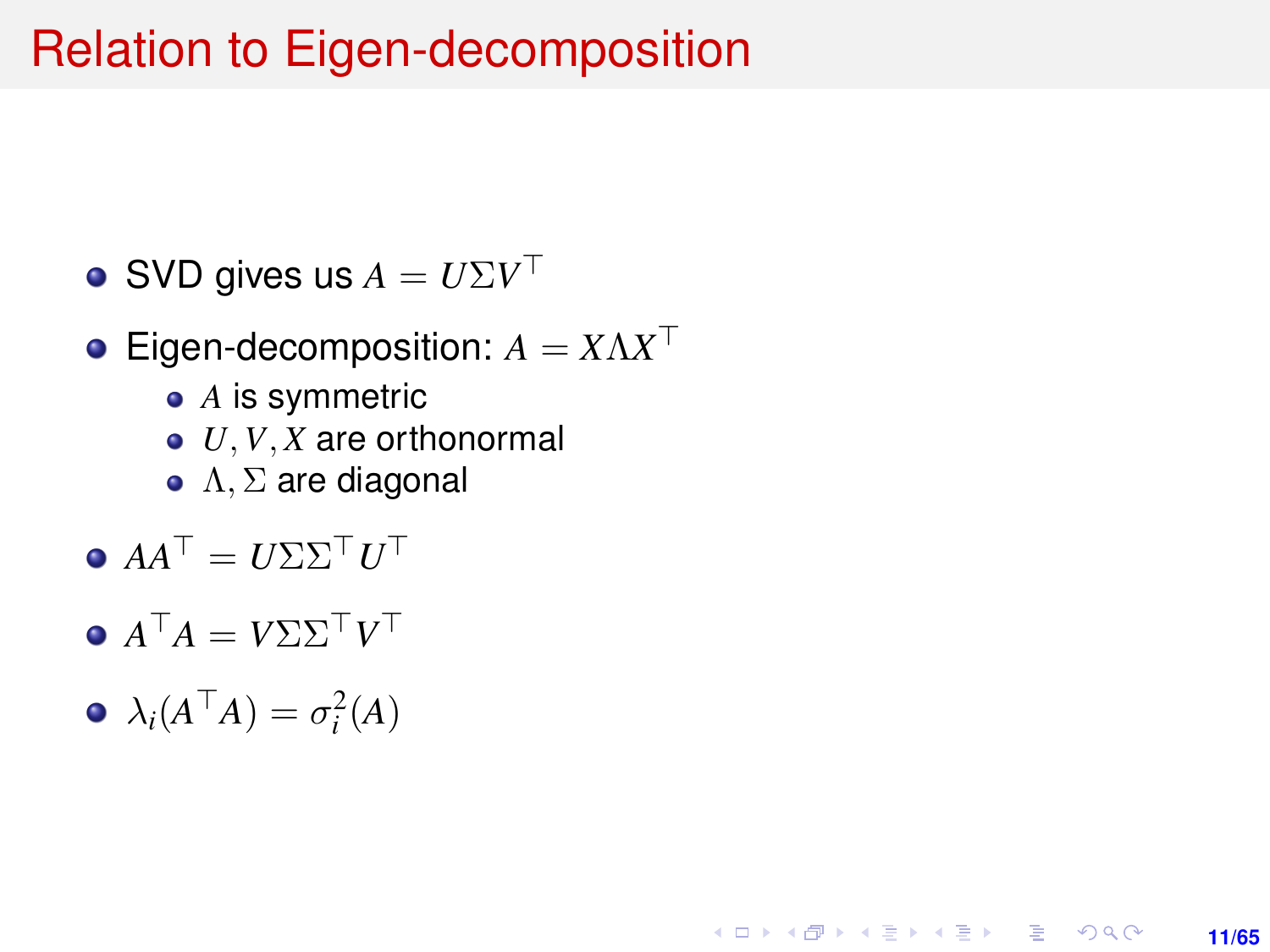## <span id="page-11-0"></span>**Outline**

#### [Principal Component Analysis \(PCA\)](#page-11-0)

- [Maximum variance unfolding](#page-23-0)
- [Graph Realization and Sensor Network Localization](#page-39-0)

**12/65**

K ロ ▶ K @ ▶ K 할 ▶ K 할 ▶ ... 할 → 9 Q @

**[Matrix Factorization](#page-46-0)**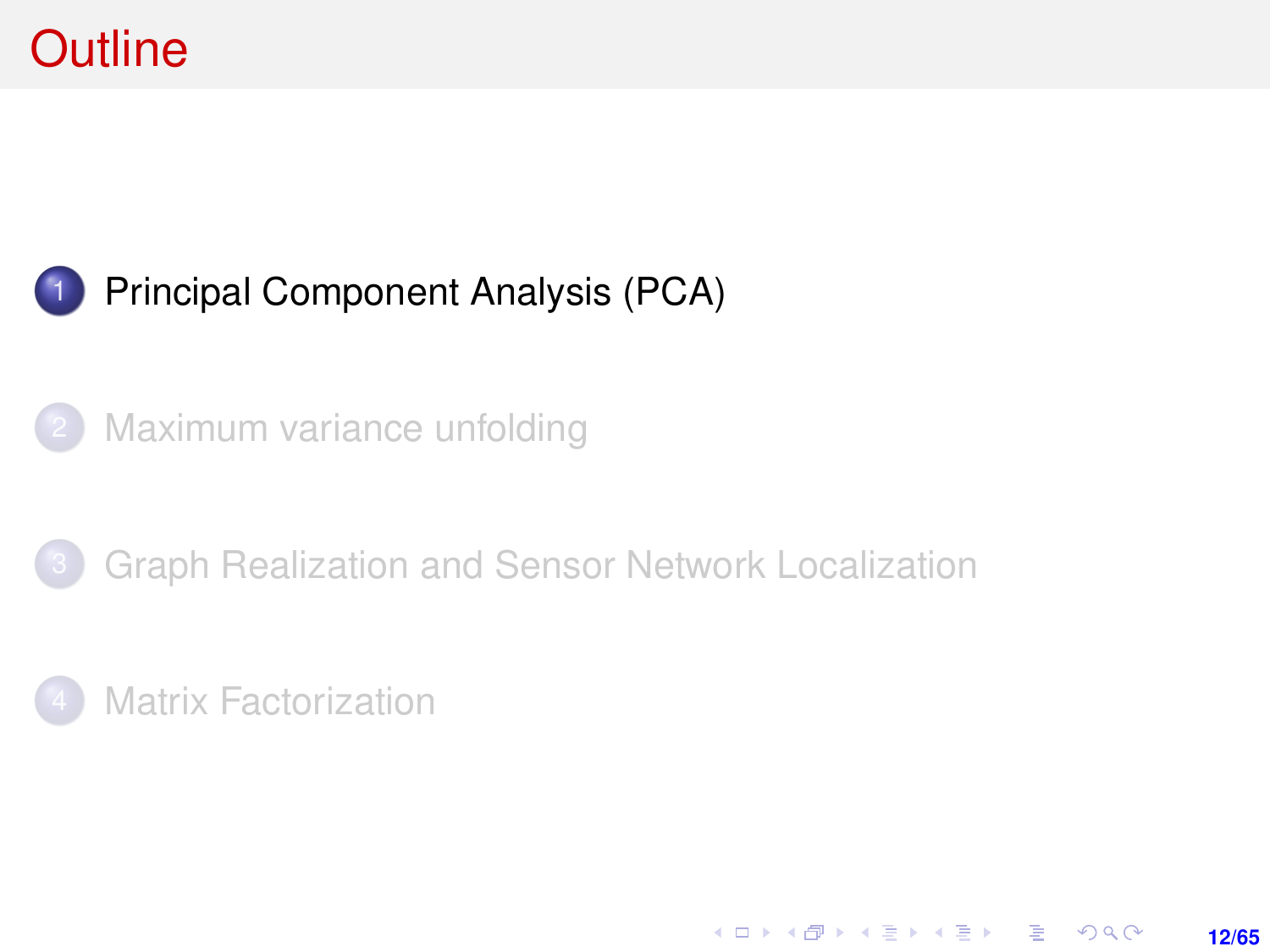- Assume we have a dataset represented in an  $p \times N$  matrix **X** consisting of *N* data vectors x*<sup>i</sup>* with dimensionality *p*.  $\mathbf{x}_i$  is the *i*th column of **X**.
- Assume further that this dataset has intrinsic dimensionality *q* (often  $q \ll p$ ).
- Dimensionality reduction techniques transform dataset X with dimensionality *p* into a new dataset Y with dimensionality *q*, while retaining the geometry of the data as much as possible.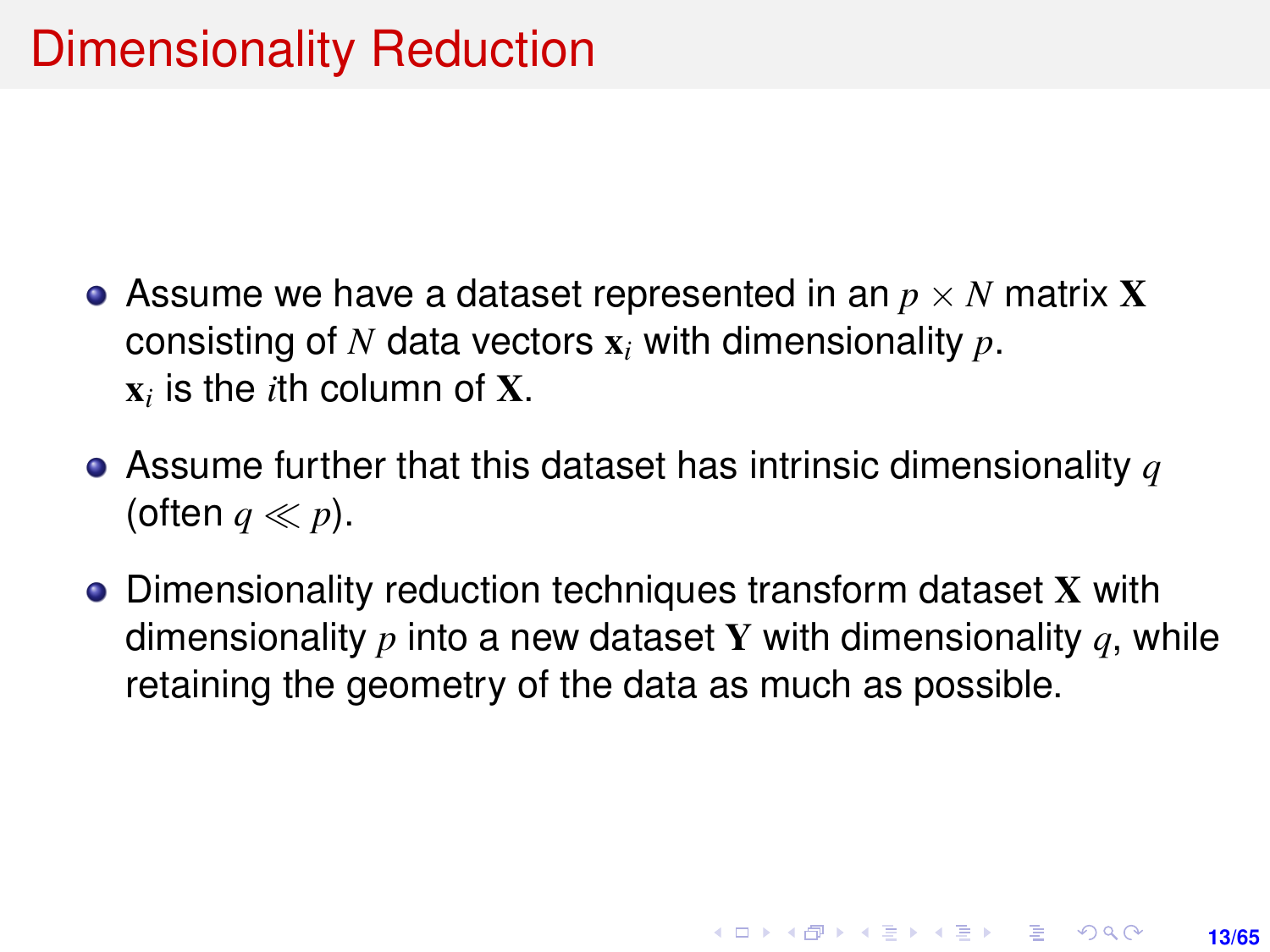#### PCA

Assume  $p < N$ . For a collection of data  $\mathbf{x}_1, \mathbf{x}_2, \ldots, \mathbf{x}_N \in R^p$ , we want to represent them by a rank *q* linear model

$$
\mathbf{y}(\mu, \lambda, \mathbf{M}) = \mu + \mathbf{M}\lambda, \mathbf{M} \in R^{p \times q}, \forall q \le p,
$$

where  $\mu$  is local vector and  $M^{\top}M = I$ .

We write  $\mathbf{X} = [\mathbf{x}_1, \mathbf{x}_2, \dots, \mathbf{x}_N] \in R^{p \times N}$ . The new representation of the data is:

$$
\mathbf{Y} = [\mathbf{y}_1, \dots, \mathbf{y}_N] \in R^{p \times N}, \quad \mathbf{y}_i = \mu + \mathbf{M} \lambda_i.
$$

• Consider the model

$$
\min_{\mu, \lambda_i, \mathbf{M}} F(\mu, \lambda_i, \mathbf{M}) = \sum_{i=1}^N \|\mathbf{x}_i - \mu - \mathbf{M}\lambda_i\|_2^2, \text{ s.t. } \mathbf{M}^\top \mathbf{M} = I.
$$

**KORKARK KERKER DRAM 14/65**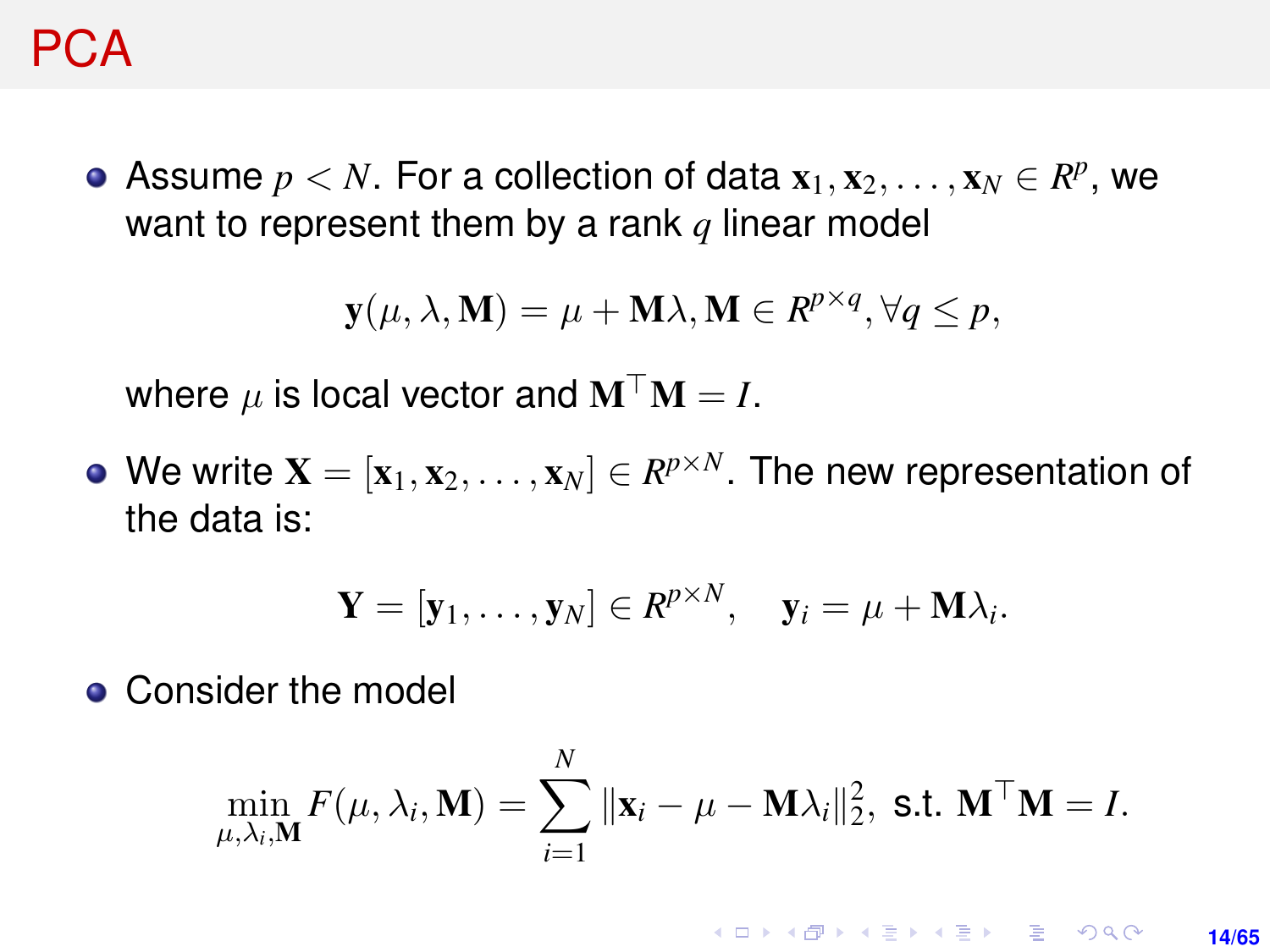#### PCA

\n- \n
$$
\text{Let } \bar{\mathbf{x}} = \frac{1}{N} \sum_{i} \mathbf{x}_{i} \text{ and } \bar{\lambda} = \frac{1}{N} \sum_{i} \lambda_{i}.
$$
\n
\n- \n
$$
\frac{\partial F}{\partial \mu} = 0 \Longrightarrow \mu = \bar{\mathbf{x}} - \mathbf{M} \bar{\lambda} \qquad (1)
$$
\n
\n- \n
$$
\frac{\partial F}{\partial \lambda_{i}} = 0 \Longrightarrow \lambda_{i} = \mathbf{M}^{\top} (\mathbf{x}_{i} - \mu) \Longrightarrow \bar{\lambda} = \mathbf{M}^{\top} (\bar{\mathbf{x}} - \mu) \qquad (2)
$$
\n
\n

- $\bullet$  Hence, we must have  $\mu = \bar{x}$  and have  $\lambda_i = \mathbf{M}^\top(\mathbf{x}_i \bar{\mathbf{x}})$ .
- After partially optimizing  $\lambda$  and  $\mu$ , the origianl problem reduce to

$$
\min_{\mathbf{M}} F(\mathbf{M}) = \sum_{i=1}^{N} ||(\mathbf{x}_i - \bar{\mathbf{x}}) - \mathbf{M}\mathbf{M}^\top(\mathbf{x}_i - \bar{\mathbf{x}})||_2^2, \text{ s.t. } \mathbf{M}^\top \mathbf{M} = I.
$$

**KORKARK KERKER DRAM** 

**15/65**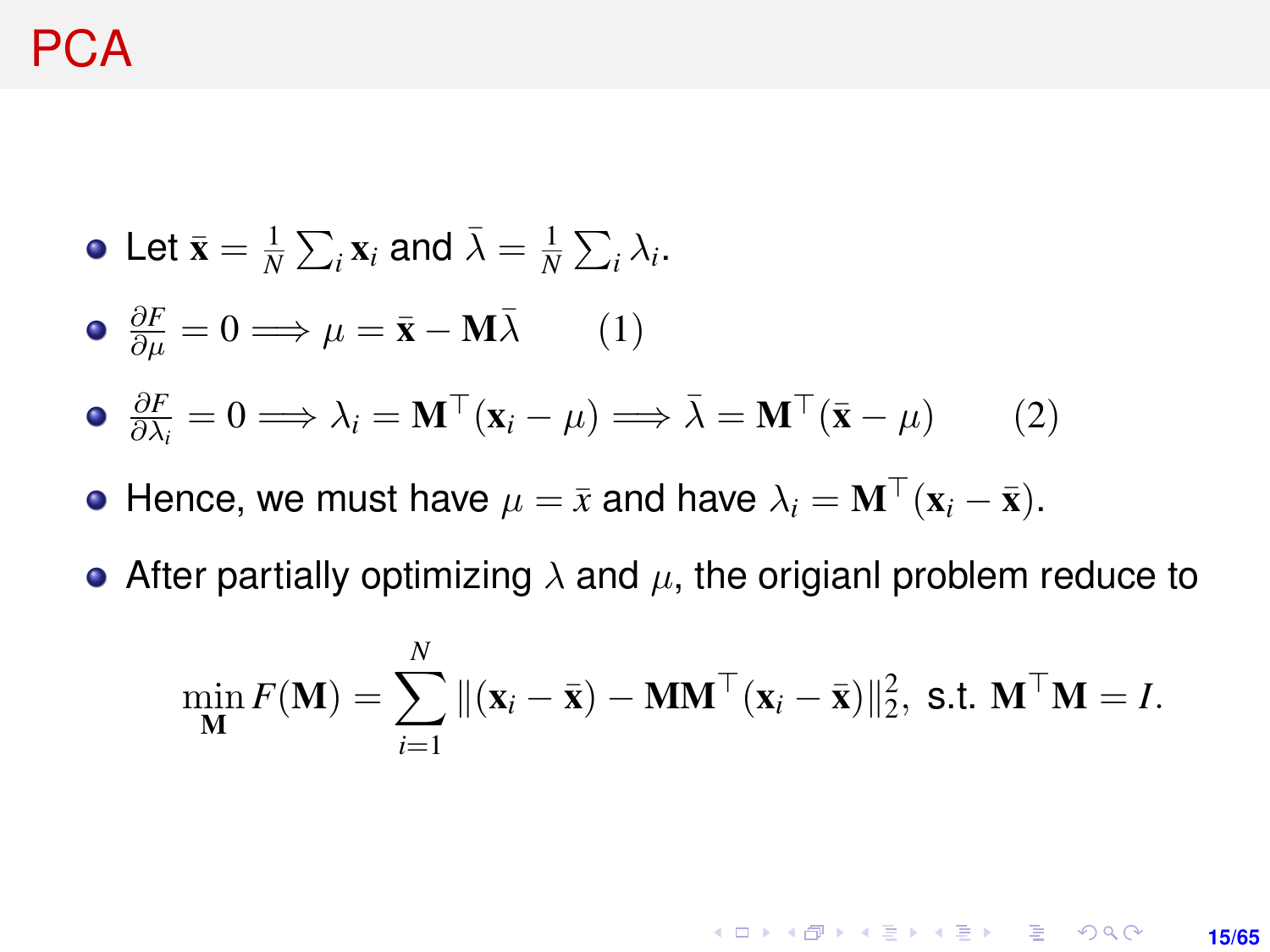• Let 
$$
\bar{\mathbf{x}}_i = \mathbf{x}_i - \bar{\mathbf{x}}
$$
 and  $\bar{\mathbf{X}} = [\bar{\mathbf{x}}_1, \bar{\mathbf{x}}_2, \dots, \bar{\mathbf{x}}_N]$ . In fact,  
\n
$$
\bar{\mathbf{X}} = \mathbf{X} - \frac{1}{N} \mathbf{X} \mathbf{1} \mathbf{1}^\top.
$$

Then, we have

$$
F(\mathbf{M}) = \sum_{i=1}^{N} ||\bar{\mathbf{x}}_i - \mathbf{M}\mathbf{M}^\top \bar{\mathbf{x}}_i||_2^2
$$
  
=  $||\bar{\mathbf{X}} - \mathbf{M}\mathbf{M}^\top \bar{\mathbf{X}}||_F^2$   
=  $\text{Tr}(\bar{\mathbf{X}}^\top \bar{\mathbf{X}}) - \text{Tr}(\bar{\mathbf{X}}^\top \mathbf{M}\mathbf{M}^\top \bar{\mathbf{X}})$   
=  $\text{Tr}(\bar{\mathbf{X}}\bar{\mathbf{X}}^\top) - \text{Tr}(\mathbf{M}^\top \bar{\mathbf{X}}\bar{\mathbf{X}}^\top \mathbf{M}).$ 

• Let cov $(X) = \bar{X}\bar{X}^{\top}$ . Thus the problem is equivalent to

$$
\max_{\mathbf{M}\in R^{p\times q}} \text{Tr}(\mathbf{M}^{\top}\text{cov}(\mathbf{X})\mathbf{M}), \text{ s.t. } \mathbf{M}^{\top}\mathbf{M}=I.
$$

**16/65**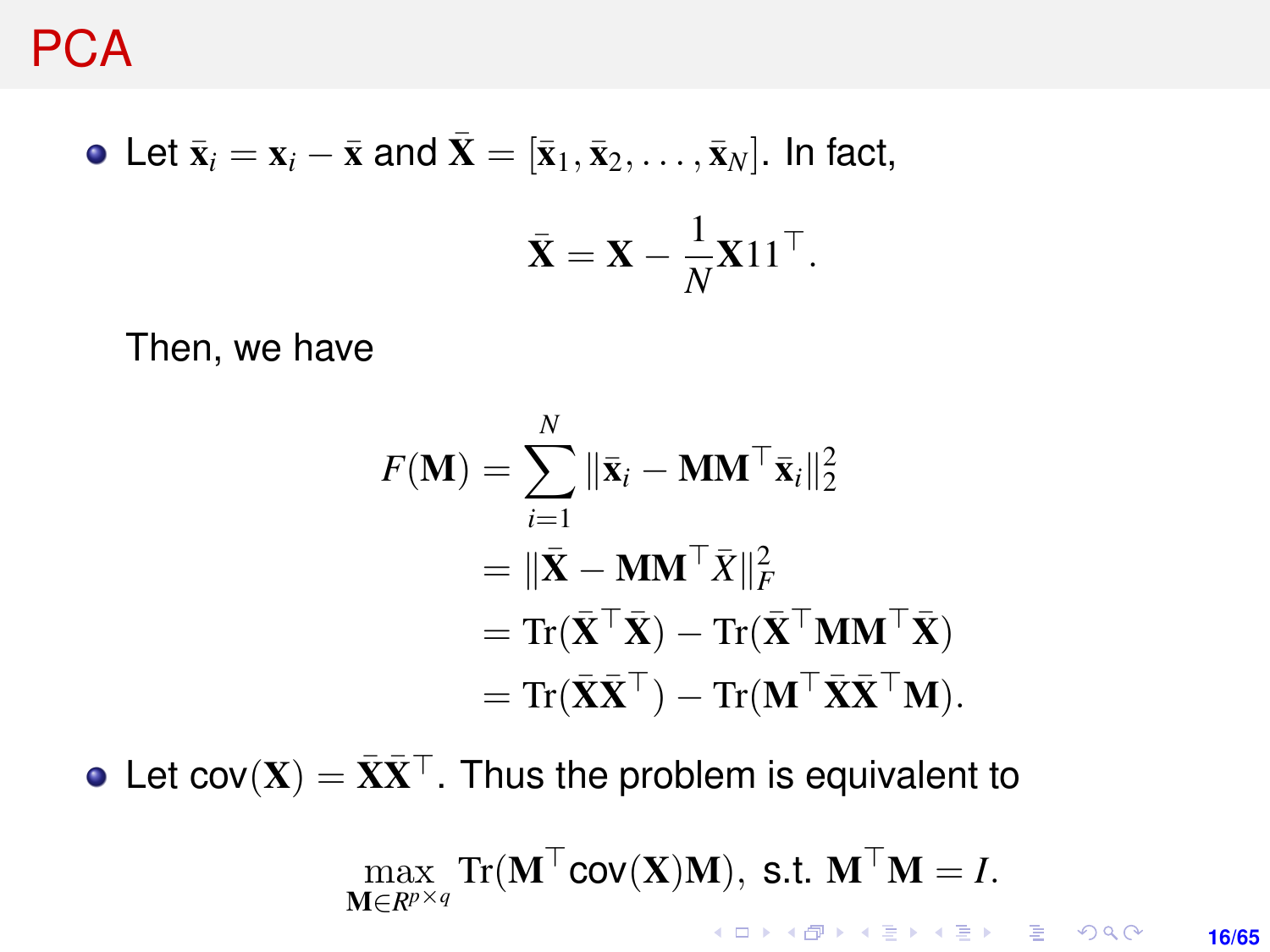#### PCA

- PCA constructs a low-dimensional representation of the data that describes as much of the variance in the data as possible.
- Let  $x \in \mathbb{R}^p$  be a random vector with mean  $\mu$  and covariance  $\Sigma$ .

Find  $y = \sum_{i=1}^{p} z_i \mathbf{x}_i = z^T x$  such that the variance of *y* is maximized.

$$
Var(y) = E[(zTx - E(zTx))(zTx - E(zTx))]
$$
  
=  $E(zTx - zTEx)(zTx - zTEx)T$   
=  $zTE[(x - Ex)(x - Ex)T]$  $z = zTcov(X)z$ 

• Model problem:

$$
\max z^T \text{cov}(\mathbf{X})z, \quad \text{s.t. } \|z\|_2 = 1.
$$

Find the maximal eigenpair  $(\lambda_1, \nu_1)$  of cov(**X**).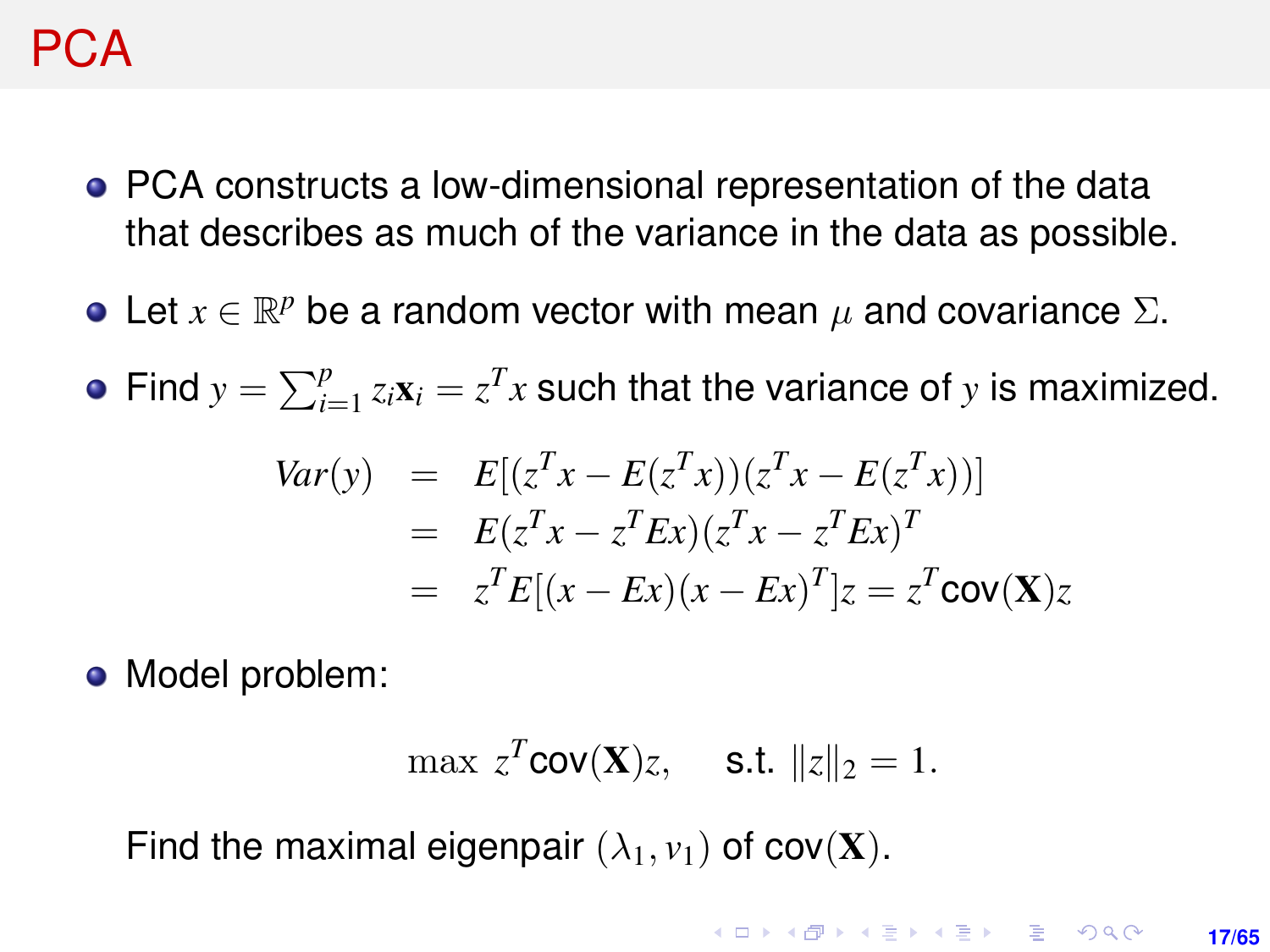## Principal Component Analysis (PCA)

 $\bullet$  find a linear mapping M that maximizes data variance

$$
\begin{array}{ll}\n\max_{\mathbf{M}} & \operatorname{Tr}(\mathbf{M}^{\top} \mathbf{C}\mathbf{O}\mathbf{V}(\mathbf{X})\mathbf{M}) \\
\text{s.t.} & \mathbf{M}^{\top}\mathbf{M} = I\n\end{array}
$$

**•** Lagrangian function:

$$
L(\mathbf{M}, \Lambda) = \text{Tr}(\mathbf{M}^{\top}\text{cov}(\mathbf{X})\mathbf{M}) - \left\langle \Lambda, \mathbf{M}^{\top}\mathbf{M} - I \right\rangle
$$

• Stationary point (KKT condition) at

$$
cov(\mathbf{X})\mathbf{M} = \mathbf{M}\Lambda
$$

$$
\mathbf{M}^{\top}\mathbf{M} = I
$$

Thus PCA essentially requires eigenvalue decomposition

KOD KAP KED KED E VOQO **18/65**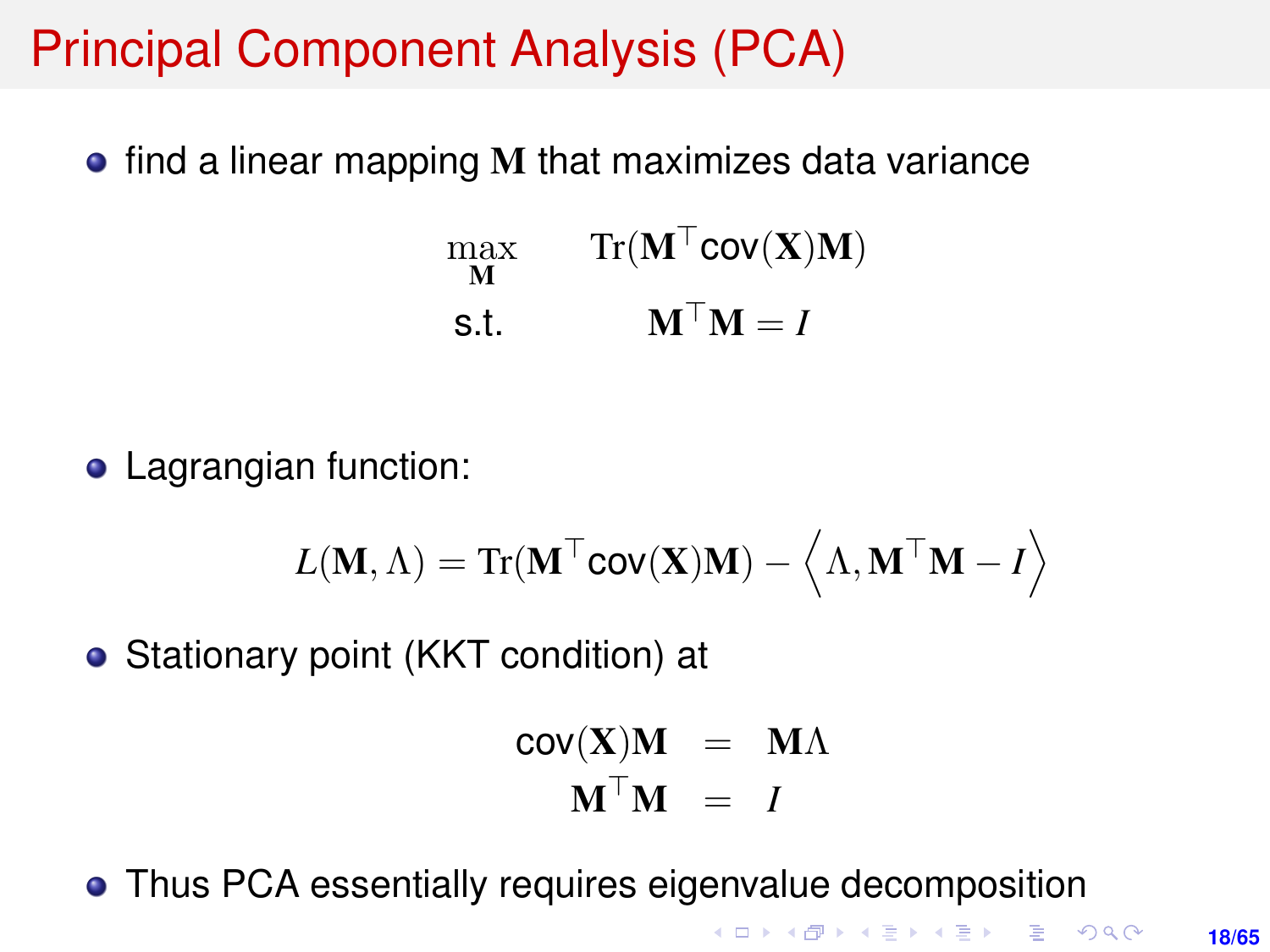#### PCA

- Let  $\bar{\mathbf{X}} = \mathbf{X} \frac{1}{N} \mathbf{X} 11^\top$ , where 1 is a column vector of all ones
- SVD:  $\bar{\mathbf{X}} = U\Sigma V^T$ ,  $\Sigma = [\text{diag}(\sigma_1, \dots, \sigma_p), 0]$ ,  $U^T U = I$ ,  $V^T V = I$ . Eigen:  $\bar{\mathbf{X}}\bar{\mathbf{X}}^{\top} = U\Lambda U^{\top}$ ,  $\Lambda = \text{diag}(\lambda_1, \ldots, \lambda_p)$ , and  $\lambda_i = \sigma_i^2$
- PCA computes

$$
\max_{\mathbf{M}} \quad \text{Tr}(\mathbf{M}^{\top} \text{cov}(\mathbf{X}) \mathbf{M}), \text{ s.t. } \quad \mathbf{M}^{\top} \mathbf{M} = I.
$$

Then the optimal solution  $\mathbf{M} = U_a$ .

• Therefore, we have:  $y_i = \mu + MM^\top (x_i - \bar{x})$ , i.e.,

$$
\mathbf{Y} = \mu \mathbf{1}^\top + \mathbf{M} \mathbf{M}^\top \bar{\mathbf{X}} = \mu \mathbf{1}^\top + \mathbf{M} \Sigma_q V_q^\top.
$$

The matrix  $\mathbf{M}^\top \bar{\mathbf{X}} = \Sigma_q V_q^\top \in R^{q \times N}$  is called the first  $q$  principal components of  $X$ .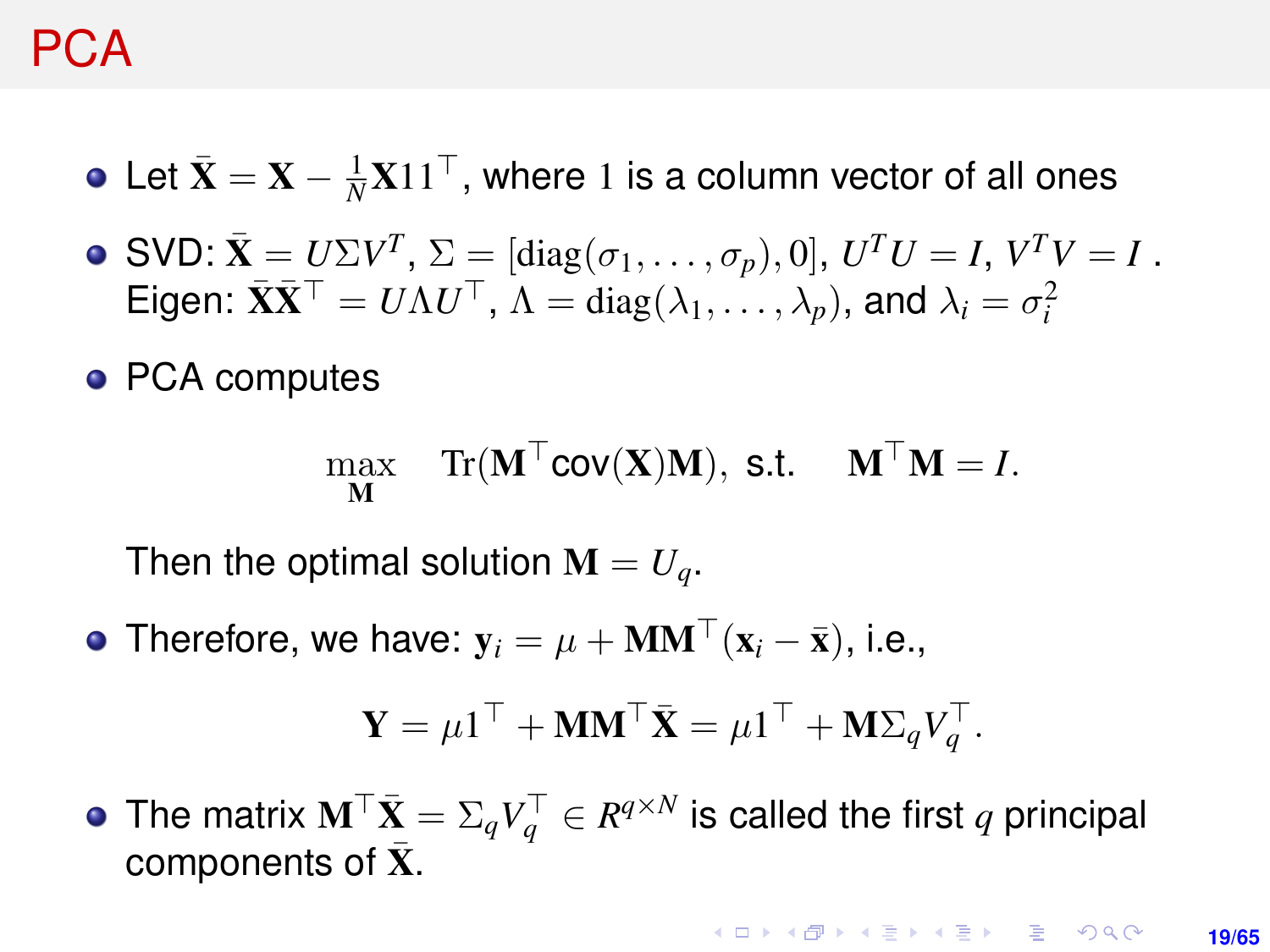#### Classical MDS

Known data points  $\mathbf{x}_i \in \mathbb{R}^p$ ,  $i = 1, \ldots, N$ . compute pairwise distance matrix *D*(*X*) with

$$
d_{ij}(\mathbf{X}) = \|\mathbf{x}_i - \mathbf{x}_j\|_2
$$

Let  $D_2(\mathbf{X}) = (d_{ij}^2(\mathbf{X}))$ . MDS: Find  $\mathbf{y}_i \in \mathbb{R}^q$  such that

$$
\min_{\mathbf{Y}} \quad \|HD_2(\mathbf{X})H - HD_2(\mathbf{Y})H\|_F^2
$$

#### Lemma

Let 
$$
D_2(\mathbf{X}) = (d_{ij}^2(\mathbf{X}))
$$
 of  $\mathbf{X} = (\mathbf{x}_1, ..., \mathbf{x}_N)$ ,  $H = I_N - \frac{1}{N} \mathbf{1} \mathbf{1}^T$ . Let  $B = -\frac{1}{2} H D_2(\mathbf{X}) H$  and  $\bar{\mathbf{X}} = \mathbf{X} - \frac{1}{N} \mathbf{X} \mathbf{1} \mathbf{1}^T$ . Then we have  $B = \bar{\mathbf{X}}^\top \bar{\mathbf{X}}$ .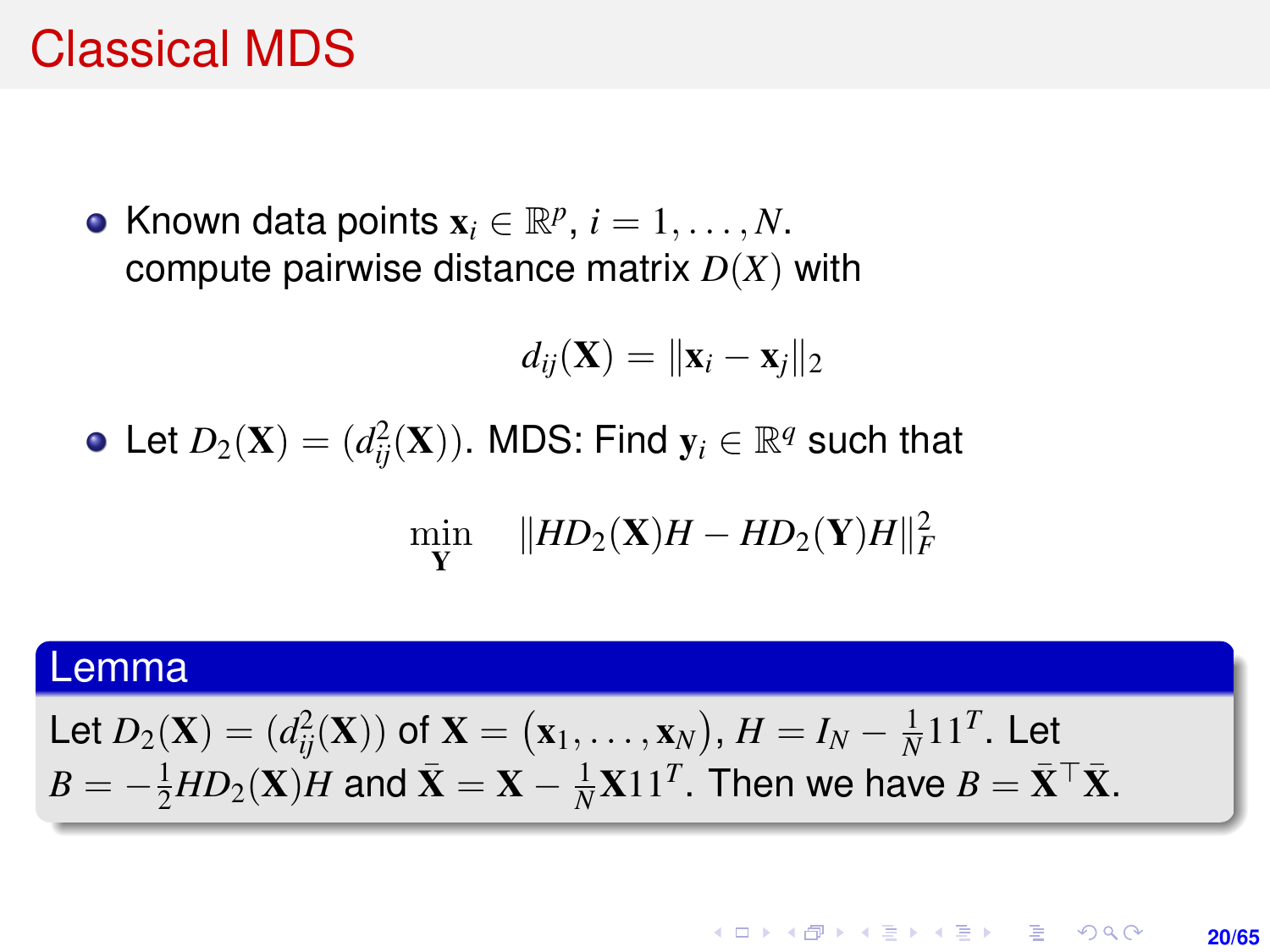#### Classical MDS

Proof: Define  $K = \mathbf{X}^\top \mathbf{X}$ ,  $K_{ij} = \mathbf{x}_i^\top \mathbf{x}_j$ . Then

$$
D_2(\mathbf{X})_{ij} = (\mathbf{x}_i - \mathbf{x}_j)^{\top} (\mathbf{x}_i - \mathbf{x}_j) = \mathbf{x}_i^{\top} \mathbf{x}_i + \mathbf{x}_j^{\top} \mathbf{x}_j - 2 \mathbf{x}_i^{\top} \mathbf{x}_j.
$$

Define  $w = diag(K)$ . Then

$$
D_2(\mathbf{X}) = w\mathbf{1}^T + 1w^T - 2K.
$$

Thus

$$
B = -\frac{1}{2}H(w1^T + 1w^T - 2K)H = H\mathbf{X}^\top \mathbf{X}H = \bar{\mathbf{X}}^\top \bar{\mathbf{X}},
$$

since  $H1w^T = 1w^T - \frac{1^T1}{N}1w^T = 0$  and  $1w^T H = 0$ .

KO KK@ KK 4 B KK B K 1940 **21/65**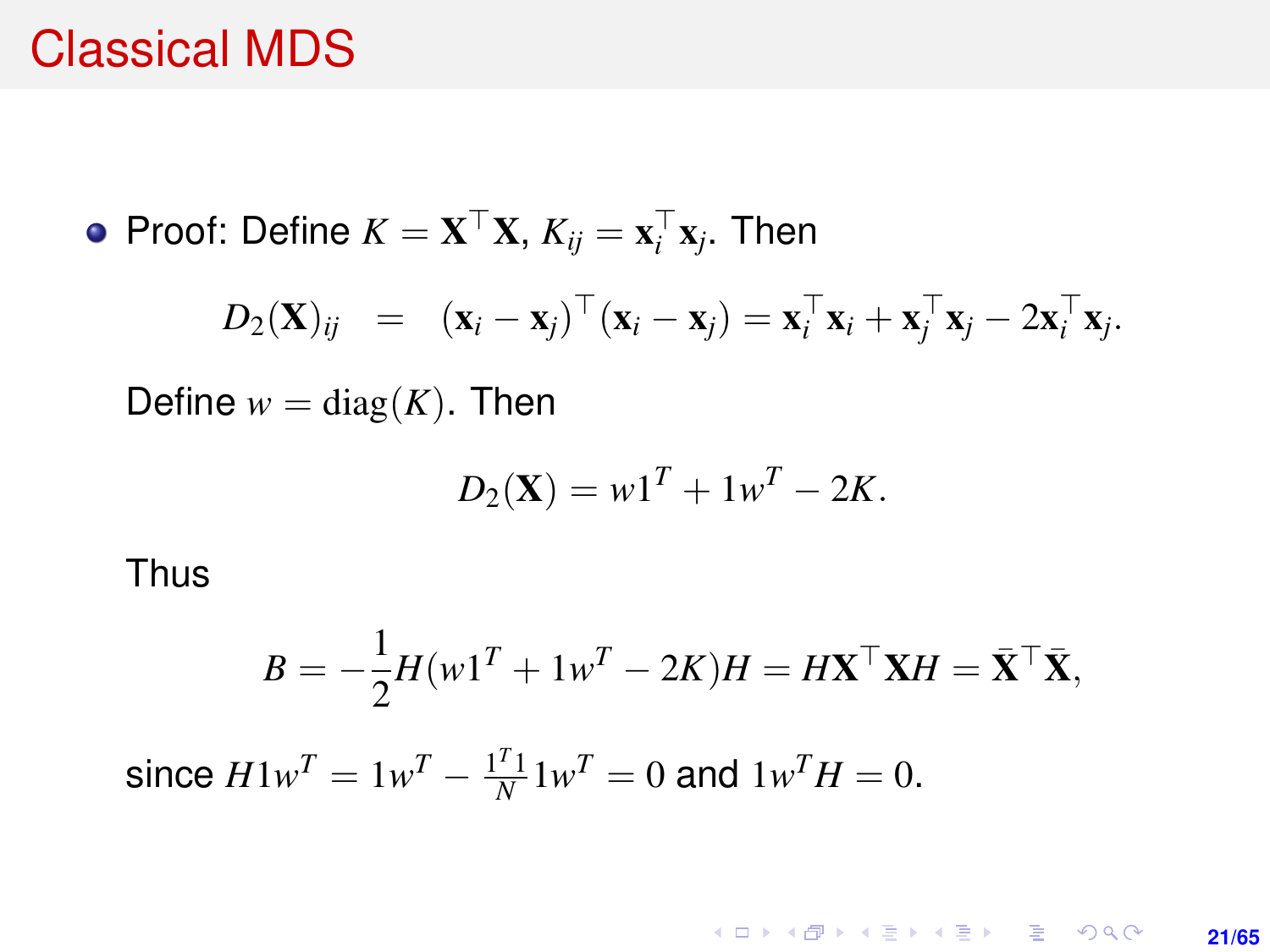#### <span id="page-21-0"></span>Classical MDS

- Let  $B = \bar{\mathbf{X}}^{\top} \bar{\mathbf{X}}$  and SVD:  $\bar{\mathbf{X}} = U \Sigma V^{\top}$ ,  $\Sigma = [\text{diag}(\sigma_1, \ldots, \sigma_p), 0].$ The eigenvalue decomposition:  $B = V \Lambda V^{\top}$ ,  $\lambda_i = \sigma_i^2$ .
- Assume that Y is centered, i.e.,  $-\frac{1}{2}HD_2(Y)H = Y^{\top}Y$ , then Classical MDS is equivalent to

$$
\min_{\mathbf{Y}} \quad \| \boldsymbol{B} - \mathbf{Y}^\top \mathbf{Y} \|_F^2
$$

- The optimal solution  $\mathbf{Y} = \Lambda^{\frac{1}{2}} V^\top$
- Classical MDS: take  $\tilde{\textbf{X}} = \Lambda_q^{\frac{1}{2}} V_q^{\top} = \Sigma_q V_q^{\top}$
- PCA and classical MDS are equivalent!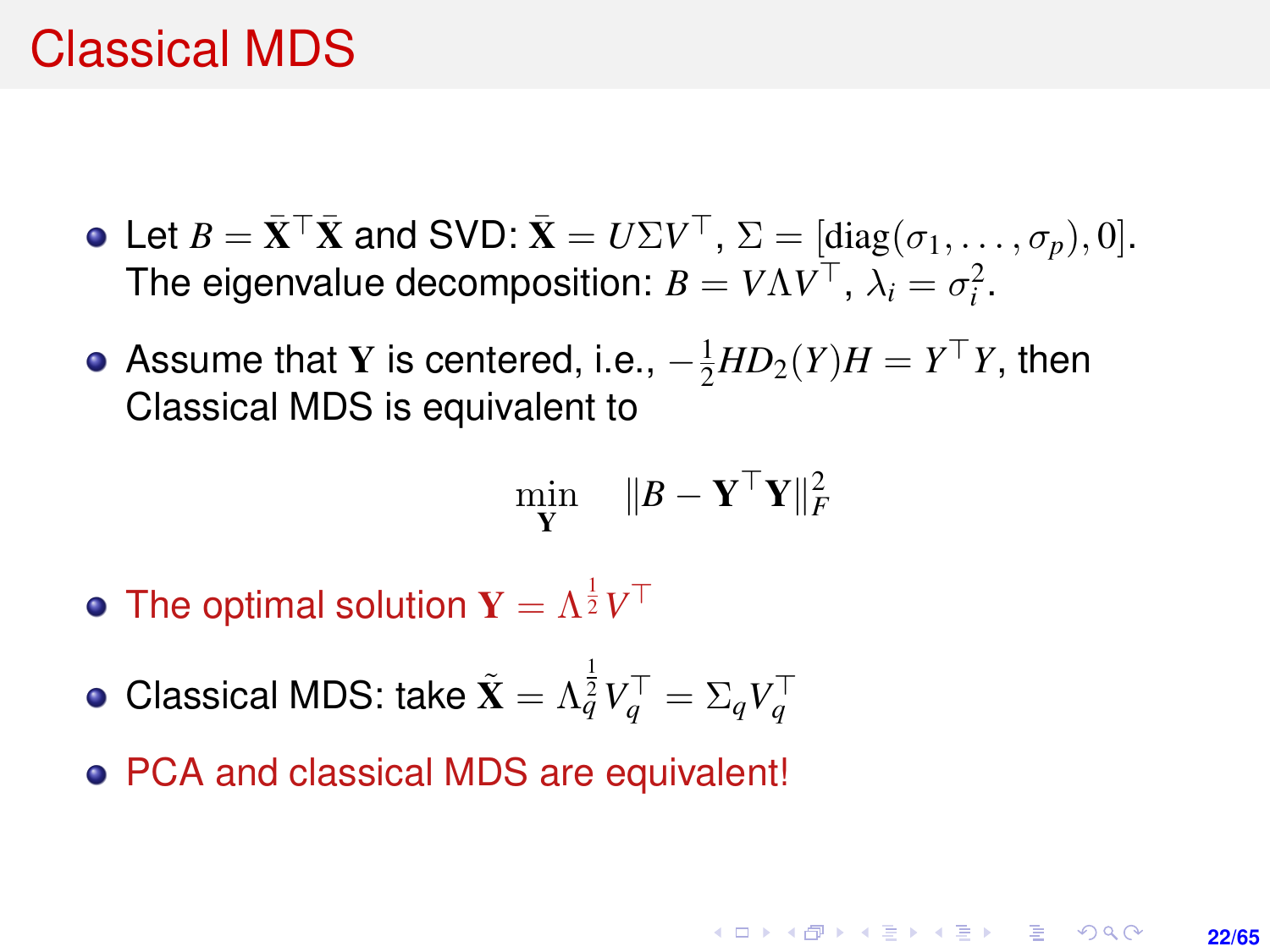#### <span id="page-22-0"></span>Extension of MDS

Known data points  $\mathbf{x}_i \in \mathbb{R}^p$ ,  $i = 1, \ldots, N$ . Given norms  $\|\cdot\|_x, \|\cdot\|_y$ , compute pairwise distance matrix

$$
d_{ij}(\mathbf{X}) = \|\mathbf{x}_i - \mathbf{x}_j\|_{x}, \quad d_{ij}(\mathbf{Y}) = \|\mathbf{y}_i - \mathbf{y}_j\|_{y}
$$

Find  $y_i \in \mathbb{R}^q$  such that

$$
\min_{\mathbf{Y}} \quad \|D_{\mathrm{x}}(\mathbf{X}) - D_{\mathrm{y}}(\mathbf{Y})\|_F^2
$$

or with centering matrix  $H = I_N - \frac{1}{N} 11^T$  and  $D_{2x}(\mathbf{X}) = (d_{ij}^2(\mathbf{X}))$ :

$$
\min_{\mathbf{Y}} \quad \|HD_{2x}(\mathbf{X})H - HD_{2y}(\mathbf{Y})H\|_F^2
$$

Kernel PCA:  $K_{ij} = \kappa(\mathbf{x}_i, \mathbf{x}_j)$  $\|\mathbf{x}_i - \mathbf{x}_j\|_{x}^{2} = \|\mathbf{x}_i\|_{x}^{2} + \|\mathbf{x}_j\|_{x}^{2} - 2 \langle \mathbf{x}_i, \mathbf{x}_j \rangle_{x}$  $(D_x(\mathbf{X})_{ij})^2 = K_{ii} + K_{jj} - 2K_{ij}$ 

 $\bullet$  Isomap: geodesic distance for X [and](#page-21-0) [F](#page-23-0)[-](#page-21-0)[no](#page-22-0)[r](#page-0-0)[m](#page-0-0) [fo](#page-64-0)r [Y](#page-0-0)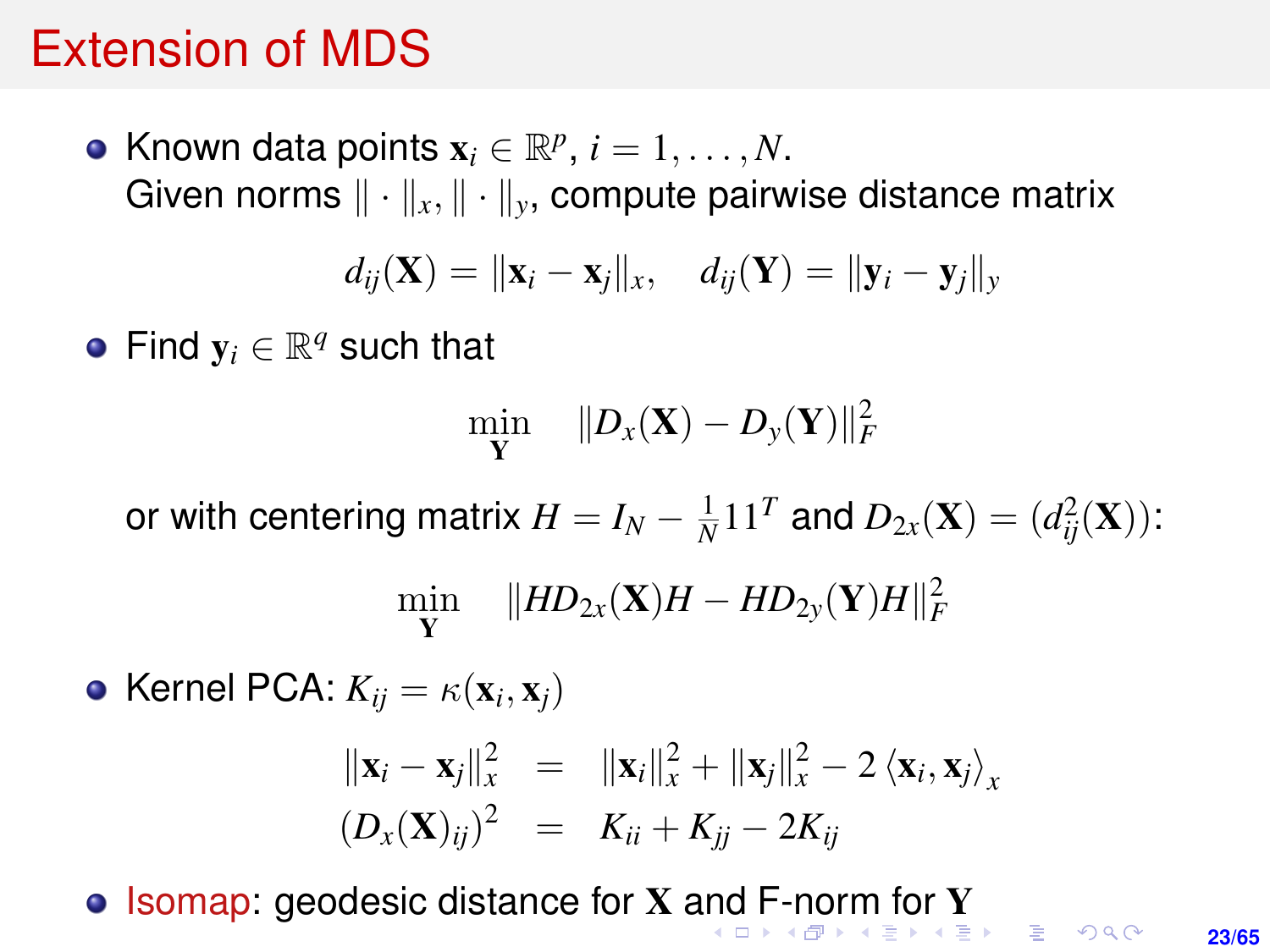<span id="page-23-0"></span>

#### 2 [Maximum variance unfolding](#page-23-0)

#### [Graph Realization and Sensor Network Localization](#page-39-0)

**24/65**

KO KARK KEK LE KORA

#### **[Matrix Factorization](#page-46-0)**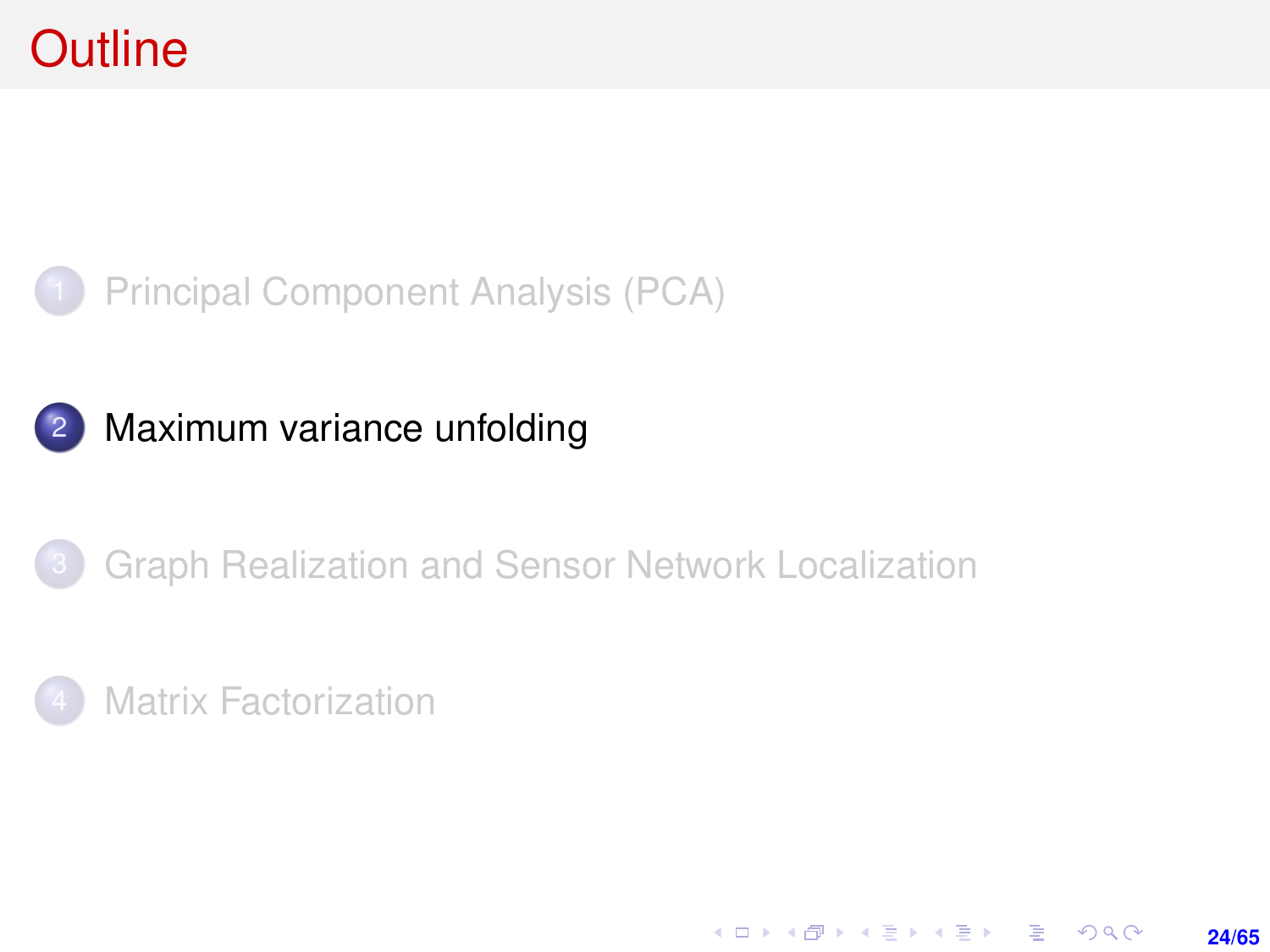## Maximum variance unfolding

- PCA and MDS are linear dimensionality reduction methods that compute mappings to preserve Euclidean distances between all pairs of data points
- Based on the notion of *isometry*, maximum variance unfolding (MVU) considers the much larger class of nonlinear transformations that only preserve the geometric properties of local neighborhoods
- We say that the data sets are *k***-locally isometric** if for every point *x<sup>i</sup>* , there exists a rotation and translation that maps x*<sup>i</sup>* and its *k* nearest neighbors  $\{x_{i1}, x_{i2}, \ldots, x_{ik}\}$  precisely onto the points  $y_i$  and  $\{y_{i1}, y_{i2}, \ldots, y_{ik}\}$
- The notion of isometry can be translated into various sets of equality constraints of inputs  $\{x_i\}_{i=1}^n$  and outputs  $\{y_i\}_{i=1}^n$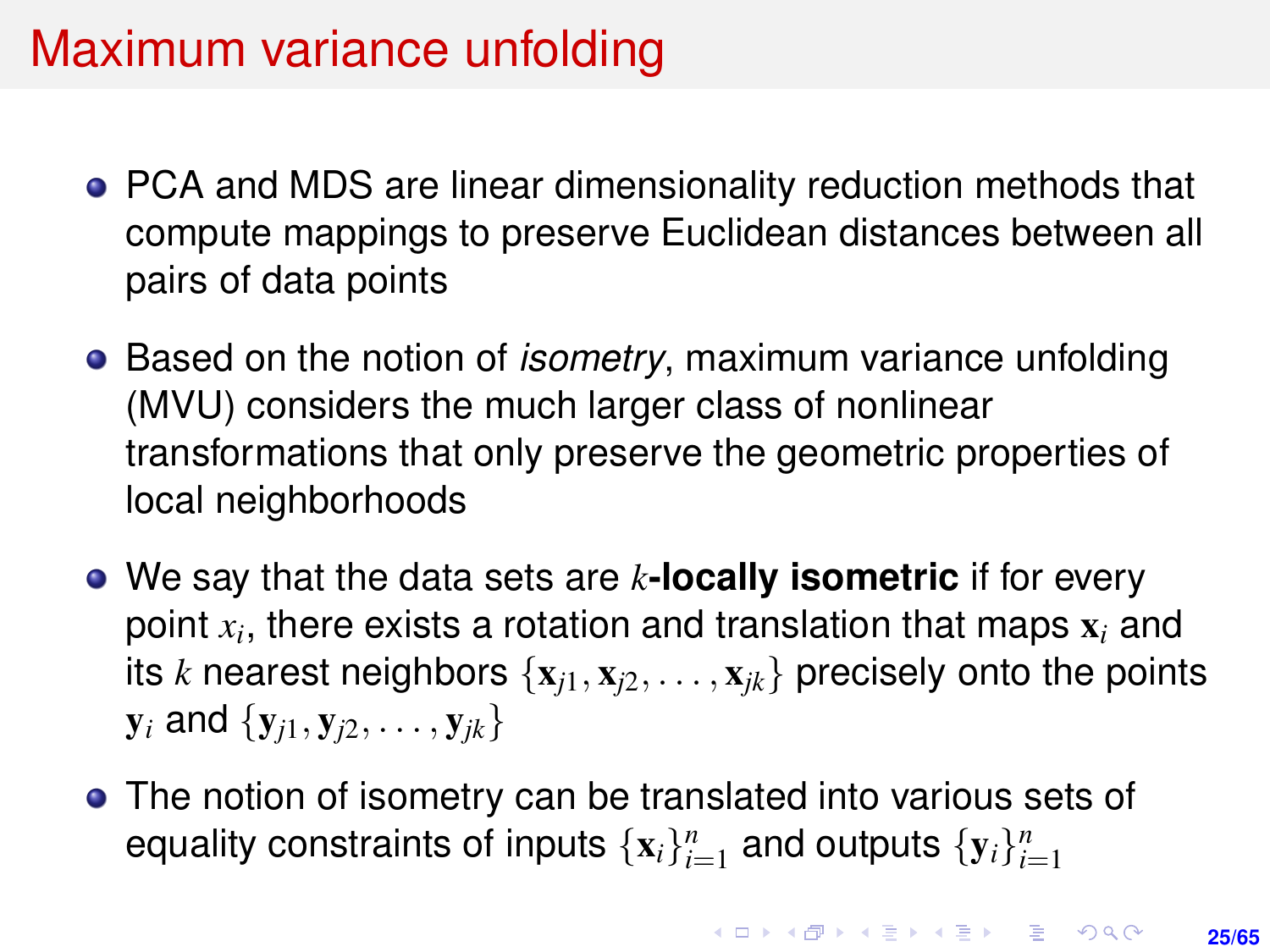#### MVU - constraints

Inputs  $\{x_i\}_{i=1}^N$  and outputs  $\{y_i\}_{i=1}^N$  are locally isometric if whenever x*<sup>i</sup>* and x*<sup>j</sup>* are themselves neighbors or common neighbors of another point in the data set, we have:

$$
\|\mathbf{y}_i-\mathbf{y}_j\|^2=\|\mathbf{x}_i-\mathbf{x}_j\|^2
$$

We also constrain the outputs  $\mathbf{y}_i$  to be centered on the origin:

$$
\sum_i \mathbf{y}_i = 0
$$

this simply removes a translational degree of freedom from the final solution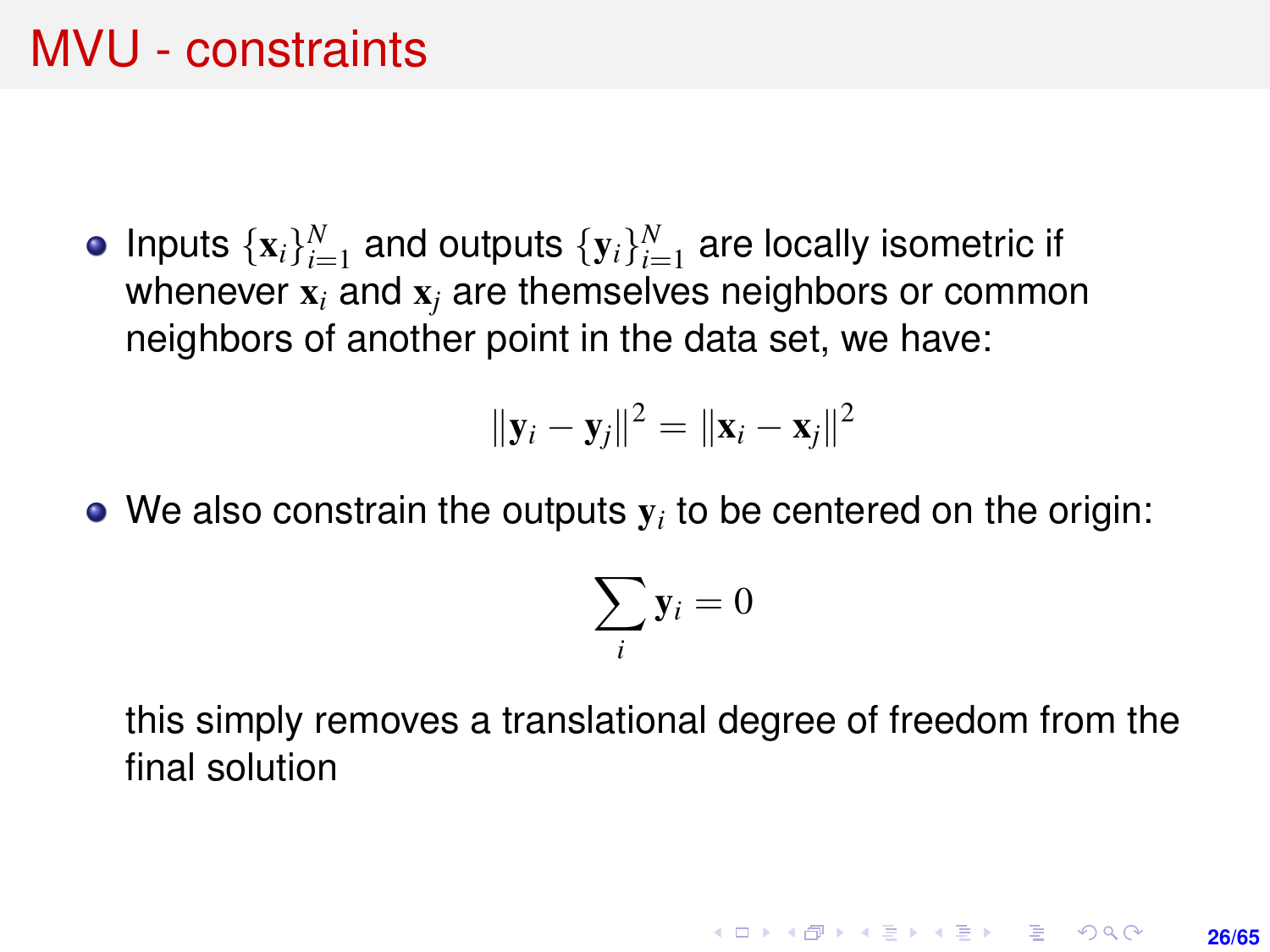## MVU - objective function

- Any "fold" between two points on a manifold serves to decrease the Euclidean distance between the points
- This suggests an optimization that we can perform to compute the outputs  $y_i$  that unfold a manifold sampled by inputs  $x_i$ .
- Maximize the sum of pairwise squared distances between outputs:

$$
\Phi = \frac{1}{2N} \|\mathbf{y}_i - \mathbf{y}_j\|^2
$$

- We pull the outputs as far apart as possible, subject to the constraints in the previous slide
- It can be verified that the objective function is indeed bounded
- Intuitively, the constraints to preserve local distances prevent a divergence to pull the outputs infinitely far apart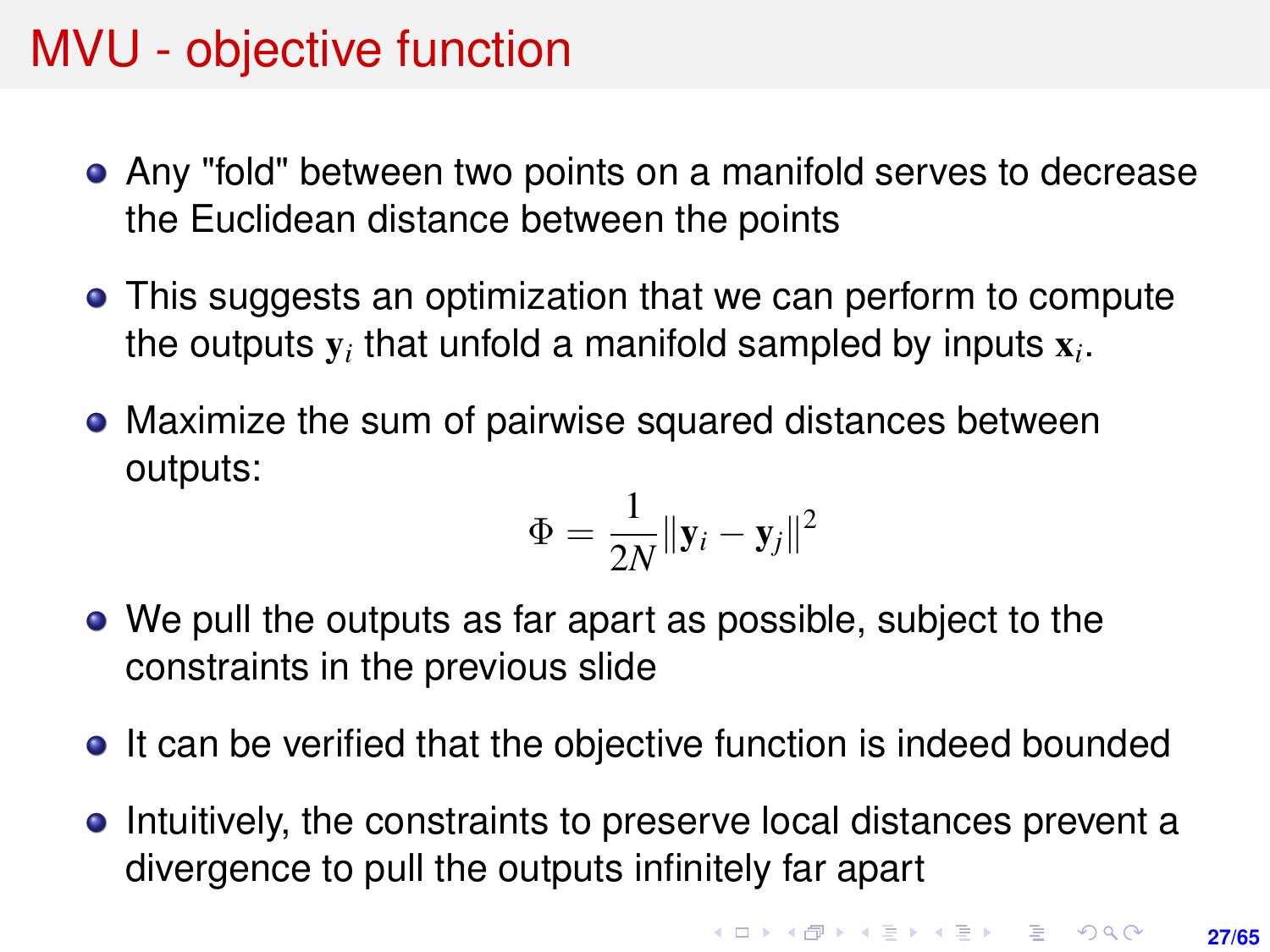## <span id="page-27-0"></span>MVU - optimization

- Let  $\mathcal{G} = (\mathcal{V}, \mathcal{E})$  denotes the graph formed by pairwise connecting each input to all of its *k*-nearest neighbors
- Then, in terms of the squared distance matrix  $D_{ij} = \|\mathbf{x}_i \mathbf{x}_j\|^2,$ the optimization can be written as:

$$
\begin{aligned}\n\max & \sum_{ij} \|\mathbf{y}_i - \mathbf{y}_j\|^2 \\
\text{s.t.} & \sum_i \mathbf{y}_i = 0, \\
\|\mathbf{y}_i - \mathbf{y}_j\|^2 = D_{ij}, \forall (i, j) \in \mathcal{E}\n\end{aligned}
$$

This problem is not convex, as it involves maximizing a quadratic form subject to quadratic equality constraints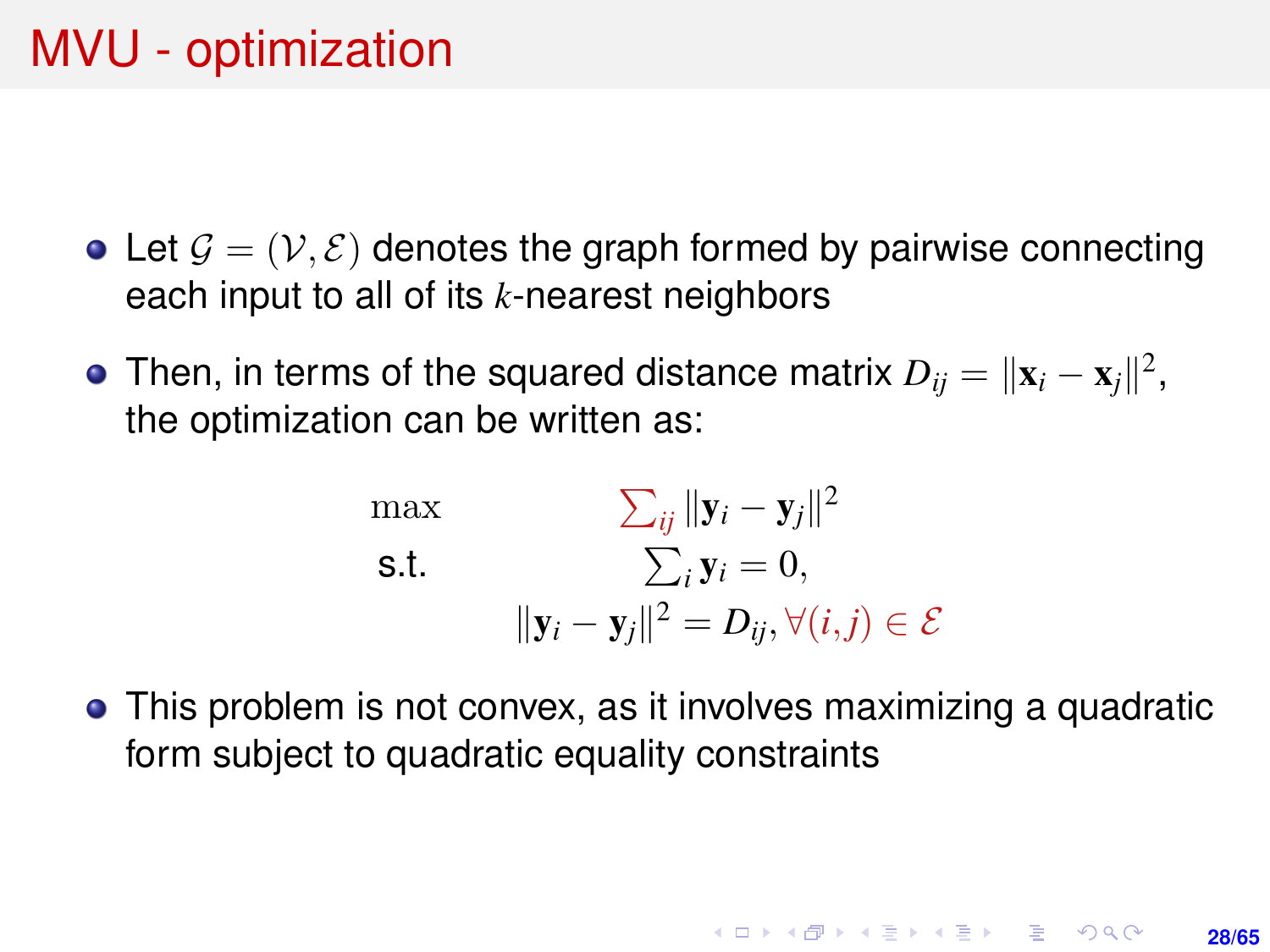- The inner product matrix  $K_{ij} = \mathbf{y}_i \cdot \mathbf{y}_j$  determines the outputs up to rotation
- Expanding the square in the distance constraint we obtain

$$
K_{ii}-2K_{ij}+K_{jj}=D_{ij}
$$

Likewise, the centering constraint can be expressed as

$$
0 = \|\sum_i \mathbf{y}_i\|^2 = \sum_{ij} \mathbf{y}_i \cdot \mathbf{y}_j = \sum_{ij} K_{ij}
$$

- Both are now linear equality constraints on the elements of *K*
- We may view our original problem as an optimization over inner product matrices *Kij* rather than vectors y*<sup>i</sup>*
- Only symmetric matrices with nonnegative eigenvalues can be interpreted as inner product matrices, therefore

$$
K = K^{\top} \succeq 0
$$

**29/65**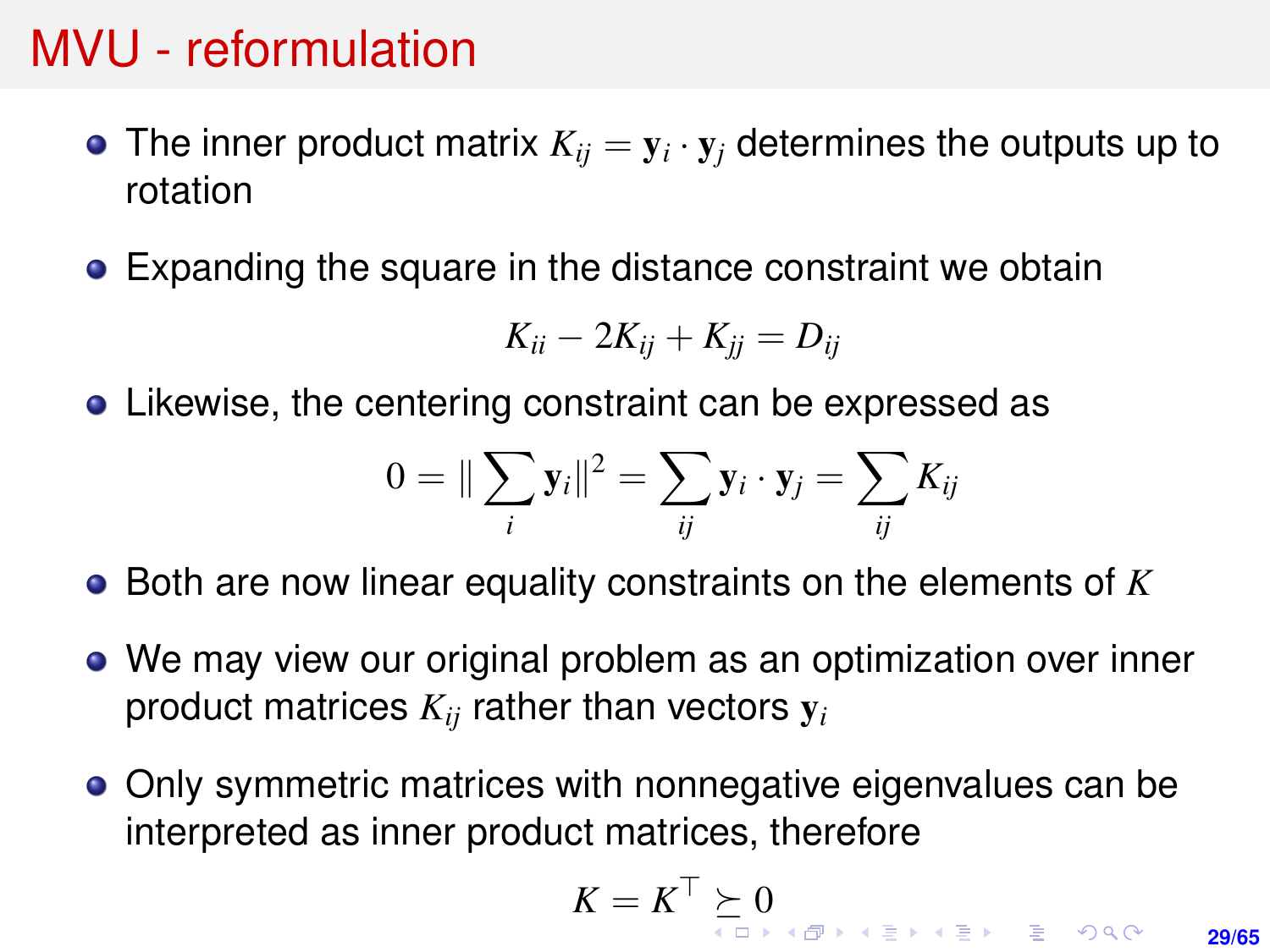<span id="page-29-0"></span>• For the objective function:

$$
\Phi = \frac{1}{2N} \sum_{ij} (\|\mathbf{y}_i\|^2 + \|\mathbf{y}_j\|^2 + 2\mathbf{y}_i \cdot \mathbf{y}_j)
$$
  
= 
$$
\sum_i \|\mathbf{y}_i\|^2
$$
  
= 
$$
\sum_i K_{ii}
$$
  
= Tr(K).

We will obtain a low dimensional embedding by maximizing the trace of the inner product matrix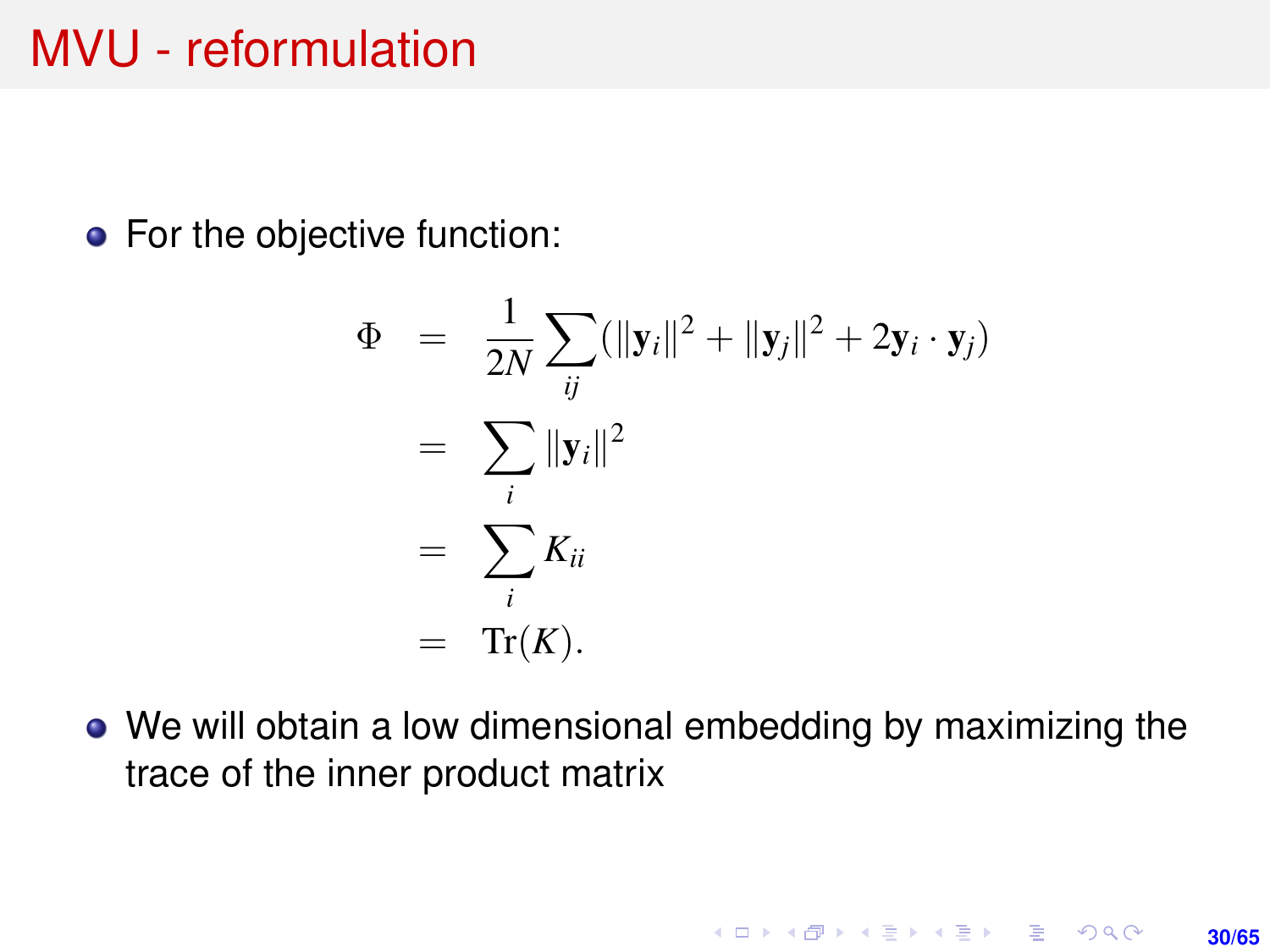• We rewrite the MVU problem as:

max  $\operatorname{Tr}(K)$ s.t.  $K = K^{\top} \succeq 0,$  $\mathbf{1}^{\top}K\mathbf{1}=0,$ *K*<sub>ii</sub> − 2*K*<sub>ii</sub> + *K*<sub>ii</sub> = *D*<sub>ii</sub>,  $\forall$ (*i*, *j*) ∈  $\mathcal{E}$ 

- This is a semidefinite program
	- The domain is the cone of psd matrices intersected with hyperplanes (equality constraints)
	- The objective function is bounded above and linear
	- The problem is guaranteed to be feasible because the constraints are trivially satisfied by the Gram matrix  $G_{ij} = \mathbf{x}_i \cdot \mathbf{x}_j$
- The reformulation into SDP not only allows global and efficient solution of the MVU problem, but also gives the extra capability of estimating the intrinsic dimension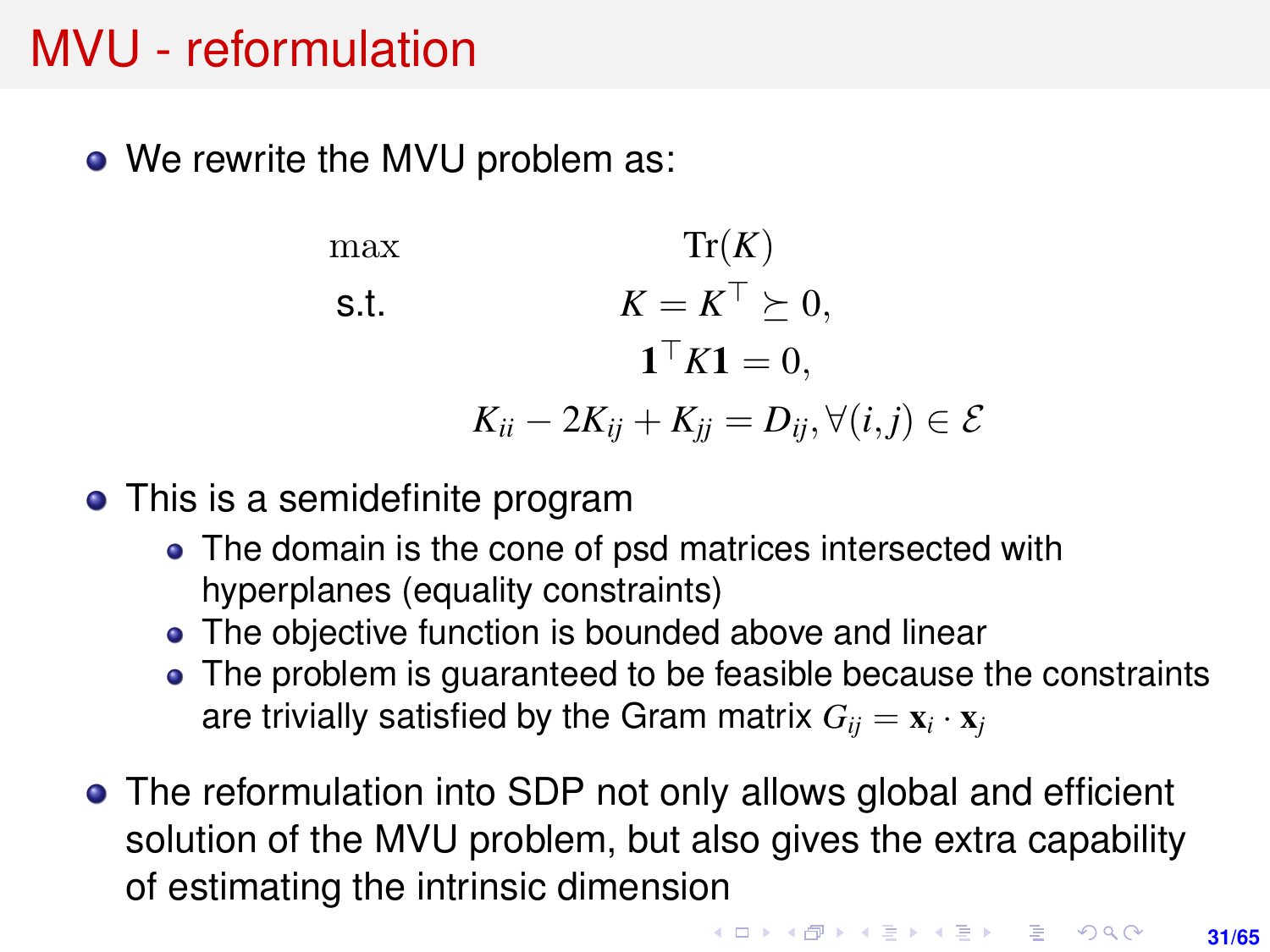- From the inner product matrix  $K^*$  solved by this SDP, the outputs y*<sup>i</sup>* can be recovered by applying MDS on *K* ∗
- Let  $V_{\alpha i}$  denote the *i*th element of the  $\alpha$ th eigenvector, with eigenvalue  $\lambda_{\alpha}$
- Then the inner product matrix can be written as

$$
K_{ij}^* = \sum_{\alpha=1}^N \lambda_\alpha V_{\alpha i} V_{\alpha j}
$$

• The embedding is obtained by identifying the  $\alpha$ th element of the output y*<sup>i</sup>* as

$$
Y_{\alpha i} = \sqrt{\lambda_{\alpha}} V_{\alpha i}
$$

A low dimensional embedding that is approximately locally isometric is given by truncating the elements of y*<sup>i</sup>*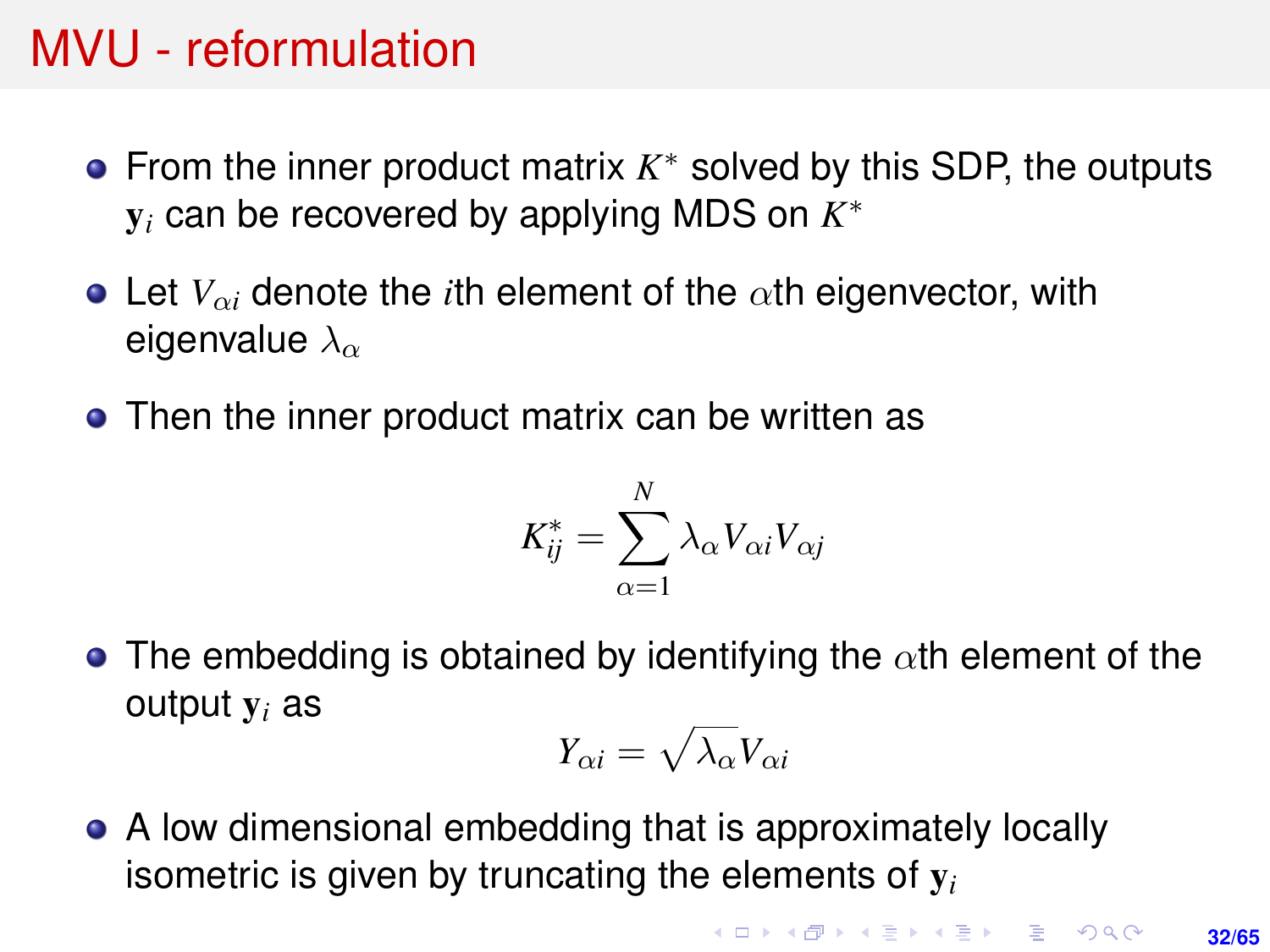#### The dual MVU problem

- Examining the dual of an optimization problem often gives further insight and offers theoretical and computational advantages
- The MVU problem is no exception
- For notational convenience, write the last set of equality constraints as

$$
\text{Tr}(KE^{\{i,j\}}) = D_{ij}, \quad (i,j) \in \mathcal{E}
$$

where the  $N \times N$  matrix  $E^{\{i,j\}}$  has only four nonzero elements:  $E_{ii}^{\{i,j\}} = E_{jj}^{\{i,j\}} = 1, E_{ij}^{\{i,j\}} = E_{ji}^{\{i,j\}} = -1$ 

• In forming the Lagrangian, we associate the dual variables  $Z = Z^\top \succeq 0$ ,  $\nu \in \mathbb{R}$  and  $W_{ij}$  for  $\forall (i, j) \in \mathcal{E}$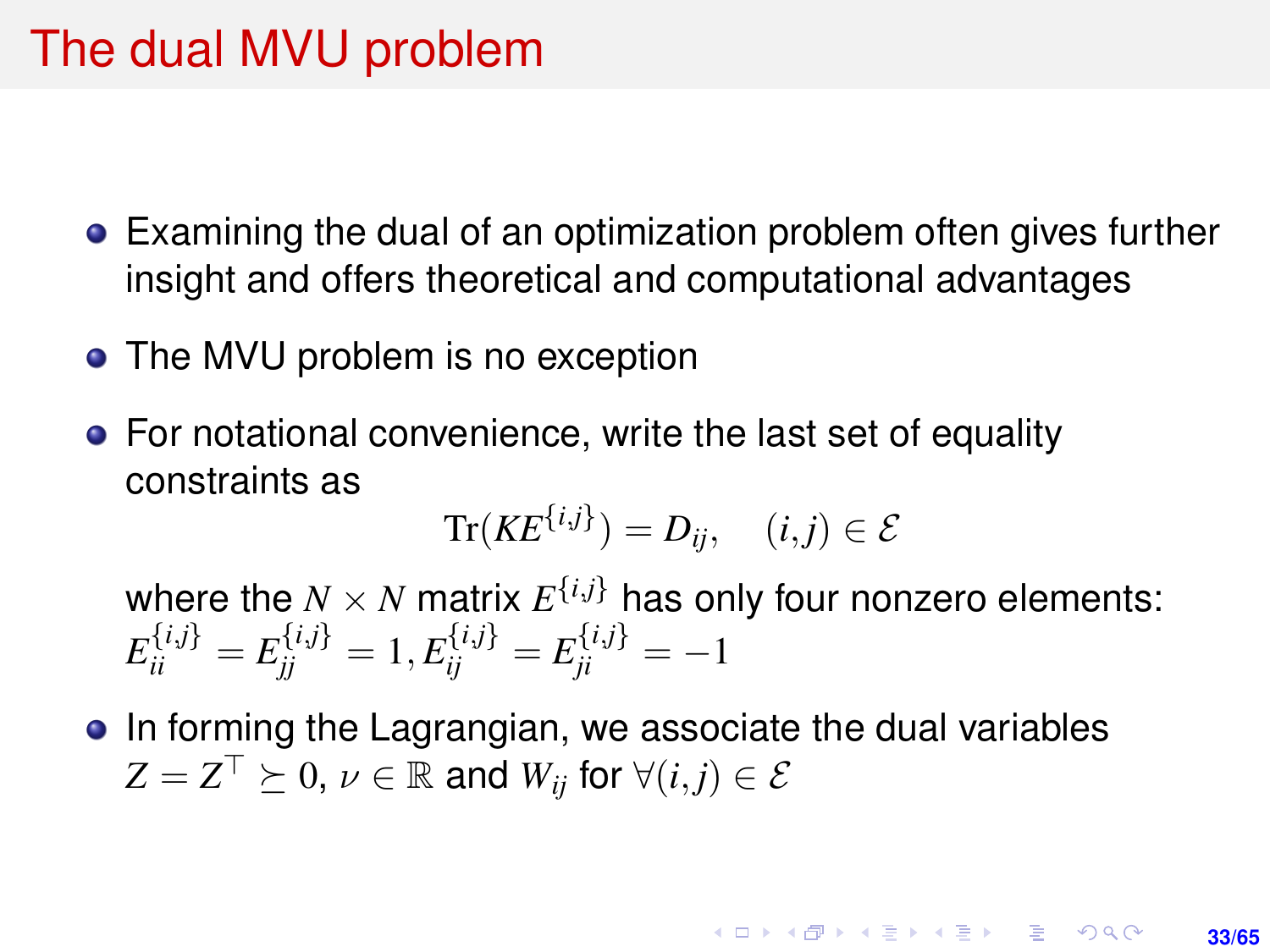#### The dual MVU problem

**•** The Lagrangian:

$$
L(K, Z, \nu, W) = \text{Tr}(K) + \text{Tr}(KZ) - \nu \mathbf{1}^\top K \mathbf{1}
$$
  
- 
$$
\sum_{(i,j) \in \mathcal{E}} W_{ij}(\text{Tr}(KE^{\{i,j\}}) - D_{ij})
$$
  
= 
$$
\text{Tr}[K(I + Z - \nu \mathbf{1}\mathbf{1}^\top - \sum_{(i,j) \in \mathcal{E}} W_{ij} E^{\{i,j\}})]
$$
  
+ 
$$
\sum_{(i,j) \in \mathcal{E}} D_{ij} W_{ij}
$$

• The dual function is obtained as

$$
g(Z, \nu, W) = \sup_{K=K^{\top}} L(K, Z, \nu, W)
$$
  
= 
$$
\begin{cases} \sum_{(i,j)\in\mathcal{E}} D_{ij}W_{ij} & \text{if } I + Z - \nu \mathbf{1}\mathbf{1}^{\top} - \sum_{(i,j)\in\mathcal{E}} W_{ij} E^{\{i,j\}} = 0 \\ +\infty & \text{otherwise} \end{cases}
$$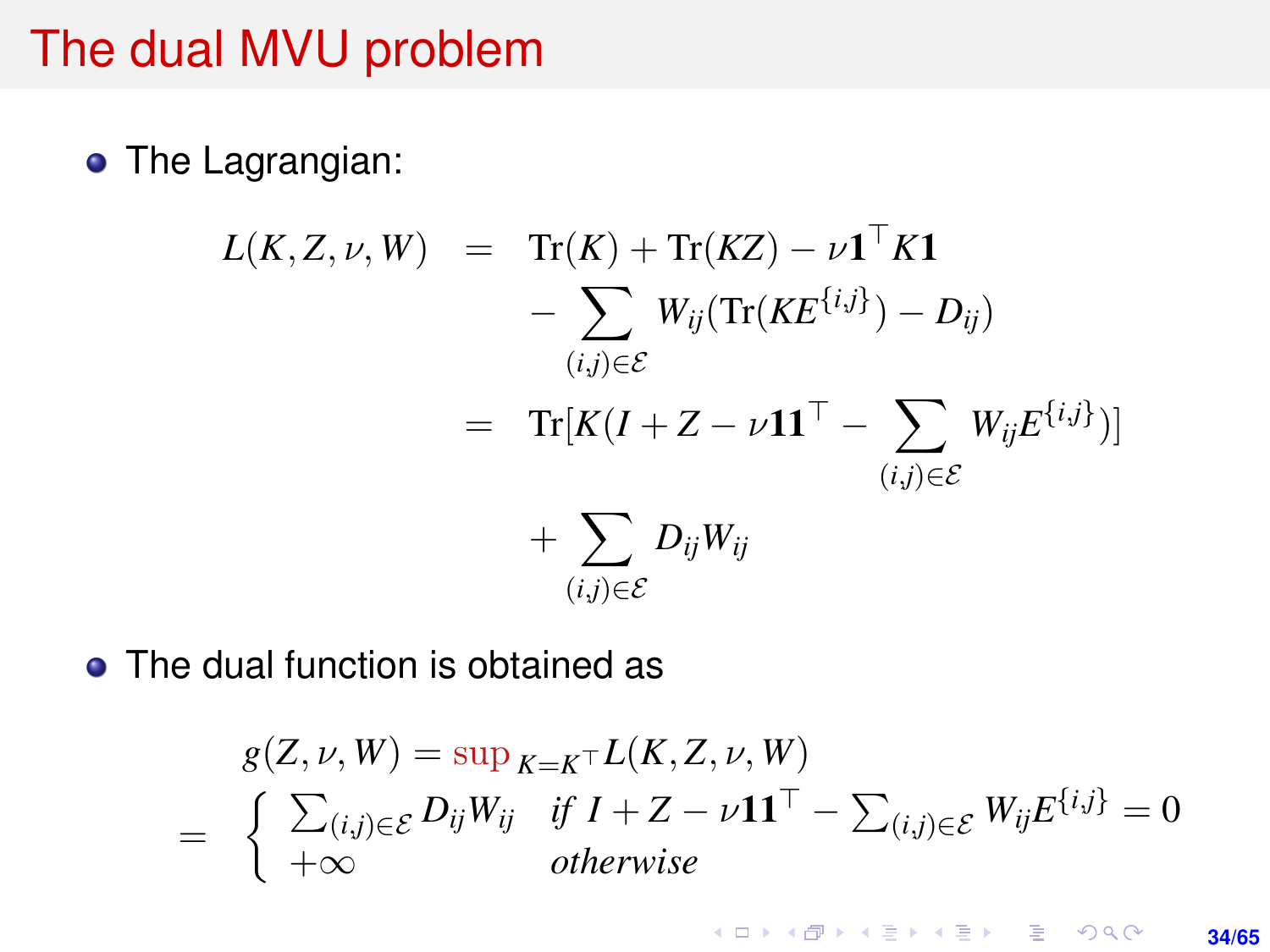#### The dual MVU problem

Eliminating *Z* from the equality, the feasibility condition in the above equation becomes

$$
I - \nu \mathbf{1} \mathbf{1}^{\top} - L \preceq 0, \quad L = \sum_{(i,j) \in \mathcal{E}} W_{ij} E^{\{i,j\}}
$$

• Note that L is a weighted Laplacian of the graph  $\mathcal{G}$ . The above linear matrix inequality is equivalent to

$$
\nu \geq \frac{1}{N}, \quad \lambda_{N-1}(L) \geq 1
$$

where  $λ_{N-1}$  denotes the second smallest eigenvalue of a symmetric matrix (Here  $\lambda_N(L) = 0$  with associated eigenvector 1)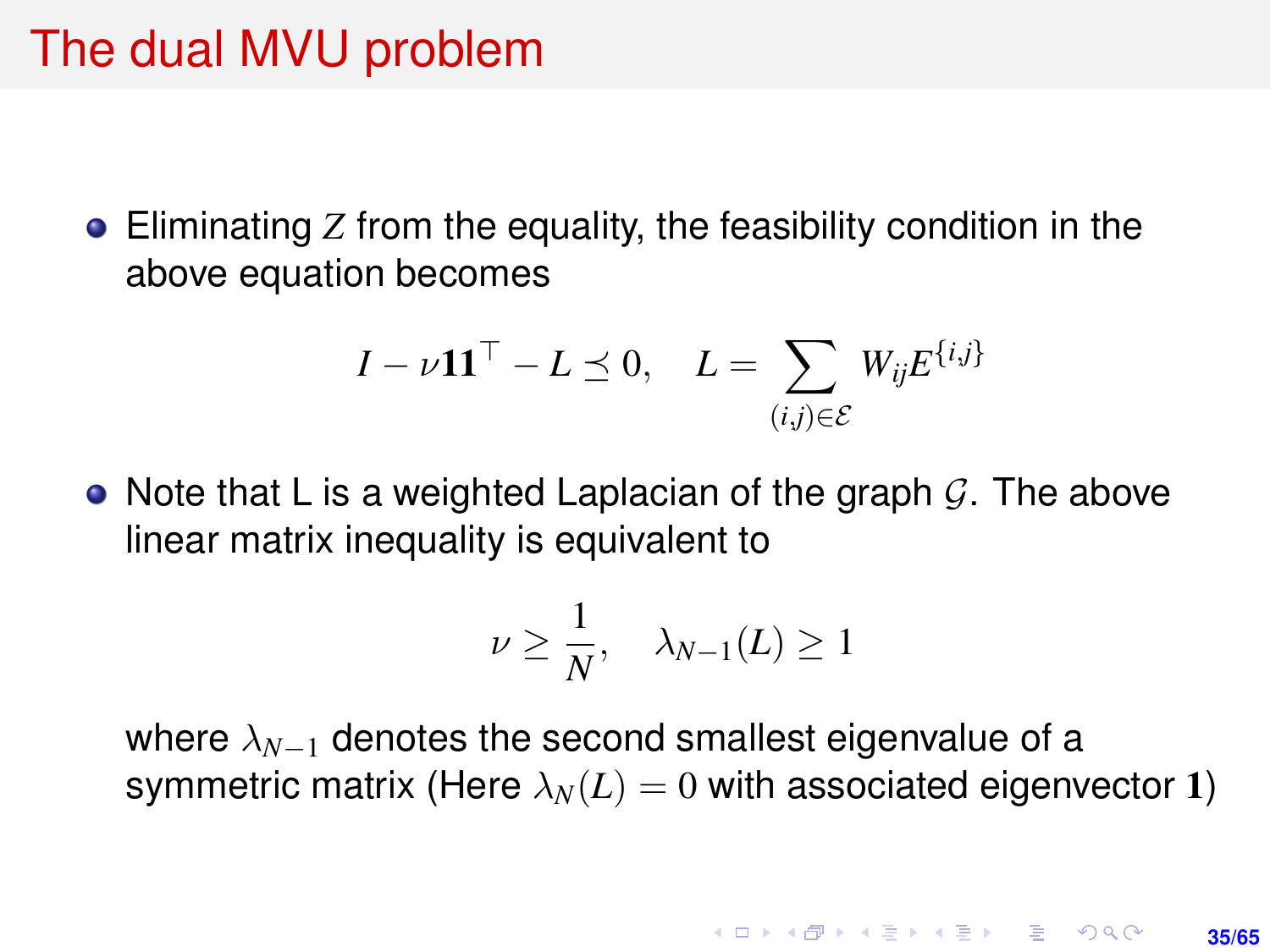• The dual MVU problem is:

$$
\begin{aligned}\n\min \qquad & \sum_{(i,j)\in\mathcal{E}} D_{ij} W_{ij} \\
\text{s.t.} \qquad & \lambda_{N-1}(L) \ge 1, \\
& L = \sum_{(i,j)\in\mathcal{E}} W_{ij} E^{\{i,j\}}\n\end{aligned}
$$

- This is a convex optimization problem because the function  $\lambda_{N-1}(L)$  is concave under the implicit constraint  $\lambda_N(L) = 0$
- Note that the dual variable  $\nu$  does not appear in the problem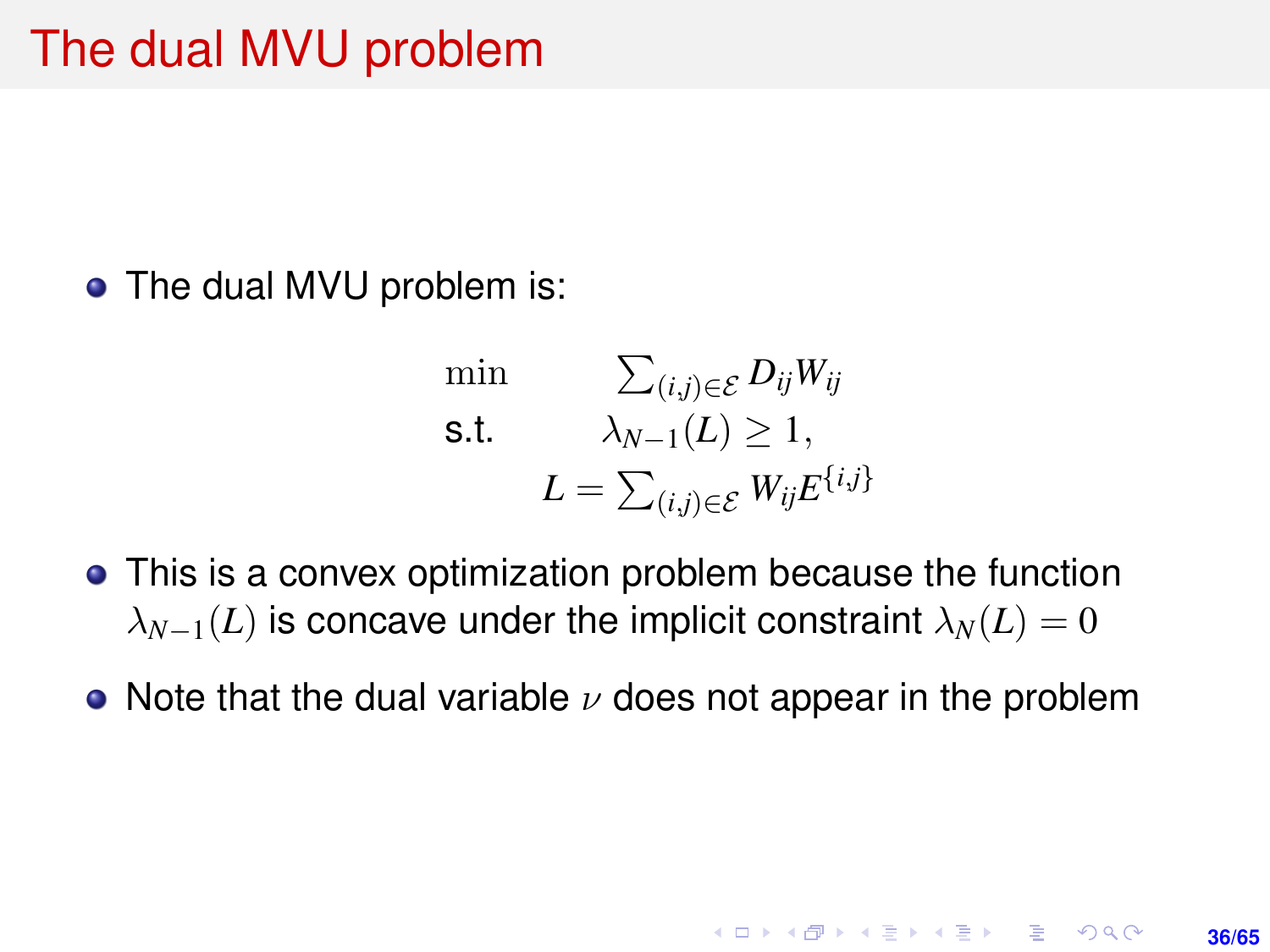## **Duality**

- The following duality results hold for the primal MVU problem and the dual MVU problem
	- **Weak duality**: For any primal feasible *K* and any dual feasible *W*, we have

$$
\text{Tr}(K) \leq \sum_{i,j} D_{ij} W_{ij}
$$

(Note that  $W_{ii} = 0$  if  $(i, j) \notin \mathcal{E}$ ) This can be seen by checking the duality gap

**Strong duality**: There exist a primal-dual feasible pair (*K* ∗ , *W*<sup>∗</sup> ) with zero duality gap, *i.e.* 

$$
\operatorname{Tr}(K^*)=\sum_{i,j}D_{ij}W^*_{ij}
$$

Strong duality follows from Slater's condition for constraint qualification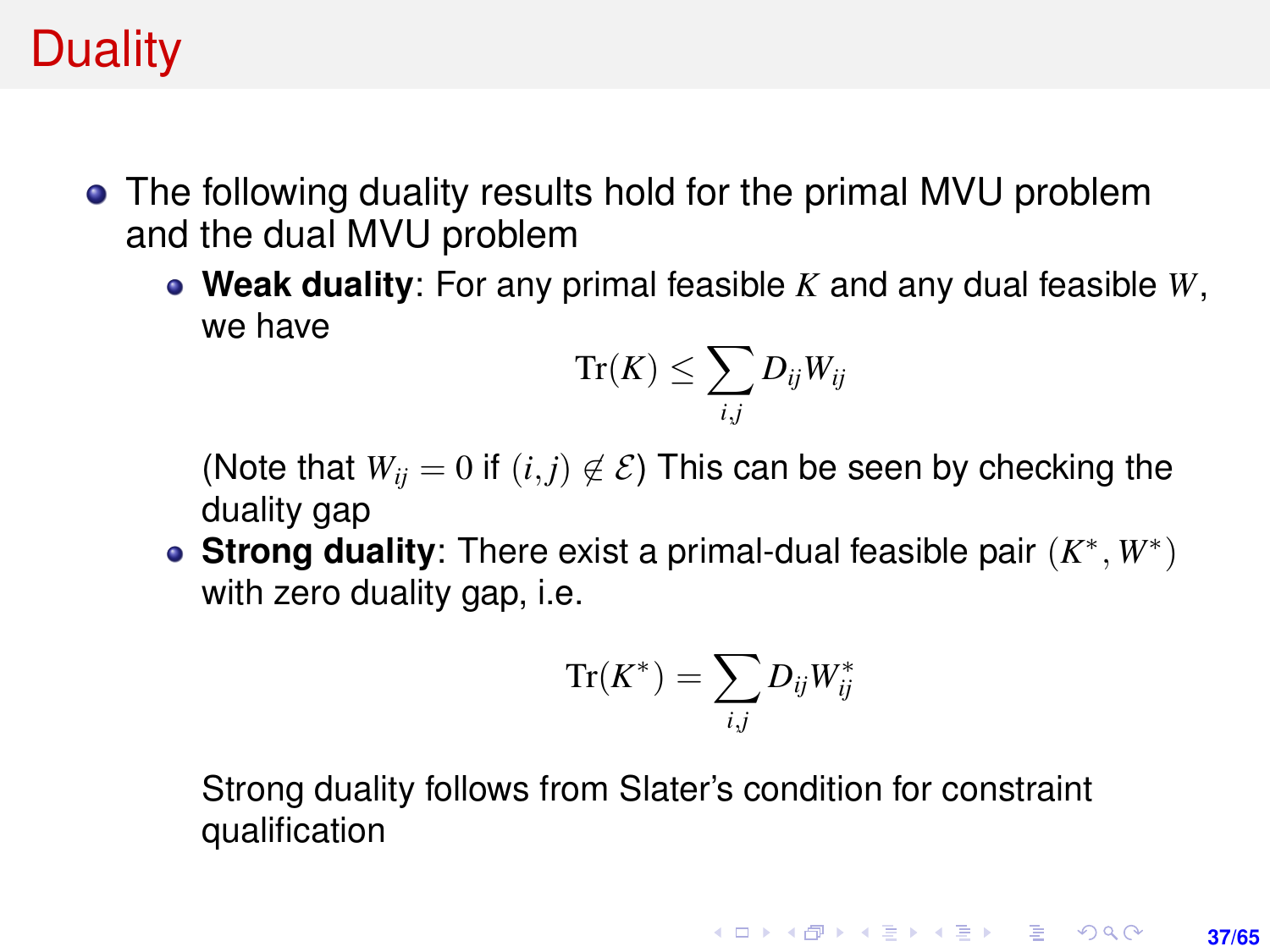## Optimality conditions

- A pair  $(K^*, W^*)$  is primal-dual optimal iff they satisfy the following KKT conditions
	- primal feasibility

$$
K^*\succeq 0, \quad \mathbf{1}^\top K^*\mathbf{1} = 0 \\ K^*_{ii} - 2K^*_{ij} + K^*_{jj} = D_{ij}, \forall (i,j) \in \mathcal{E}
$$

**o** dual feasibility

$$
L^* = \sum_{(i,j)\in\mathcal{E}} W_{ij}^* E^{\{i,j\}}, \quad \lambda_{N-1}(L^*) \ge 1
$$

• complementary slackness

$$
L^*K^* = K^* \quad \text{(why?)}
$$

#### **KORKARK KERKER DRAM 38/65**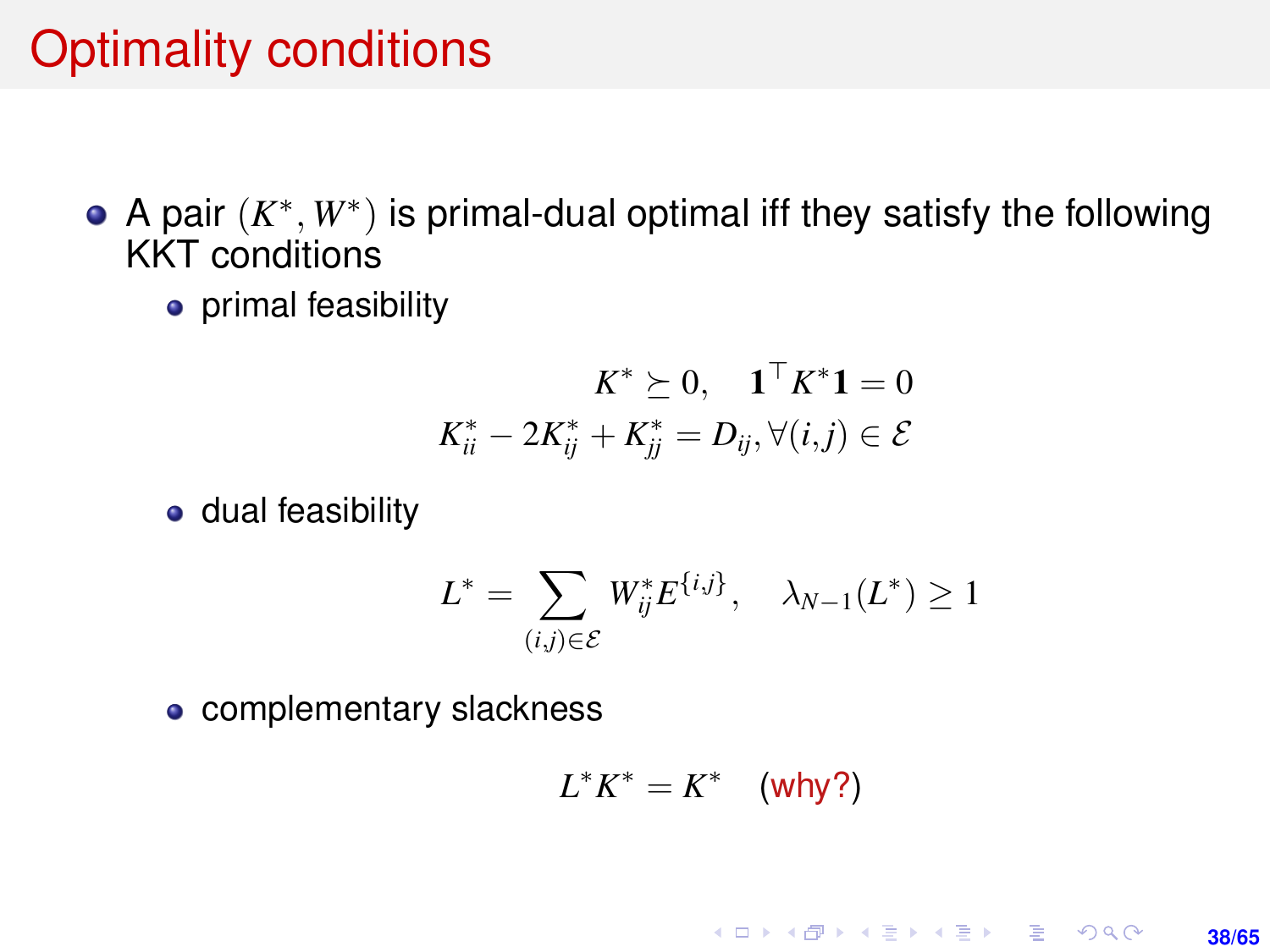## Optimality conditions

- Note that we always have  $\lambda_{N-1}(L^*)\geq 1$ , thus the complementary slackness condition  $L^*K^* = K^*$  means that the range of  $K^*$  lies in the eigenspace (e.s.) of  $L^*$  associated with  $\lambda_{N-1}$
- Since *K* ∗ is a dense Gram matrix while *L* ∗ is a sparse weighted Laplacian,  $L^*K^* = K^*$  means precisely

top e.s. of dense  $K^* \subseteq$  bottom e.s. of sparse  $L^*$ 

where "bottom e.s." means the eigenspace associated with  $\lambda_{n-1}$ (discard the eigenvector 1 and  $\lambda_N = 0$ )

• Another direct consequence is

```
r \leq \text{rank}(K^*) \leq \text{multiplicity of } \lambda_{N-1}(L^*)
```
where *r* is the dimension of the low dimensional representations obtained by performing MDS on *K* ∗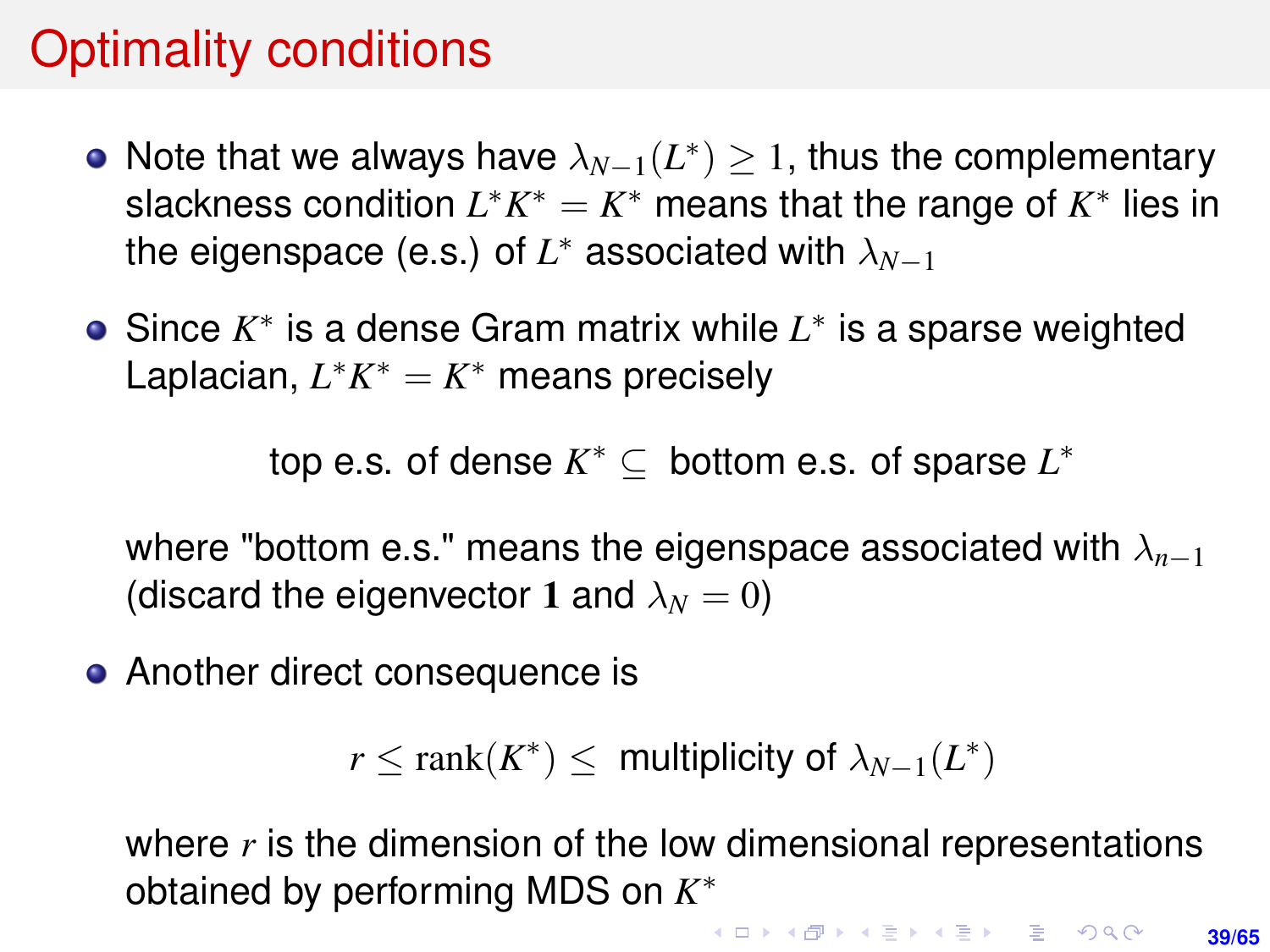<span id="page-39-0"></span>



[Maximum variance unfolding](#page-23-0)



#### 3 [Graph Realization and Sensor Network Localization](#page-39-0)

**40/65**

KO KARK KEK LE KORA

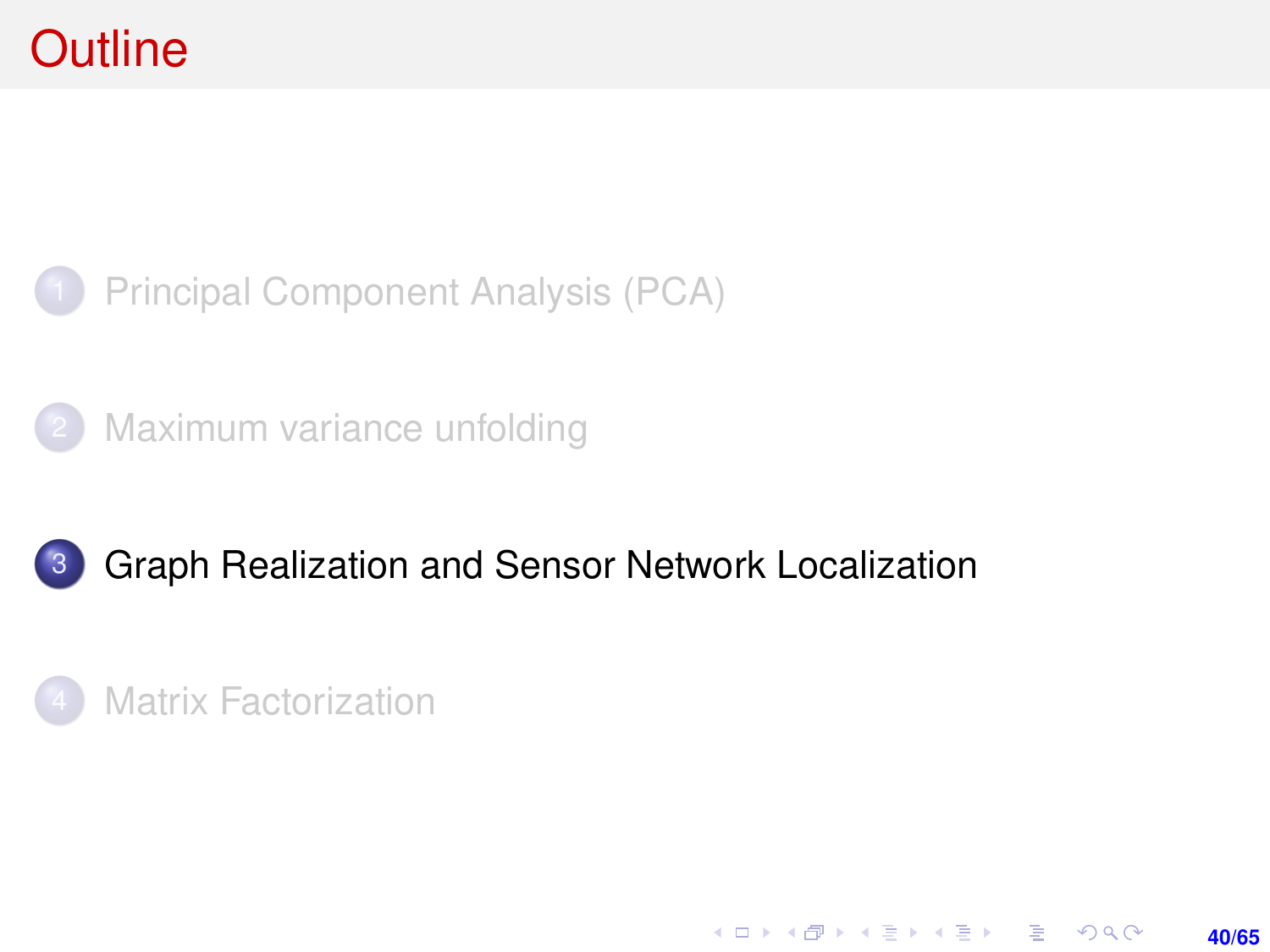## Graph Realization and Sensor Network Localization Problems

- **Input**: *m* known points (anchors)  $a_k \in \mathbb{R}^2, k = 1, \ldots, m$ , and *n* unknown points (sensors or targets)  $x_j \in \mathbb{R}^2, j = 1, \ldots, n$ . For some pair of two points, we have a Euclidean distance measure  $d_{kj}$  between  $a_k$  and  $x_j$  , or distance measure  $d_{ij}$  between  $x_i$  and  $x_j$
- **Output**: Position estimation for all unknown points, and confidence measures on reliability of each position estimation

**41/65**

**KORKAR KERKER E KORA** 

**Objective**: Robust, fast and accurate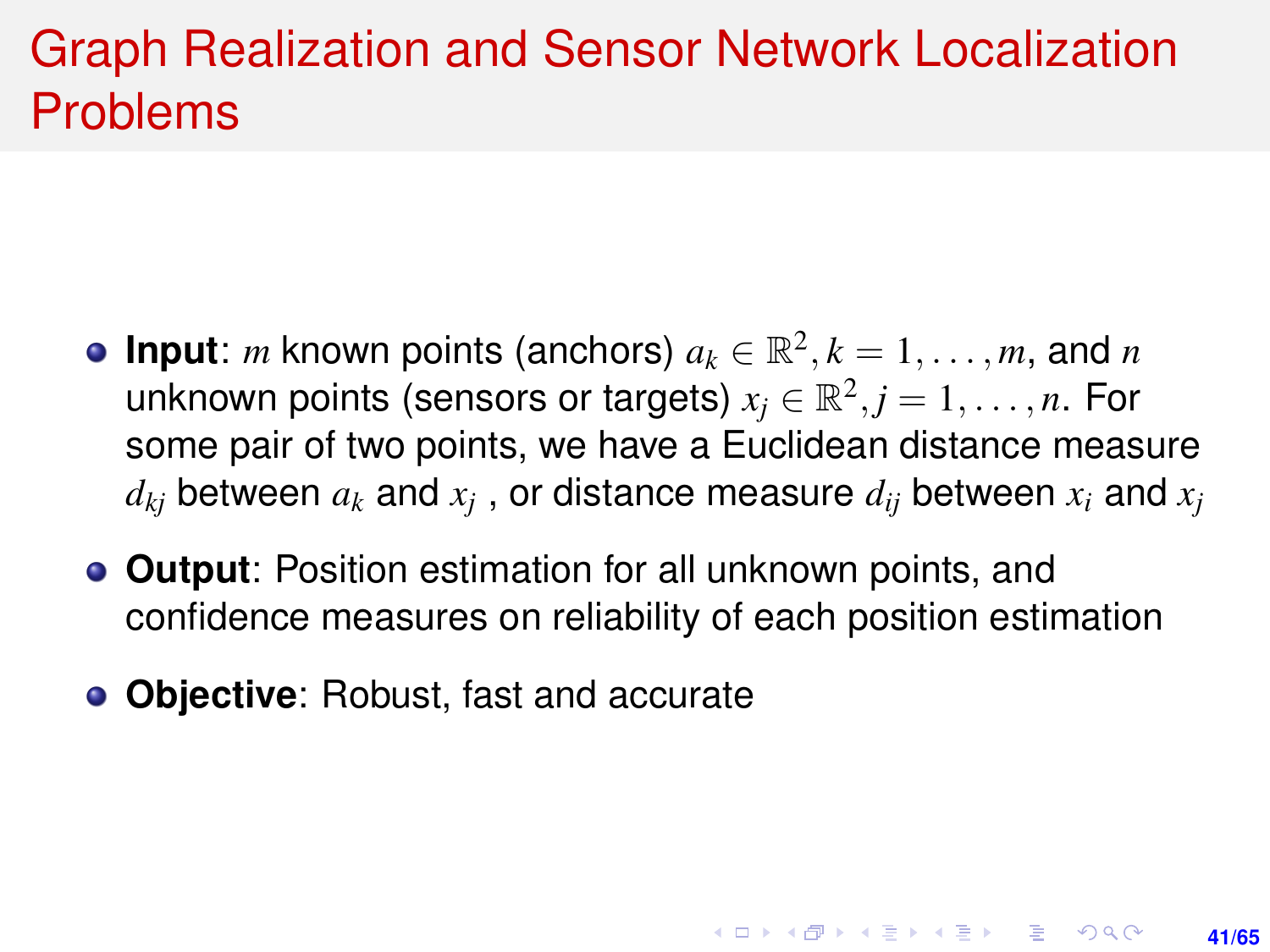

Figure: 50-Sensor Network with Radio Range .3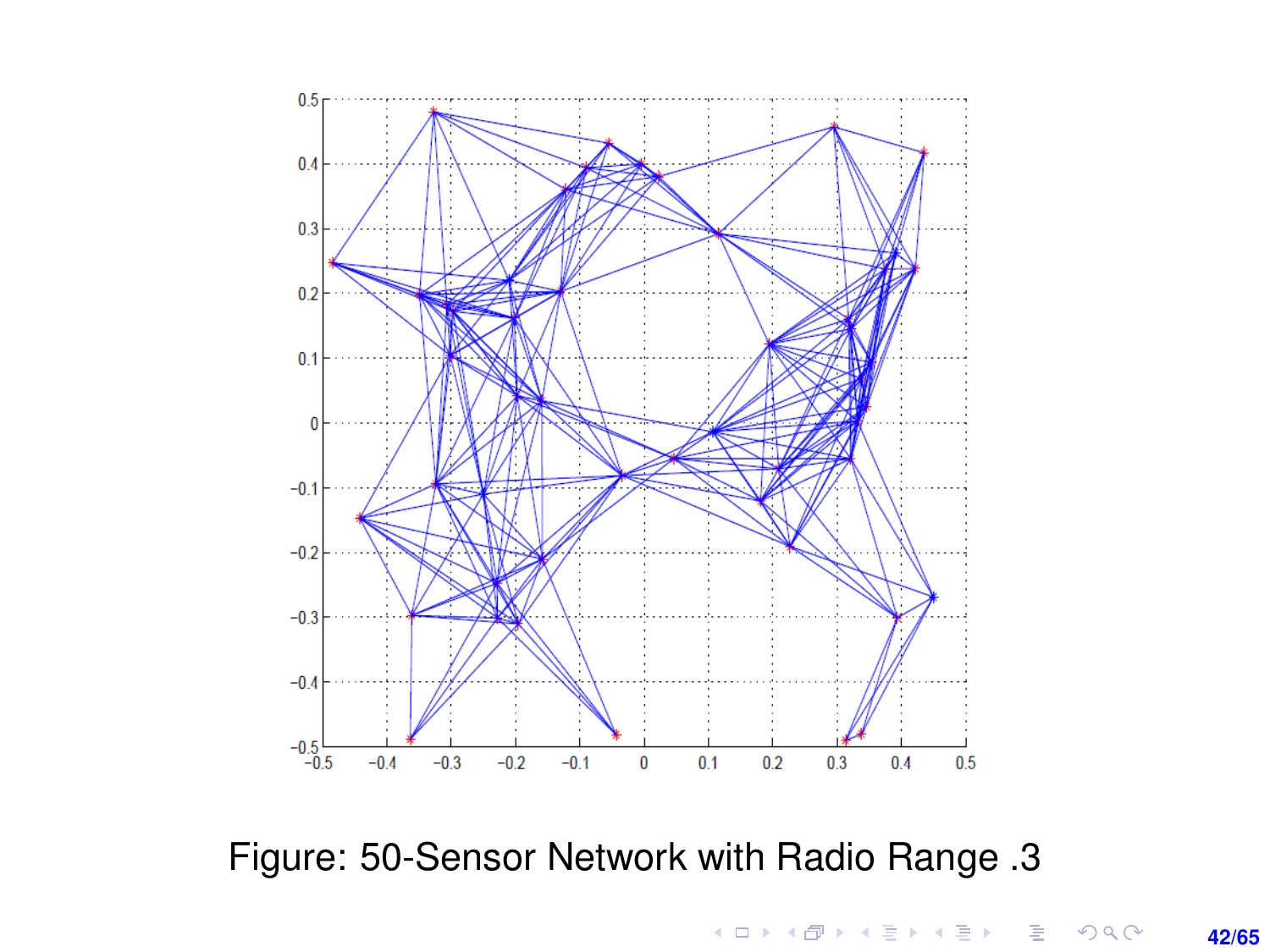#### Euclidean Distance Geometry Model

$$
||x_i - x_j||^2 = d_{ij}^2, \forall (i, j) \in \mathcal{N}_x, i < j,
$$
  
\n
$$
||a_k - x_j||^2 = d_{kj}^2, \forall (k, j) \in \mathcal{N}_a
$$

**43/65**

**KORKARK A BIK BIKA A GA A GA A GA A BIKA A BIKA A BIKA A BIKA A BIKA A BIKA A BIKA A BIKA A BIKA A BIKA A BIKA** 

 $d_{ij}^2(d_{kj}^2)$  connects  $x_i$  to  $x_j$  ( $a_k$  to  $x_j$ ) with an edge whose length is  $d_{ij}(d_{kj})$ 

- $\bullet$  Does the system has a localization or realization of all  $x_i$ s?
- Is the localization unique?
- Is the localization reliable or trustworthy?
- Is the system partially localizable?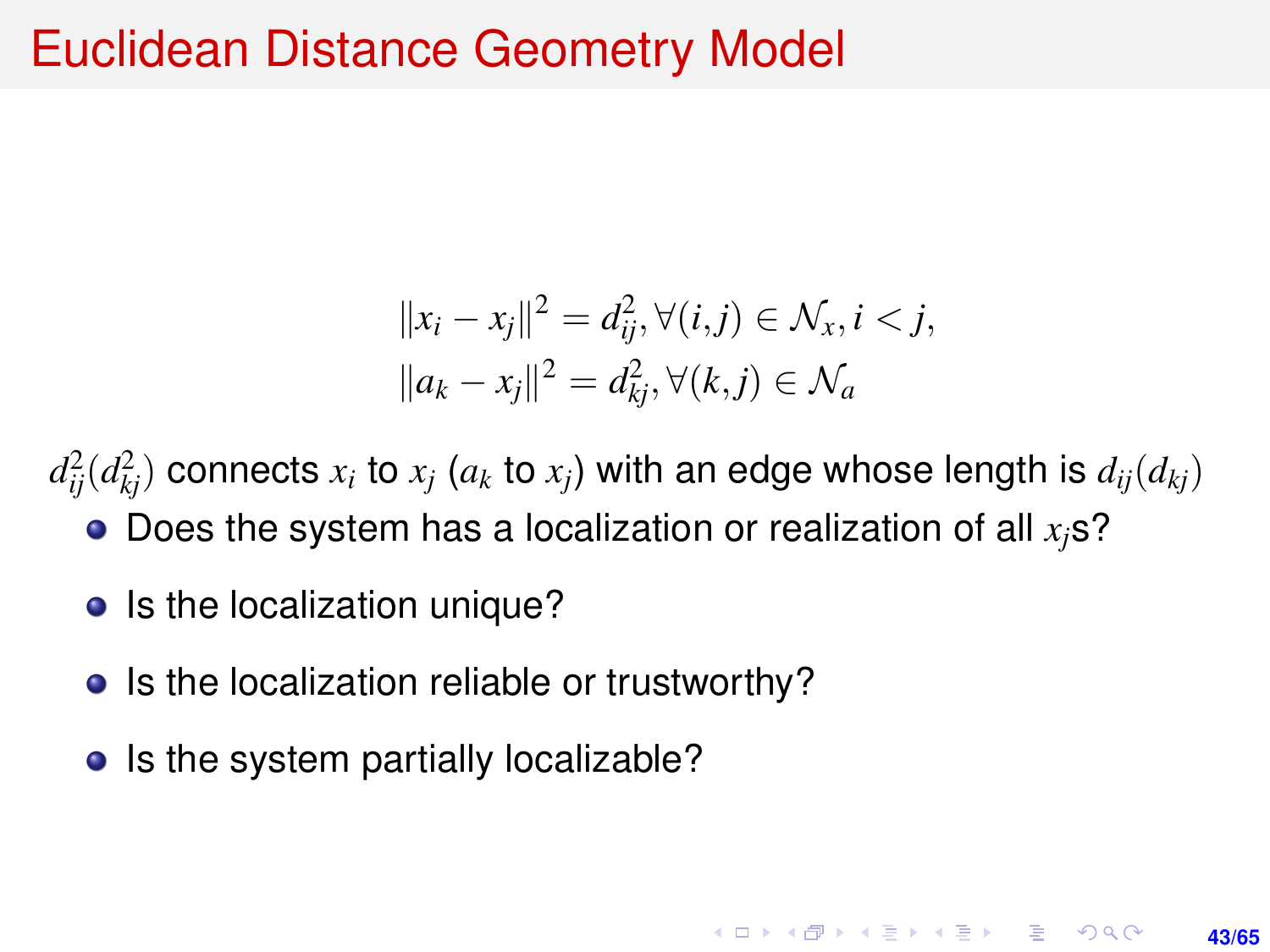#### Global and Nonlinear Least Squares

$$
\min \sum_{i,j \in \mathcal{N}_x} (\|x_i - x_j\|^2 - d_{ij}^2)^2 + \sum_{k,j \in \mathcal{N}_a} (\|a_k - x_j\|^2 - d_{kj}^2)^2
$$

$$
\min \sum_{i,j \in \mathcal{N}_x} (\|x_i - x_j\| - d_{ij})^2 + \sum_{k,j \in \mathcal{N}_a} (\|a_k - x_j\| - d_{kj})^2
$$

**44/65**

K ロ ▶ K @ ▶ K 할 ▶ K 할 ▶ 이 할 → 9 Q @

For example, Moré and Wu (1997)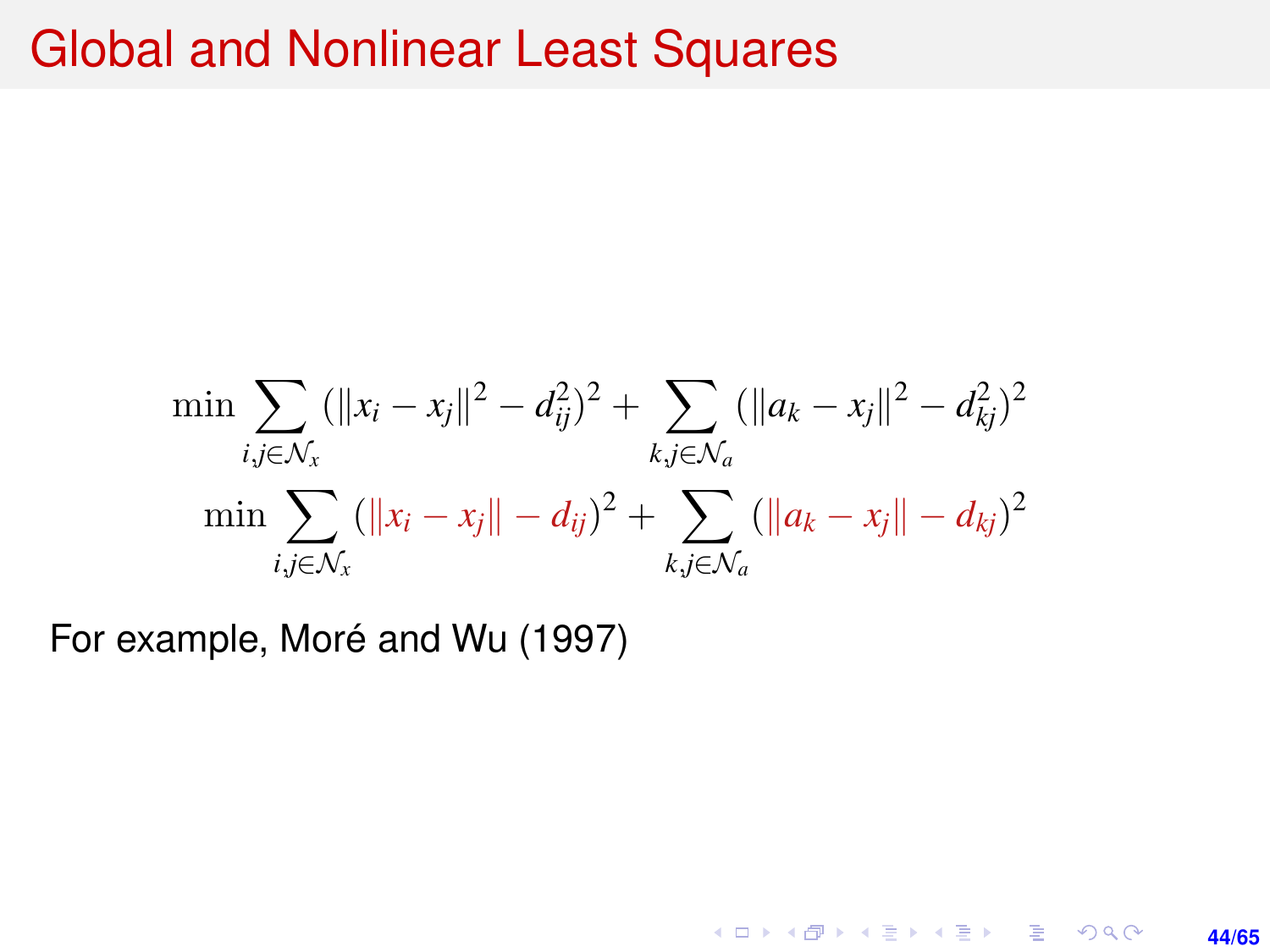#### Matrix representation

Let  $X = [x_1, x_2, \ldots, x_n]$  be the  $2 \times n$  matrix that needs to be determined. Then

$$
||x_i - x_j||^2 = (e_i - e_j)^{\top} X^{\top} X (e_i - e_j),
$$
  

$$
||a_k - x_j||^2 = (a_k; -e_j)^{\top} [I \quad X]^{\top} [I \quad X](a_k; -e_j)
$$

where *e<sup>j</sup>* is the vector of all zero except 1 at the *j*th position

$$
(e_i - e_j)^{\top} Y(e_i - e_j) = d_{ij}^2, \forall i, j \in \mathcal{N}_x, i < j,
$$
\n
$$
(a_k; -e_j)^{\top} \begin{pmatrix} I & X \\ X^{\top} & Y \end{pmatrix} (a_k; -e_j) = d_{kj}^2, \forall k, j \in \mathcal{N}_a,
$$
\n
$$
Y = X^{\top} X
$$

KO KKO KARA VE KARA **45/65**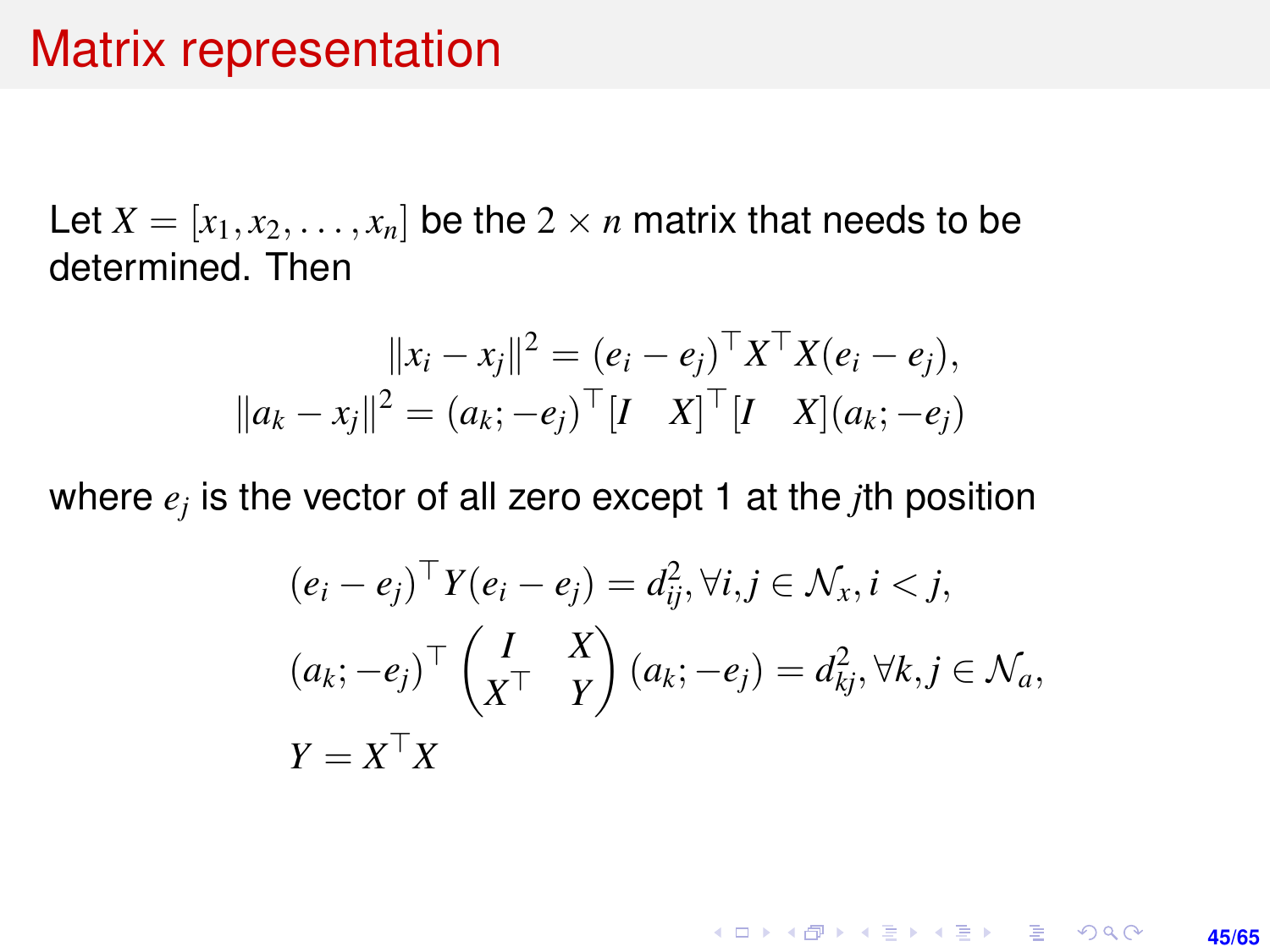#### SDP relaxation and analysis

Change  $Y = X^{\top}X$  to  $Y \succeq X^{\top}X$ , which is equivalent to (e.g., Boyd and Vandenberghe 2005)

$$
Z = \begin{pmatrix} I & X \\ X^\top & Y \end{pmatrix} \succeq 0
$$

Find a symmetric matrix  $Z \in \mathbb{R}^{(2+n)\times(2+n)}$  such that

$$
Z_{1:2,1:2} = I,
$$
  
\n
$$
(\mathbf{0}; (e_i - e_j))(\mathbf{0}; (e_i - e_j))^{\top} \bullet Z = d_{ij}^2, \forall (i,j) \in \mathcal{N}_x, i < j,
$$
  
\n
$$
(a_k; -e_j)(a_k; -e_j)^{\top} \bullet Z = d_{kj}^2, \forall (k,j) \in \mathcal{N}_a,
$$
  
\n
$$
Z \succeq 0.
$$

- Any matrix solution for the SDP relaxation has rank at least 2
- **•** If every sensor point is connected, directly or indirectly, to an anchor point, then the solution set must be bounded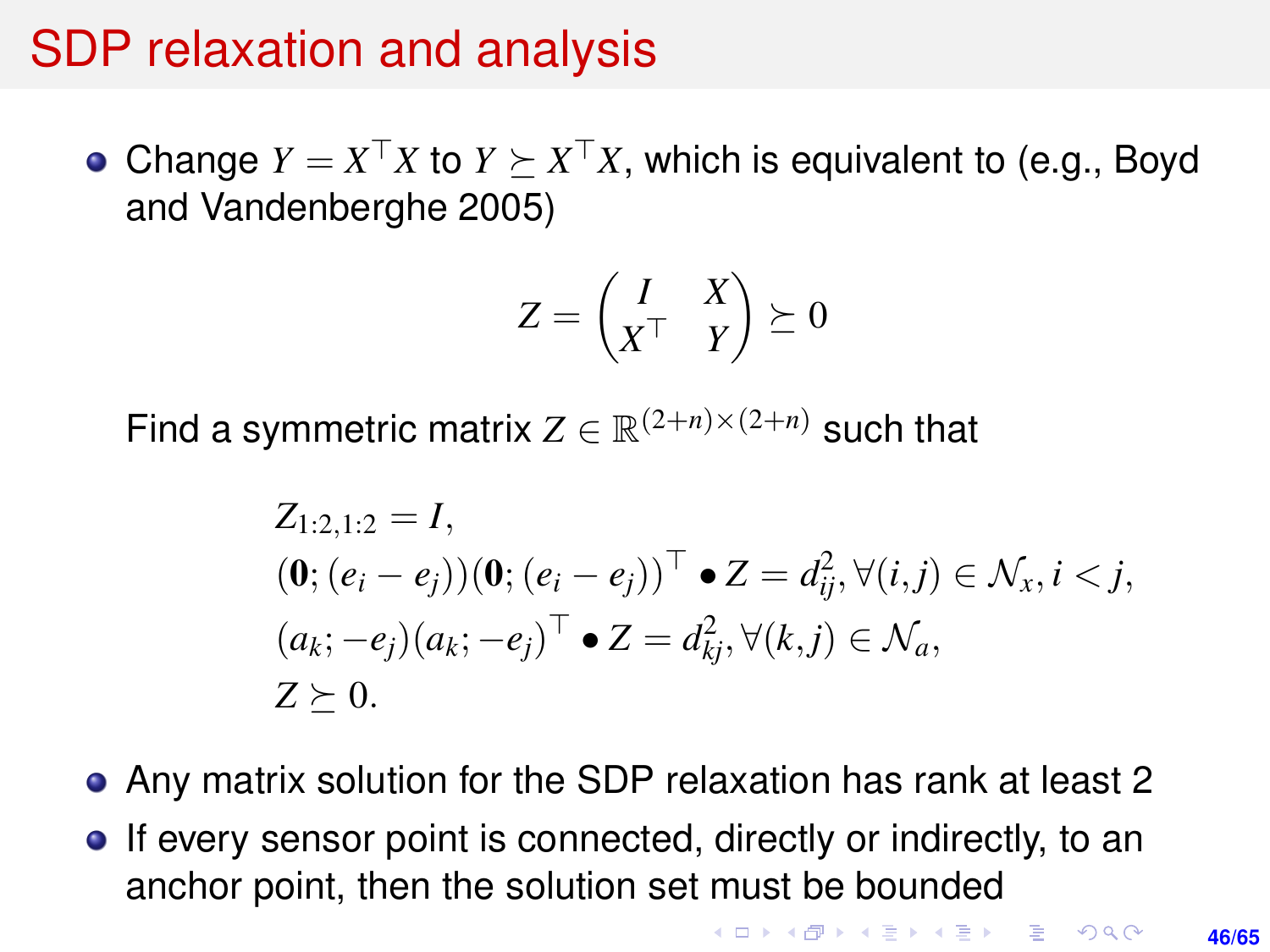<span id="page-46-0"></span>

[Maximum variance unfolding](#page-23-0)



**47/65**

KO KARK KEK LE KORA

#### **[Matrix Factorization](#page-46-0)**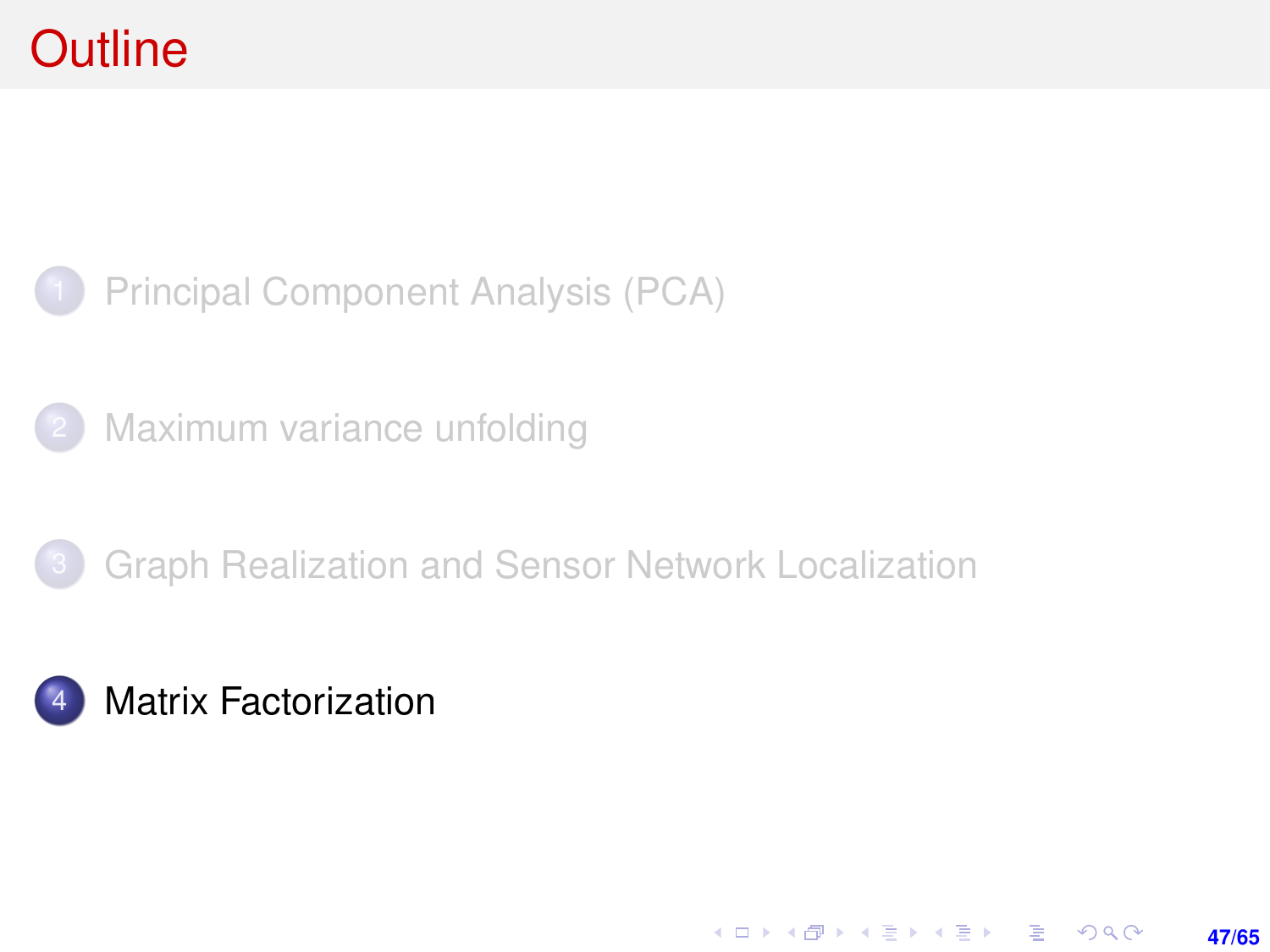#### K-均值聚类

<sup>聚</sup>类(clustering)不同于分类(classification),在聚类问题中我们仅仅<sup>知</sup> <sup>道</sup>数据点本身,而不知道每个数据点具体的标签。聚类分析的任务就 是将一些无标签的数据点按照某种相似度来进行归类,进而从数据点 <sup>本</sup>身来学习其内蕴的类别特征。

<sup>给</sup>定*<sup>p</sup>* <sup>维</sup>空间中*<sup>n</sup>* <sup>个</sup>数据点*a*1, *<sup>a</sup>*2, · · · , *<sup>a</sup>n*,聚类问题就是要寻找*k*个不<sup>相</sup>  $\bar{x}$  的非空集合*S*<sub>1</sub>, *S*<sub>2</sub>, · · · , *S*<sub>k</sub>, 使得

$$
{a_1,a_2,\cdots,a_n}=S_1\cup S_2\cup\cdots\cup S_k,
$$

<sup>并</sup>且使得组内距离平方和最小,<sup>即</sup>

<span id="page-47-0"></span>
$$
\min_{S_1, S_2, \dots, S_k} \sum_{i=1}^k \sum_{a \in S_i} ||a - c_i||^2,
$$
\n
$$
\text{s.t.} \quad S_1 \cup S_2 \cup \dots \cup S_k = \{a_1, a_2, \dots, a_n\},
$$
\n
$$
S_i \cap S_j = \emptyset, \quad \forall i \neq j,
$$
\n
$$
(1)
$$

KOD KAP KED KED E VOQO **48/65**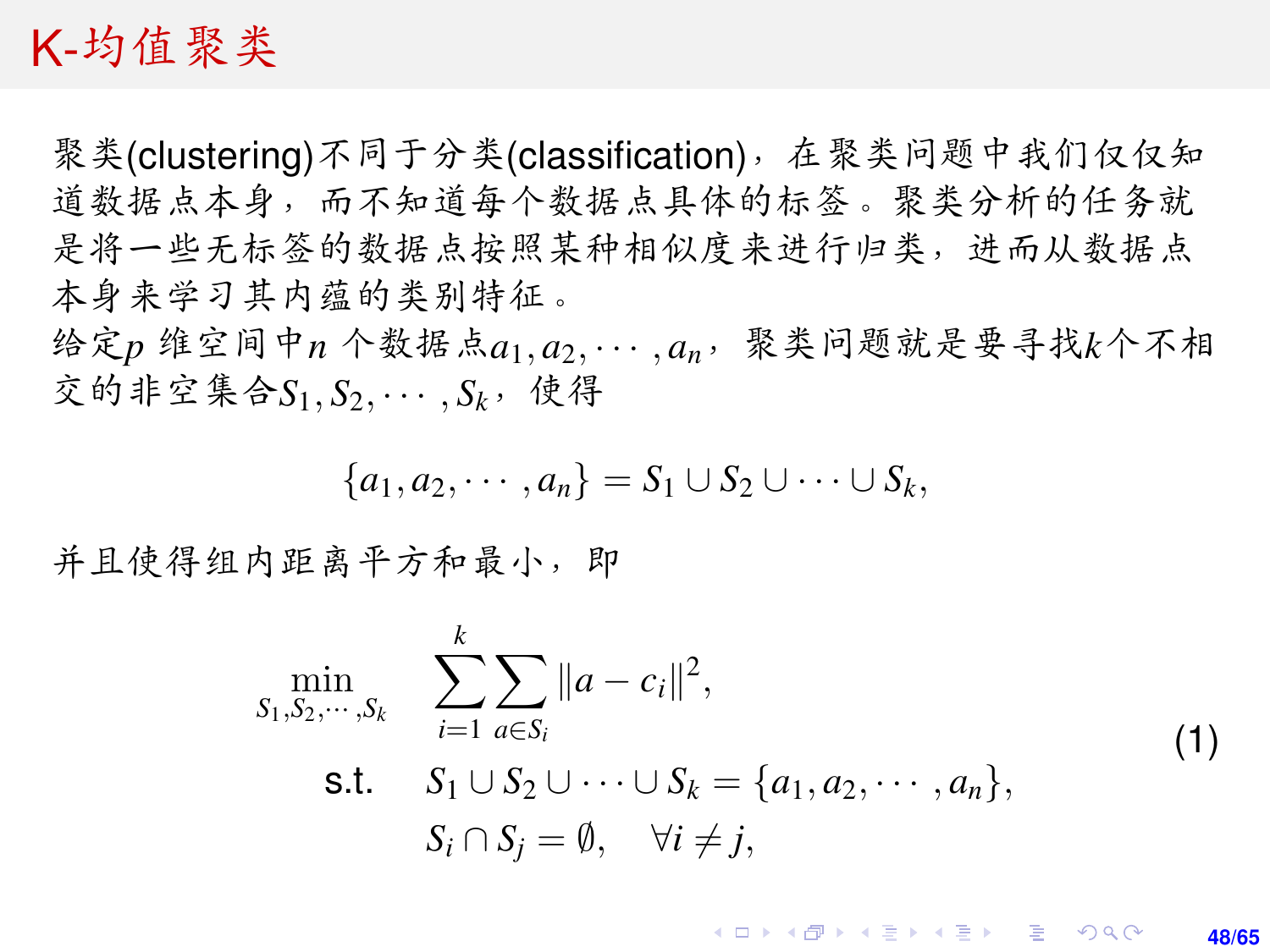#### K-均值聚类的等价表述<sup>一</sup>

为了表示聚类方式*S*1, *<sup>S</sup>*2, · · · , *<sup>S</sup>k*,一个很自然的想法是使用一个<sup>向</sup>  $\mathcal{F} \phi_i$ ∈ $\mathbb{R}^k$ 来表示点 $a_i$  所处的类别. 具体地, 定义 $\phi_i$ 为

$$
(\phi_i)_j = \begin{cases} 1, & a_i \in S_j, \\ 0, & a_i \notin S_j, \end{cases}
$$

<sup>则</sup>聚类问题可以等价描述<sup>为</sup>

$$
\min_{\Phi, H} \quad \|A - \Phi H\|_F^2,
$$
\n
$$
\text{s.t.} \quad \Phi \in \mathbb{R}^{n \times k}, \# - \text{if } \mathcal{R} \neq \text{if } \mathcal{R} \neq \text{if } \mathcal{R} \neq 0, \quad (2)
$$
\n
$$
H \in \mathbb{R}^{k \times p}.
$$

 $\hat{A}$ 这里 $\Phi$ 的第*i*行的向量就是 $\phi_i^{\rm T}$ .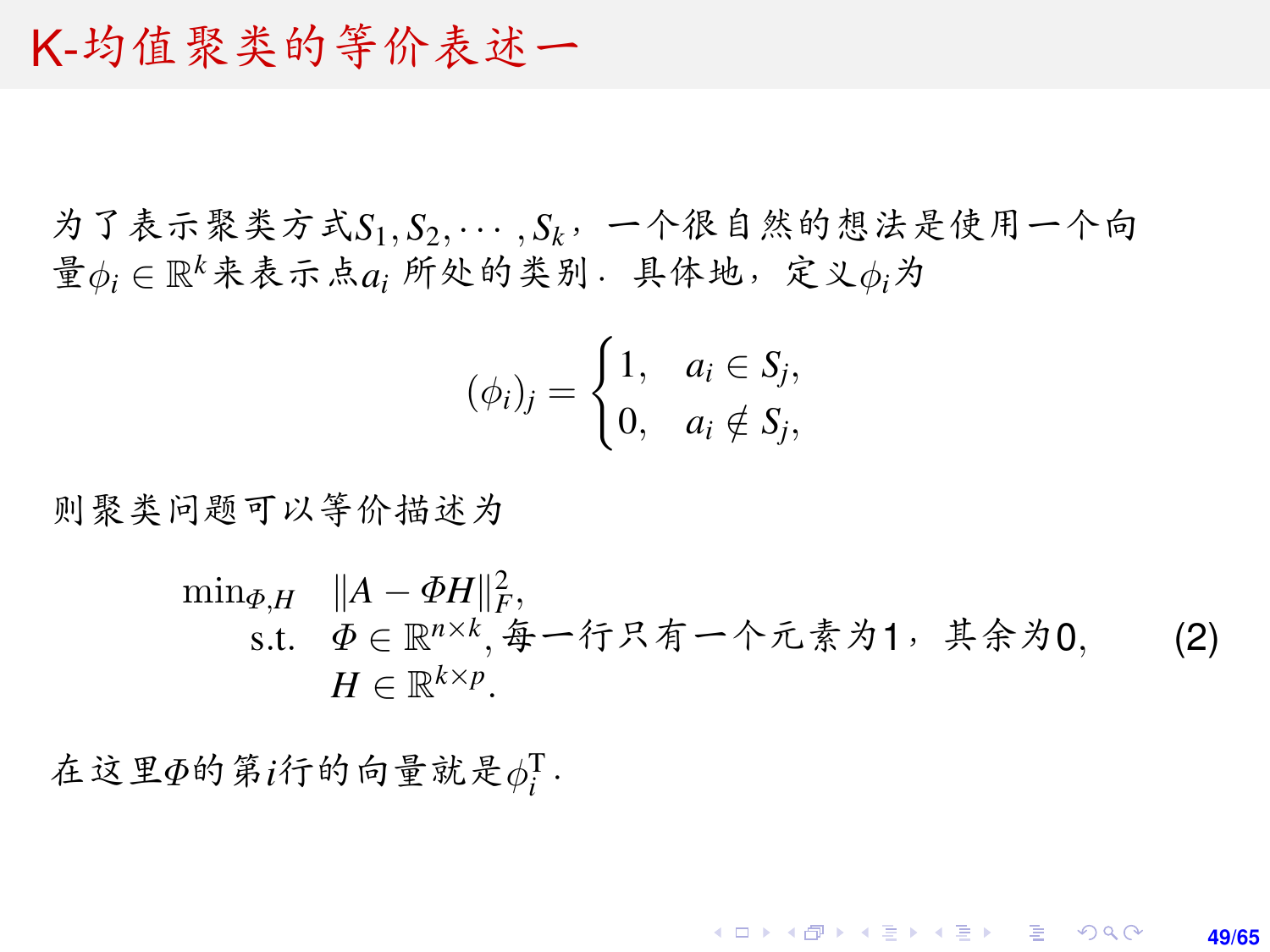#### K-均值聚类的等价表述<sup>二</sup>

首先定义1<sub>St</sub>, 1 ≤ t ≤ k 为n 维空间中每个分量取值0或1 的向量, 且

$$
\mathbf{1}_{S_t}(i) = \begin{cases} 1, & a_i \in S_t, \\ 0, & a_i \notin S_t. \end{cases}
$$

<sup>可</sup>以证明,第*<sup>t</sup>* <sup>类</sup>*S<sup>t</sup>* <sup>中</sup>每个点到其中心点的距离平方和可以<sup>写</sup> 成  $\frac{1}{2n_t}$  tr( $D$ **1**<sub>St</sub></sub> $1_{S_t}^T$ ), 其中 $D \in \mathbb{R}^{n \times n}$  的元素为 $D_{ij} = ||a_i - a_j||^2$ .<br>因此,我们将问题(1) 转化为 <sup>因</sup>此,我们将问题[\(1\)](#page-47-0) <sup>转</sup>化<sup>为</sup>

$$
\min_{S_1, S_2, \dots, S_k} \frac{1}{2} \operatorname{tr}(DX),
$$
\n
$$
\text{s.t.} \quad X = \sum_{t=1}^k \frac{1}{n_t} \mathbf{1}_{S_t} \mathbf{1}_{S_t}^T, \quad S_1 \cup S_2 \cup \dots \cup S_k = \{a_1, a_2, \dots, a_n\},
$$
\n
$$
S_i \cap S_j = \emptyset, \quad \forall i \neq j.
$$
\n(3)

**KOD KARD KED KED DRA 50/65**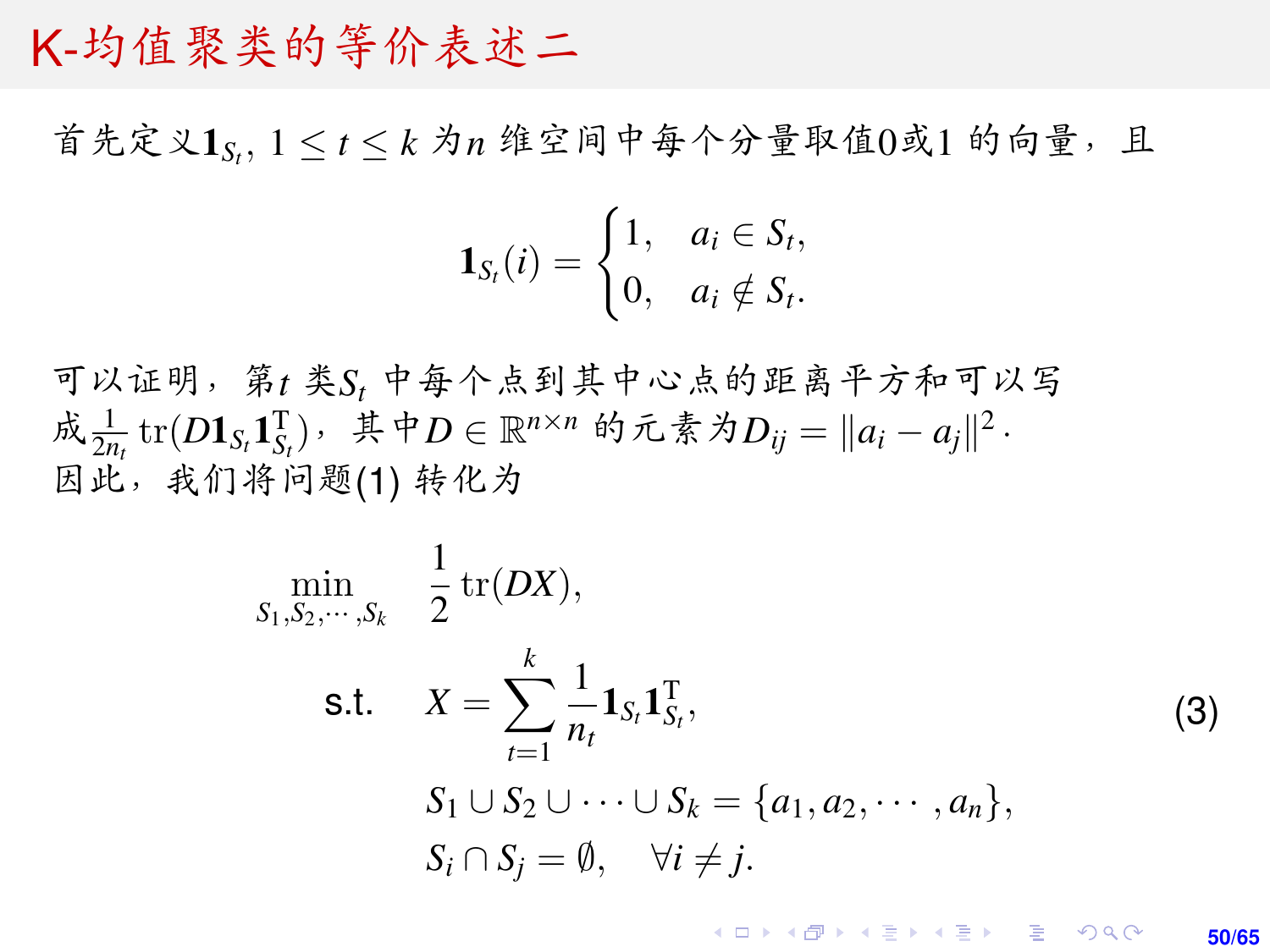#### <span id="page-50-0"></span>K-均值聚类的等价表述<sup>二</sup>

对半定矩阵*X*进行分解*X* = *YY*<sup>T</sup>, *Y* ∈ R<sup>n×k,</sup>我们可以进一步得到如下 <sup>矩</sup>阵优化问题(这里<sup>1</sup> <sup>是</sup>*n*维向量且分量全为<sup>1</sup> ):

$$
\min_{Y \in \mathbb{R}^{n \times k}} \text{tr}(Y^T DY),
$$
\n
$$
\text{s.t.} \quad YY^T \mathbf{1} = \mathbf{1},
$$
\n
$$
Y^T Y = I_k, \ Y \ge 0.
$$
\n(4)

K ロ X K @ X K 할 X K 할 X 및 할 X Q Q Q

**51/65**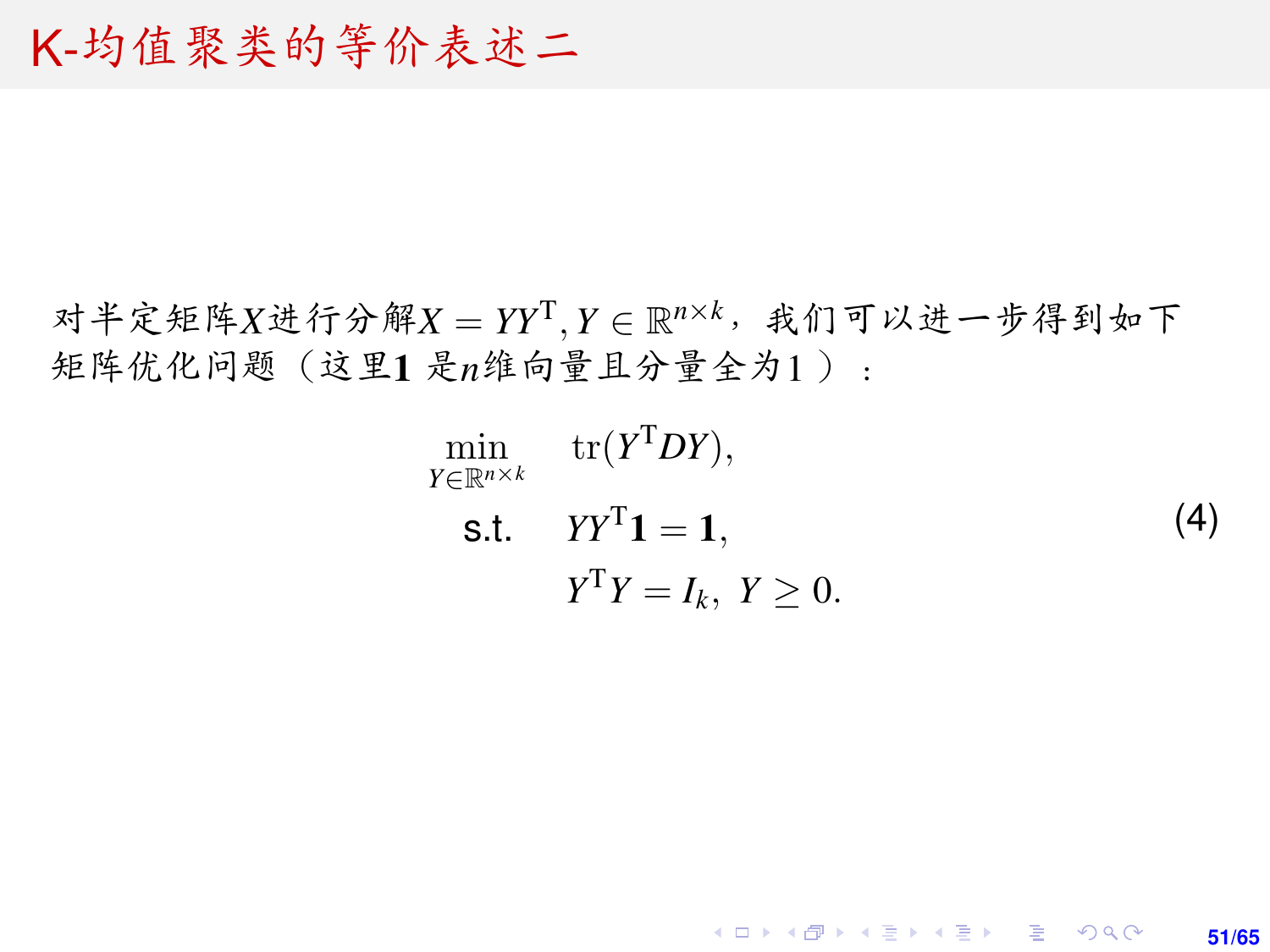#### <span id="page-51-0"></span>ONMF

$$
\bullet \ \ S_+^{n,k} \coloneqq \{ X \in \mathbb{R}^{n \times k} : X^\top X = I_k, \ X \geq 0 \}
$$

● Orthogonal NMF (ONMF), Ding, Li, Peng & Park (2006)

- Data matrix  $A \in \mathbb{R}_+^{n \times r}$ ,  $n$  data samples, each with  $r$  features,  $k$ clusters
- $A \approx XY^{\top}, X \in S^{n,k}_+, Y \in \mathbb{R}^{r \times k}_+$  $X_{ij}$   $\begin{cases} > 0, & \text{if sample } i \in \text{cluster } j \end{cases}$  $= 0$ , otherwise

**ONME** model

$$
\min_{X \in S^{n,k}_{+}, Y \in \mathbb{R}^{r \times k}_{+}} \|A - XY^{\top}\|_{F}^{2}
$$
\n(5)

Orthonormal projective NMF (OPNMF) model, Yang & Oja (2010)  $\bullet$ 

$$
\min_{X \in S^{n,k}_{+}} \|A - XX^{\top}A\|_{F}^{2}
$$
\n(6)

K-indicators model, Chen, Yang, Xu, Zhang & Zhang (2019)

$$
\min_{X \in S^{n,k}_{+}, Y^{T}Y = I} \|UY - X\|_{F}^{2} \quad \text{s.t.} \quad \|X_{i,:}\|_{0} = 1, i \in [n],
$$
\n(7)

wh[e](#page-50-0)re *U* is the features matrix extracted f[rom](#page-50-0) [th](#page-52-0)e [d](#page-51-0)[at](#page-52-0)[a](#page-0-0) [ma](#page-64-0)[trix](#page-0-0) *[A](#page-64-0)*[.](#page-0-0)

**52/65**

 $OQ$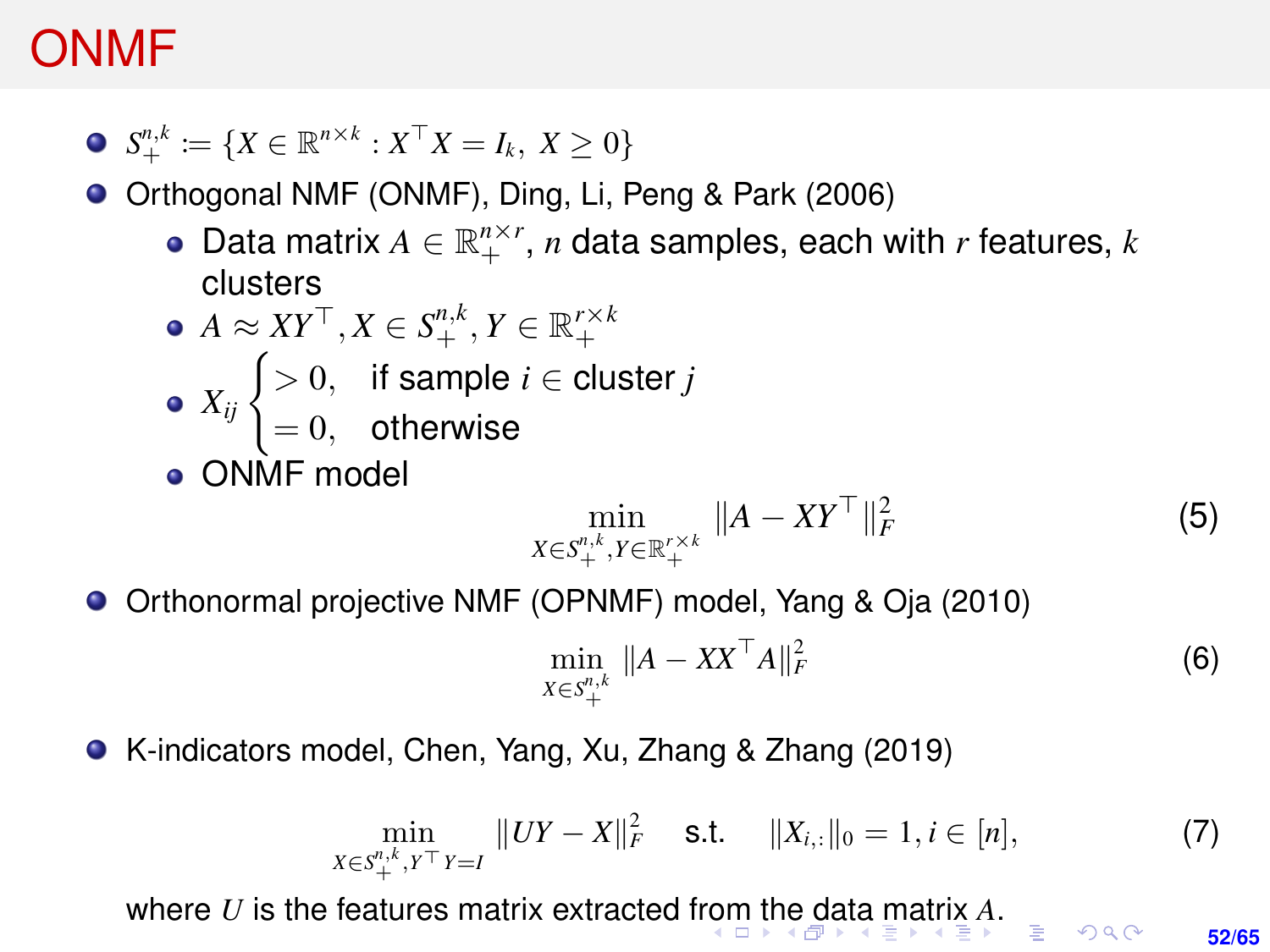## <span id="page-52-0"></span>Spectral clustering

We have n data points  $(x_1, \ldots, x_n)$  and wish to partition them into *k* disjoint clusters *C*1, . . . , *C<sup>k</sup>*

**1** Form affinity matrix  $A \in \mathbb{R}^{n \times n}$  defined by

$$
A_{ij} = \begin{cases} \exp(-\frac{||x_i - x_j||^2}{2\sigma^2}) & \text{if } i \neq j \\ 0 & \text{if } i = j \end{cases}
$$

 $2$  Define  $D$  to be the diagonal matrix with  $D_{ii} = \sum_j A_{ij}$ , i.e. the sum of *A*'s *i*th row, and construct the matrix

$$
L = D^{-1/2}AD^{-1/2}
$$

- <sup>3</sup> Find the eigenvectors *v<sup>j</sup>* of *L* corresponding to the *k* largest eigenvalues, and form the matrix  $V = [v_1v_2 \dots v_k] \in \mathbb{R}^{n \times k}$
- <sup>4</sup> Form the matrix *Y* from *V* by renormalizing each of *V*'s rows to have unit length
- <sup>5</sup> Treating each row of *Y* as a point in R *k* , cluster them into *k* clusters via k-means (or any other [cl](#page-51-0)[us](#page-53-0)[t](#page-51-0)[eri](#page-52-0)[n](#page-53-0)[g](#page-0-0) [al](#page-64-0)[go](#page-0-0)[rit](#page-64-0)[hm](#page-0-0)[\)](#page-64-0)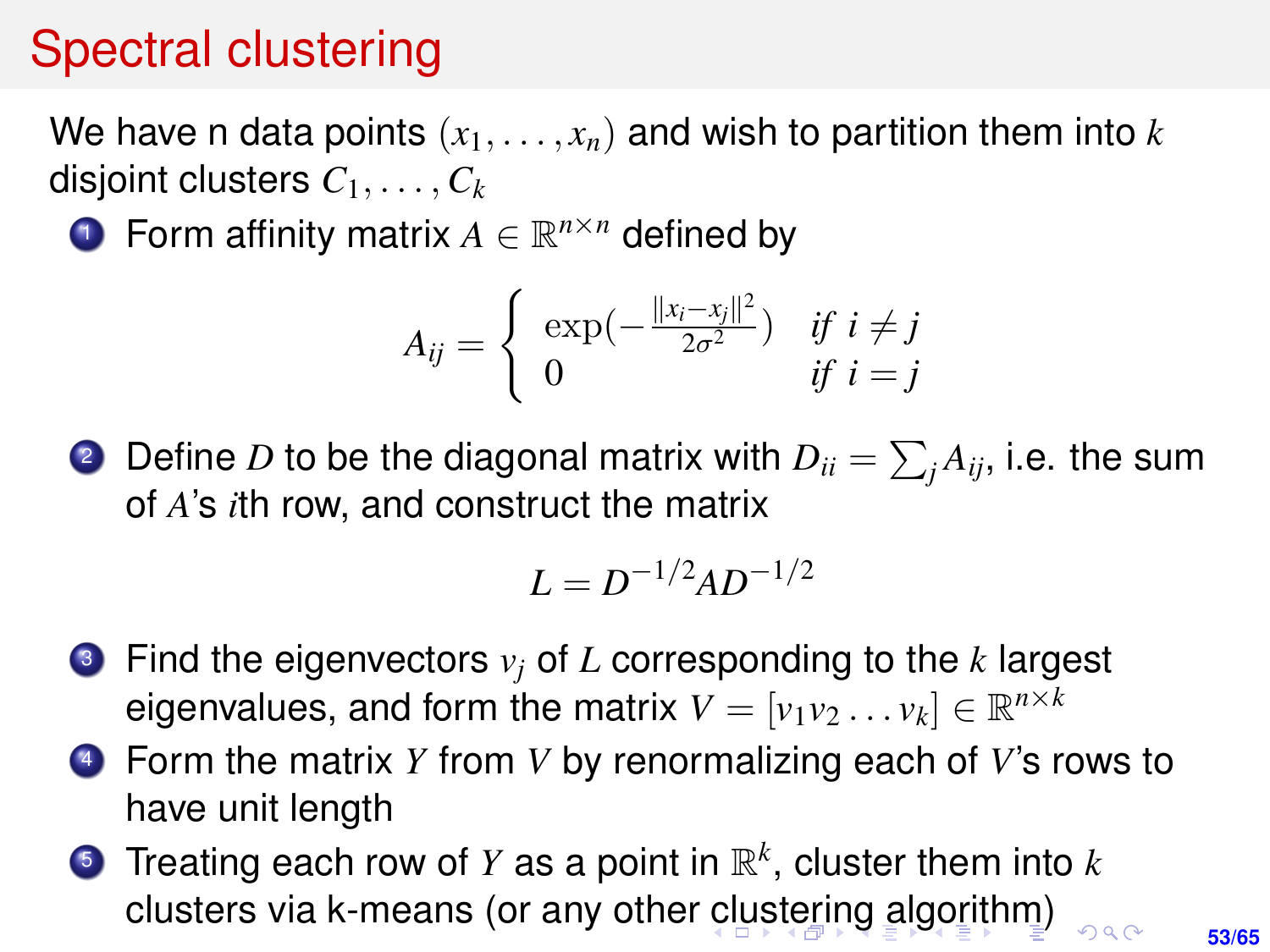- <span id="page-53-0"></span>Use methods from spectral graph partitioning to do clustering
- Needed: pairwise distances between data points
- Can be thought of as weights of links in a graph: clustering problem becomes a graph partitioning problem
- Unlike k-means, clusters need not be convex
- Matrix factorization form:  $A = DX$  with unknown D and X, solve for sparse X and  $X_i = 0$  or 1

**54/65**

**KORKARK A BIK BIKA A GA A GA A GA A BIKA A BIKA A BIKA A BIKA A BIKA A BIKA A BIKA A BIKA A BIKA A BIKA A BIKA**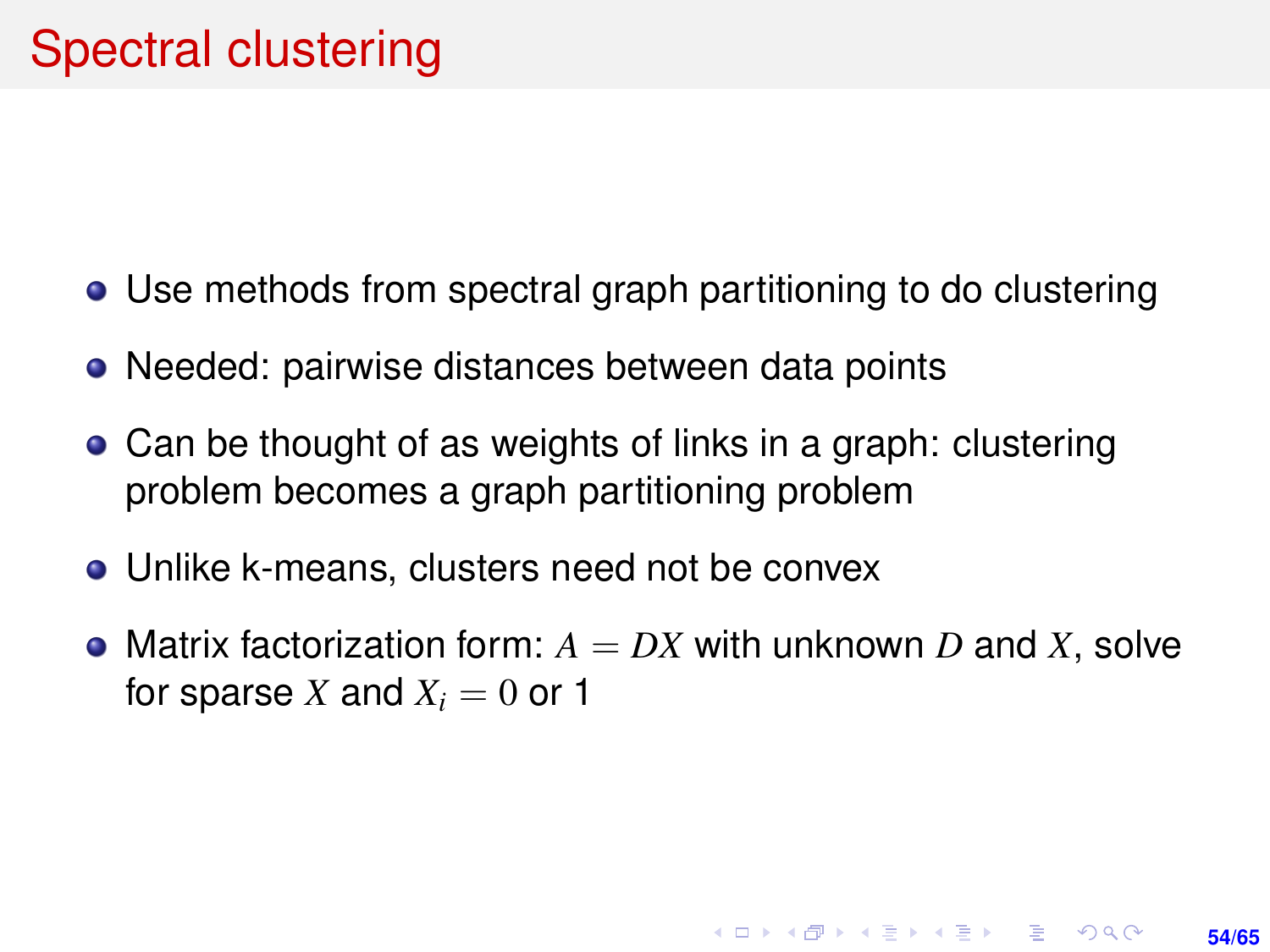#### Subspace clustering

• Subspace clustering: self-representation of data

min X,E rank $(X) + \lambda ||E||_0$ s.t.  $A = AX + E$ 

**• Convex relaxation** 

$$
\min_{\mathbf{X}, \mathbf{E}} \quad \|\mathbf{X}\|_{*} + \lambda \|\mathbf{E}\|_{1}
$$
  
s.t. 
$$
\mathbf{A} = \mathbf{A}\mathbf{X} + \mathbf{E}
$$

**• Essentially:**  $A = AX$  with unknown *X*, solve for sparse/other conditions on *X*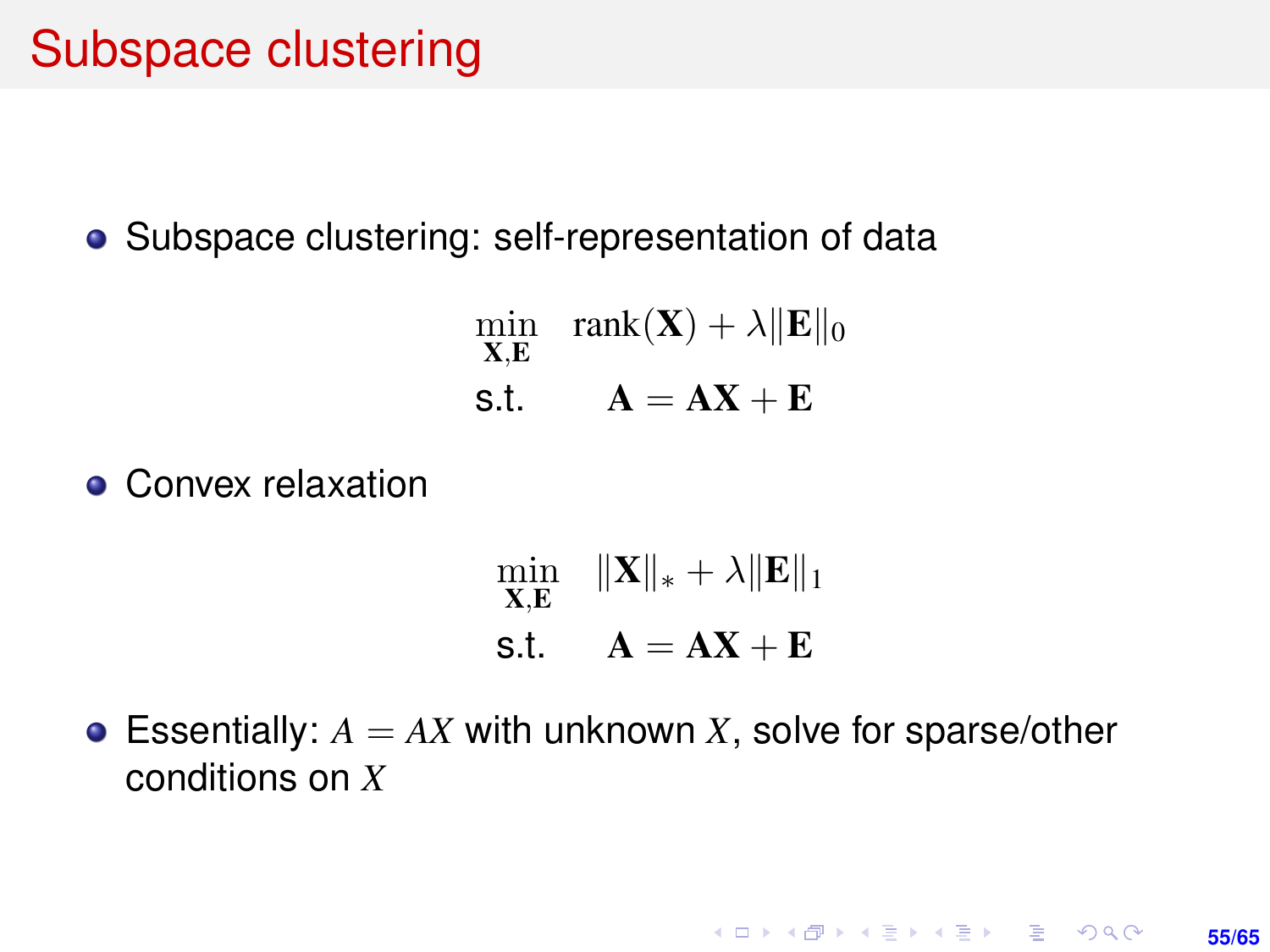# $A = XBX^T$  with unknown X, B solve for X as a permutation  $\min_X \quad \|A-XBX^T\|_F^2, \text{ s.t. } X \text{ is a permutation}$

KO KKØKKEKKEK E KORO **56/65**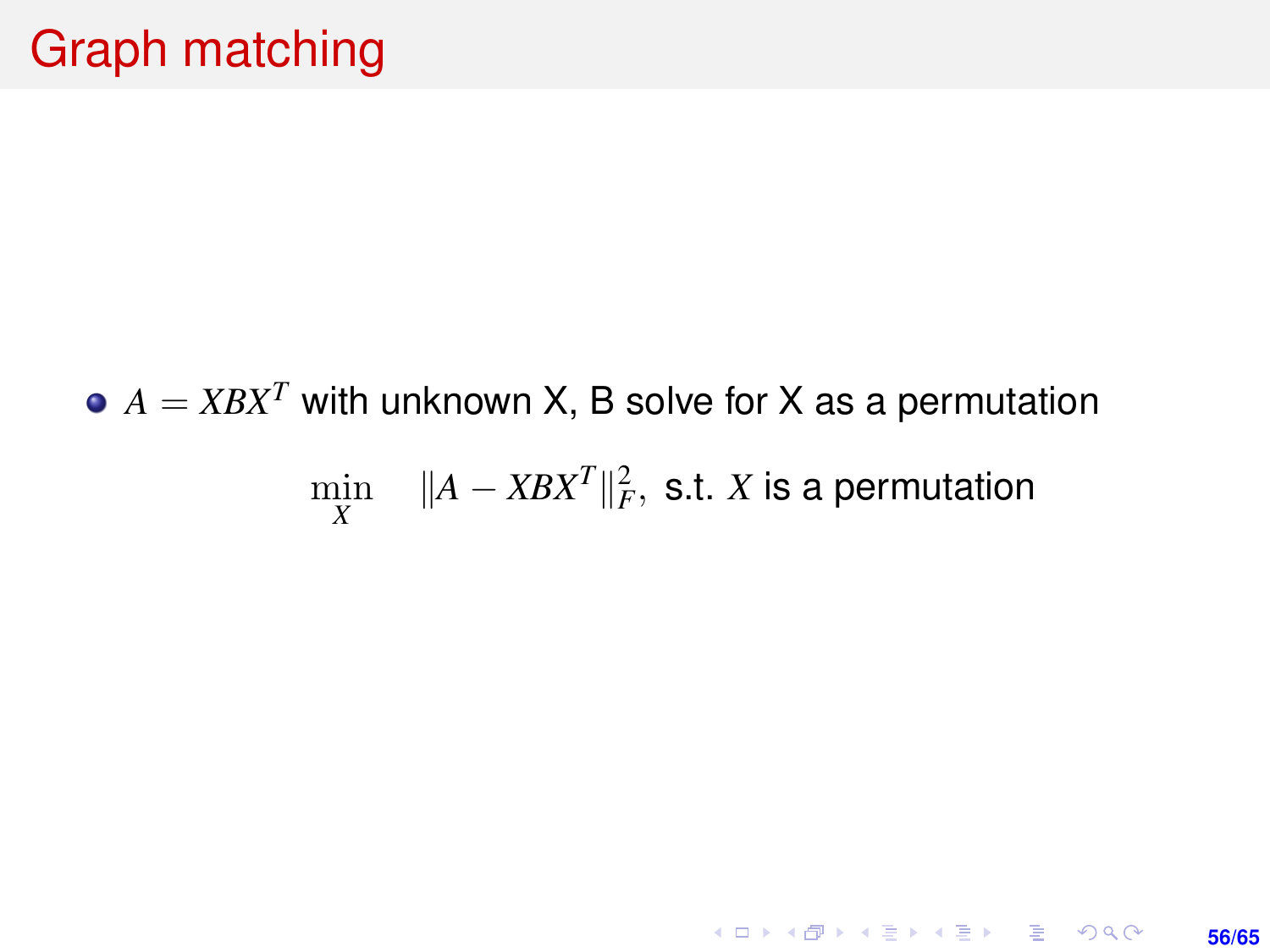## Non-Negative matrix factorization (NMF)

• Non-negative matrix factorization (NMF):  $A = DX$  with unknown *D* and *X*, solve for elements of  $D, X > 0$ 

$$
\min_{\mathbf{D}, \mathbf{X}} \quad \|\mathbf{A} - \mathbf{D}\mathbf{X}\|^2
$$
  
s.t. 
$$
d_{ij} \ge 0
$$

$$
x_{ij} \ge 0
$$

**57/65**

**KORKARK KERKER DRAM** 

• Nonconvex problem; alternating minimization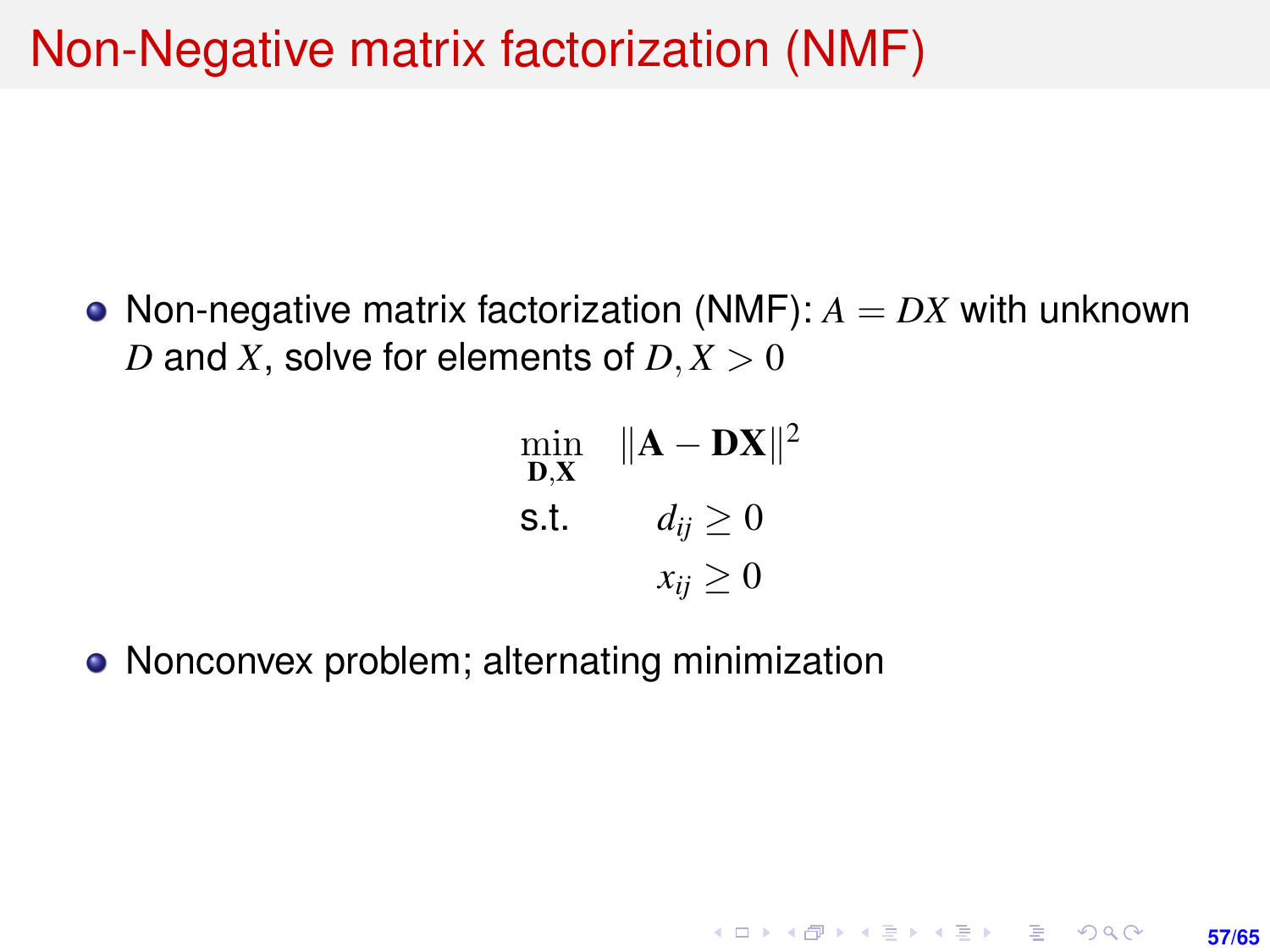• Matrix completion (MC) as matrix factorization:  $A = M \circ X$  with a known mask *M*; solve for *X* with lowest rank possible

> min X rank $(X)$ s.t.  $A = M \circ X$

• Convex relaxation

min X  $\|\mathbf{X}\|_*$ s.t.  $A = M \circ X$ 

> **KORKARK A BIK BIKA A GA A GA A GA A BIKA A BIKA A BIKA A BIKA A BIKA A BIKA A BIKA A BIKA A BIKA A BIKA A BIKA 58/65**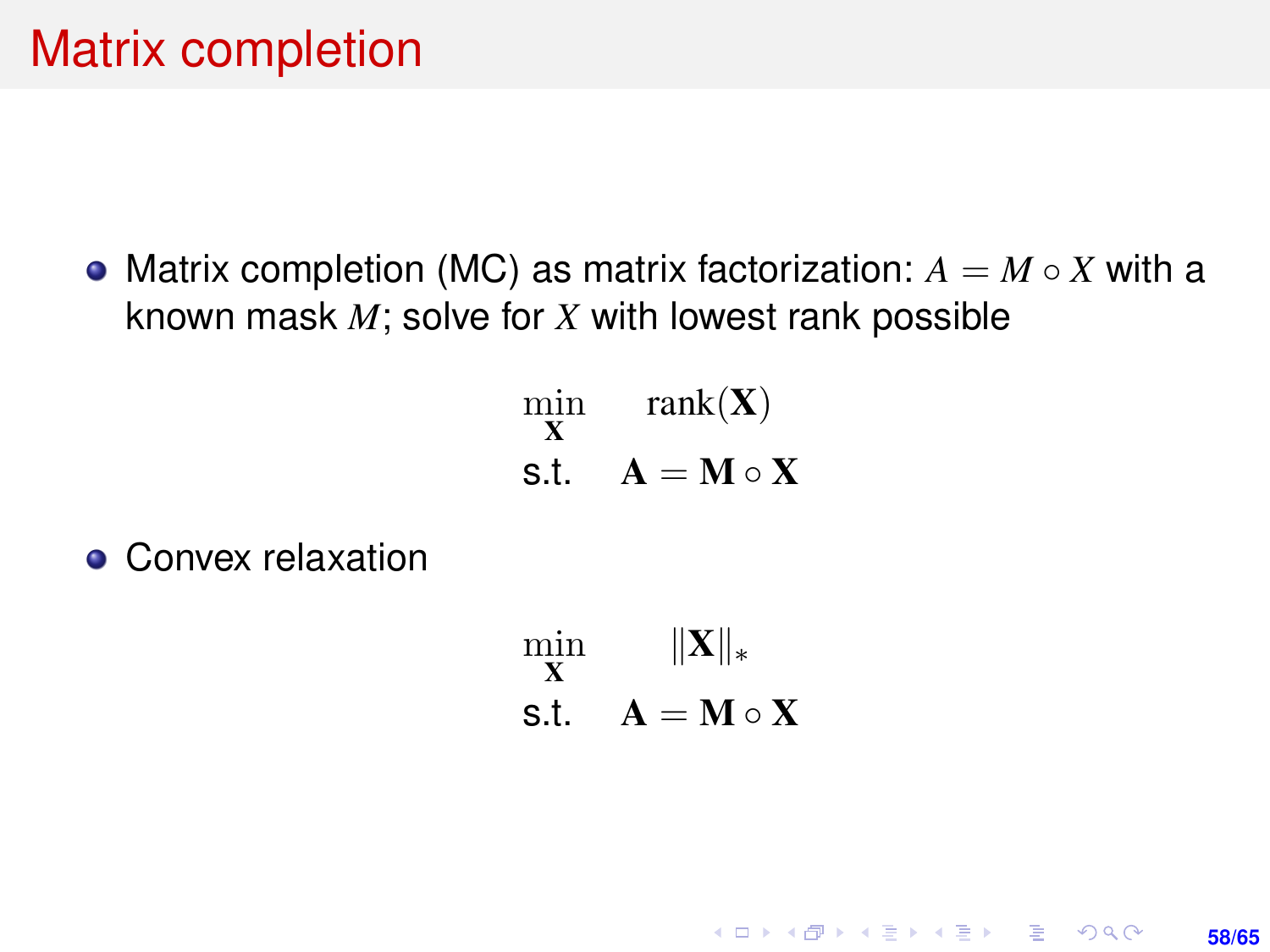#### Robust PCA

• Robust principal component analysis (RPCA)

min X,E rank $(\mathbf{X}) + \lambda \|\mathbf{E}\|_0$ s.t.  $A = X + E$ 

- Matrix factorization view:  $A = X + E$  with a low rank component X and a sparse component *E*
- Convex relaxation

min X,E  $\|\mathbf{X}\|_* + \lambda \|\mathbf{E}\|_1$ s.t.  $A = X + E$ 

**59/65**

**KORKARK KERKER DRAM**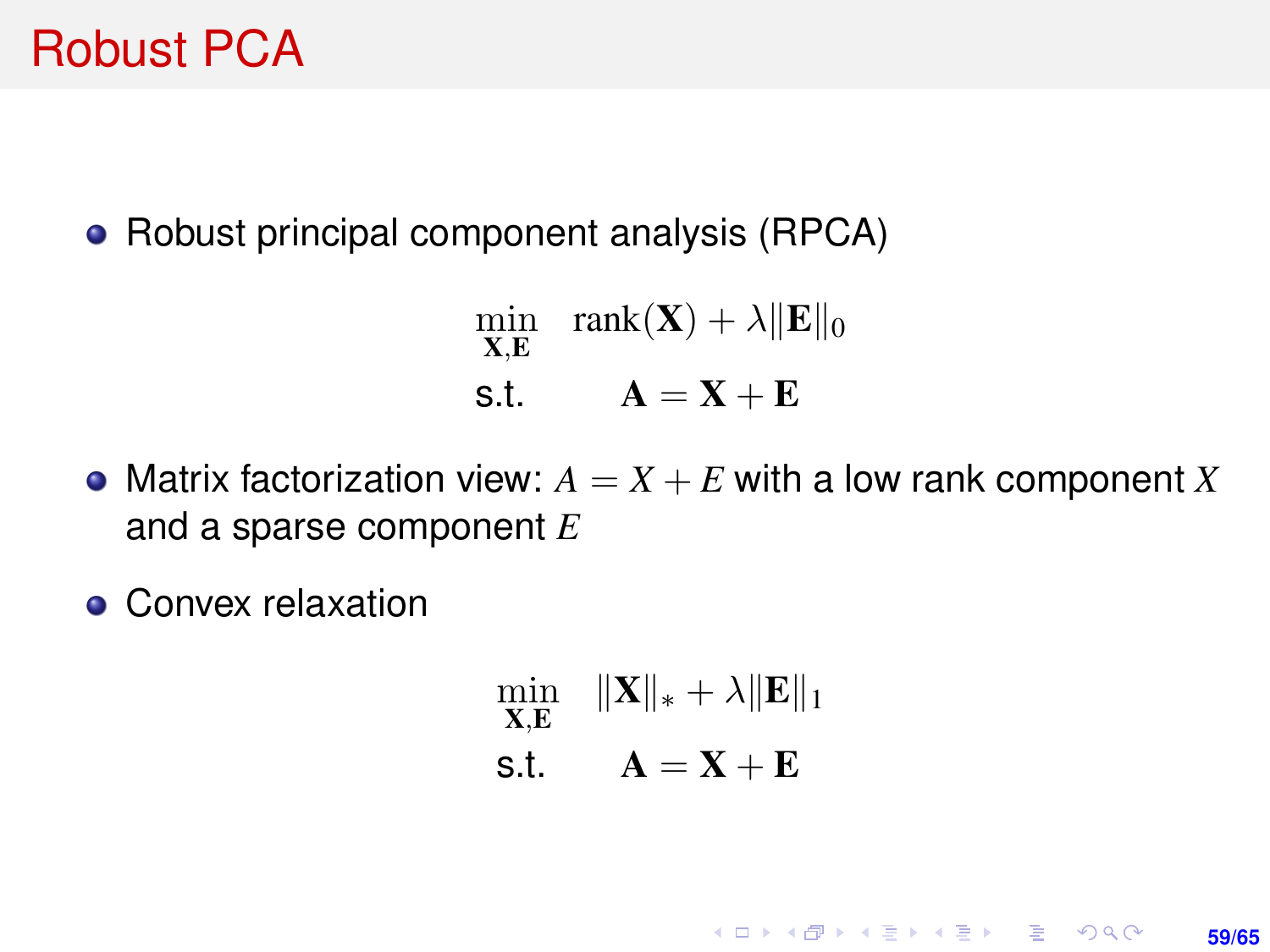## Stable Principle Component Pursuit (SPCP)/ Noisy Robust PCA

- RPCA is limited to the low-rank component being exactly low-rank and the sparse component being exactly sparse
- In real world applications the observations are often corrupted by noise
- **•** Introducing entry-wise noise *N*:  $A = X + E + N$  with *X*, *E*, *N* unknown, solve for *X* low rank, *E* sparse
- Optimization problem

$$
\min_{\mathbf{X}, \mathbf{E}} \quad \|\mathbf{X}\|_{*} + \lambda \|\mathbf{E}\|_{1}
$$
  
s.t. 
$$
\|\mathbf{A} - \mathbf{X} + \mathbf{E}\|_{F} \le \delta
$$

**KORKARK A BIK BIKA A GA A GA A GA A BIKA A BIKA A BIKA A BIKA A BIKA A BIKA A BIKA A BIKA A BIKA A BIKA A BIKA** 

**60/65**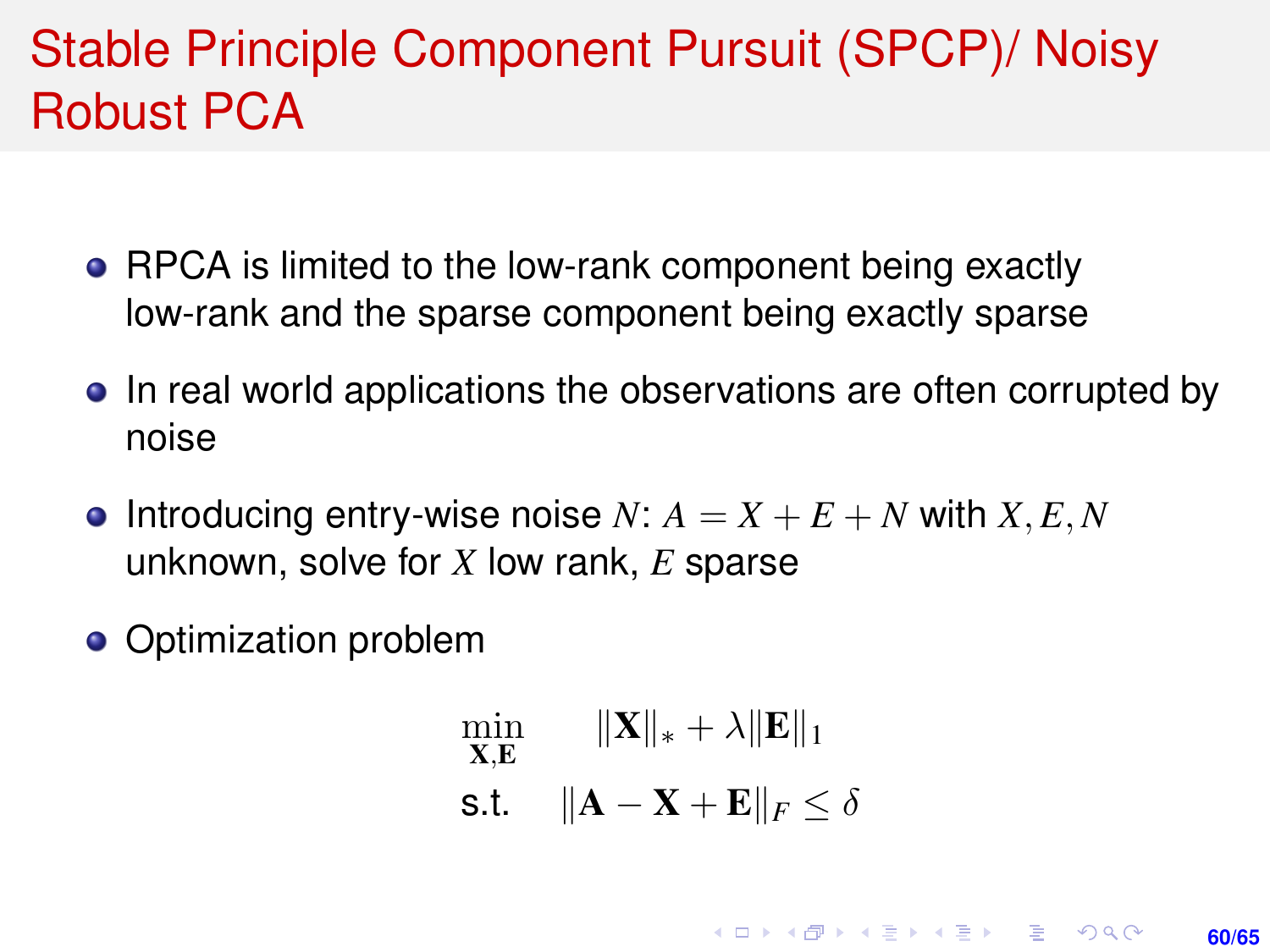- $\bullet$   $A = DX$  with unknown *D* and *X*, solve for sparse *D*
- Sparsity in number of basis vectors
- Optimization form

$$
\min_{\mathbf{D}, \mathbf{X}} \quad \|\mathbf{A} - \mathbf{D}\mathbf{X}\|_F^2 + \lambda \|\mathbf{D}\|_1
$$
  
s.t. 
$$
\|\mathbf{x}_i\|_2 \le 1
$$

**61/65**

KO KARK KEK LE KORA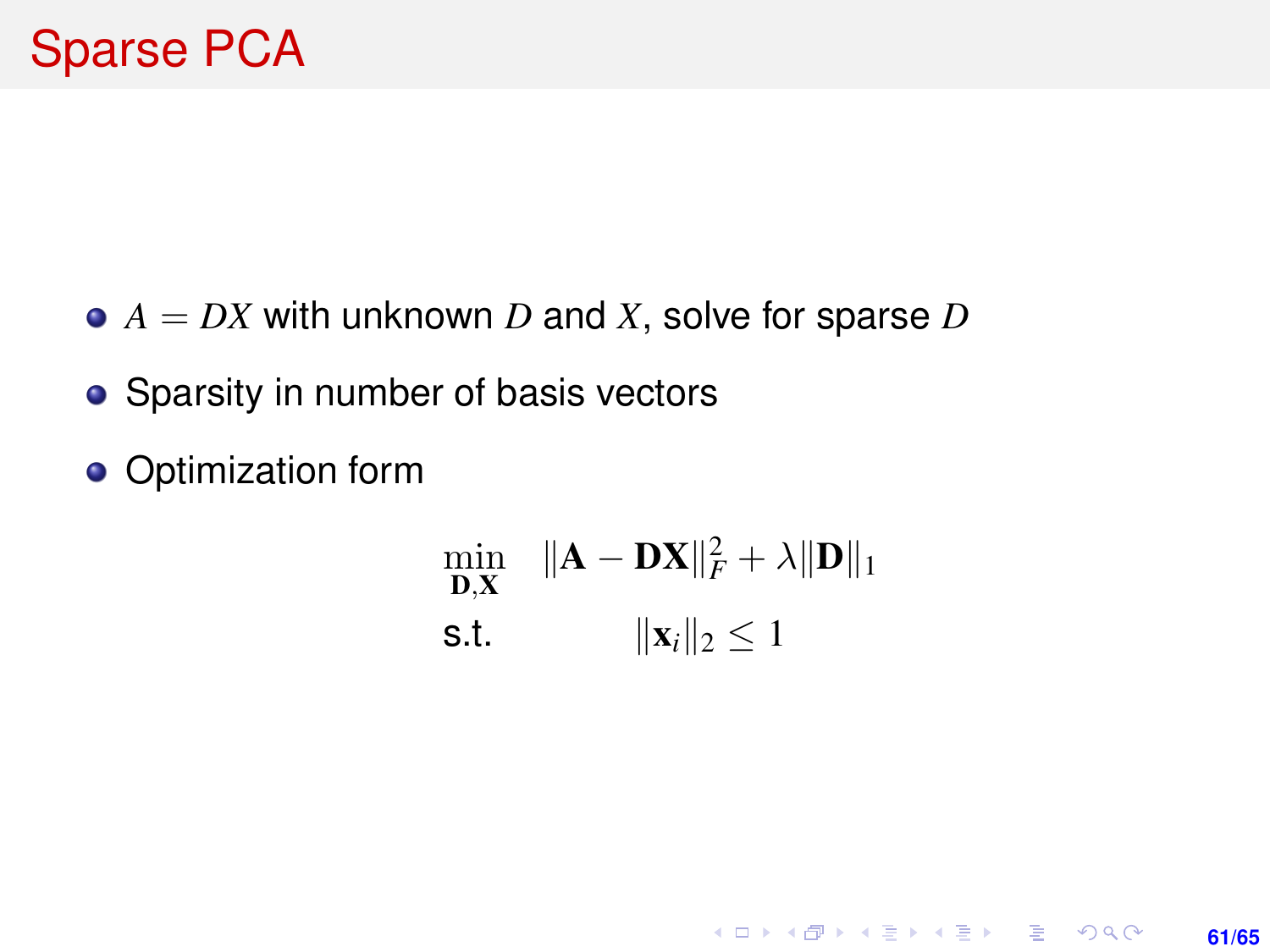- $\bullet$   $A = DX$  with unknown *D* and *X*, solve for sparse *X*
- Sparsity in representation coefficients
- **o** Optimization form

$$
\min_{\mathbf{D}, \mathbf{X}} \quad \|\mathbf{A} - \mathbf{D}\mathbf{X}\|_F^2 + \lambda \|\mathbf{X}\|_1
$$
  
s.t. 
$$
\|\mathbf{d}_i\|_2 \le 1
$$

**62/65**

KO KARK KEK LE KORA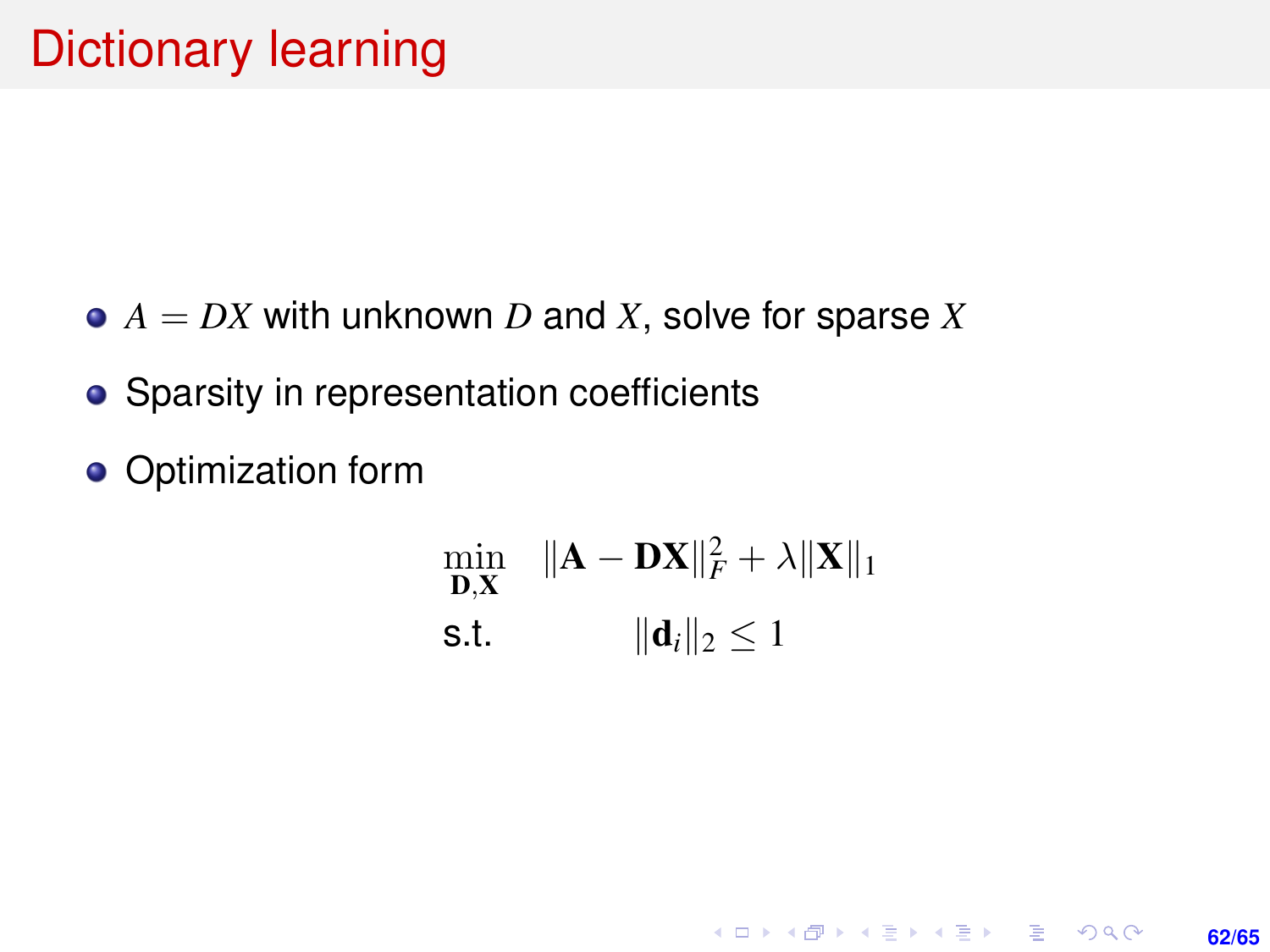- Find a rank-r matrix L such that  $A(L) = b$  or  $A(L+S) = b$
- Optimization form

min X  $\|\mathbf{X}\|_*$ s.t.  $\mathcal{A}(\mathbf{X}) = \mathbf{b}$ 

> K ロ ▶ K @ ▶ K 할 ▶ K 할 ▶ ... 할 → 9 Q @ **63/65**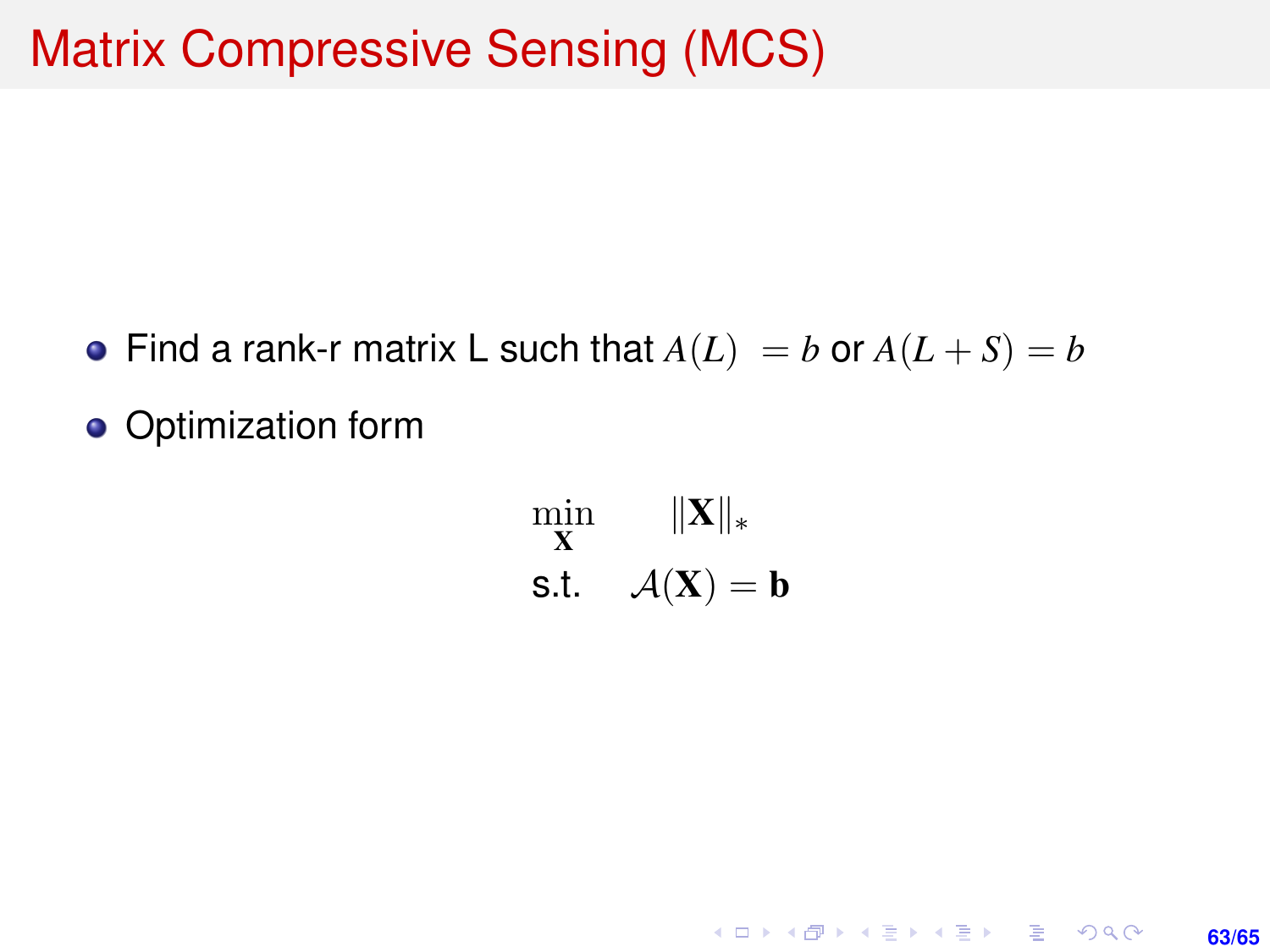- $\bullet$  Y = A X with unknown X and rows of X are sparse
- Compressive sensing is a special case of MMV called Single Measurement Vector (SMV)
- $\bullet$  Y = A X with unknown X and rows of X are sparse, X is one column
- $\bullet$  Y = A X with unknown A and X and statistical independence between columns of X or subspaces of columns of X

**64/65**

**KORKARK A BIK BIKA A GA A GA A GA A BIKA A BIKA A BIKA A BIKA A BIKA A BIKA A BIKA A BIKA A BIKA A BIKA A BIKA**